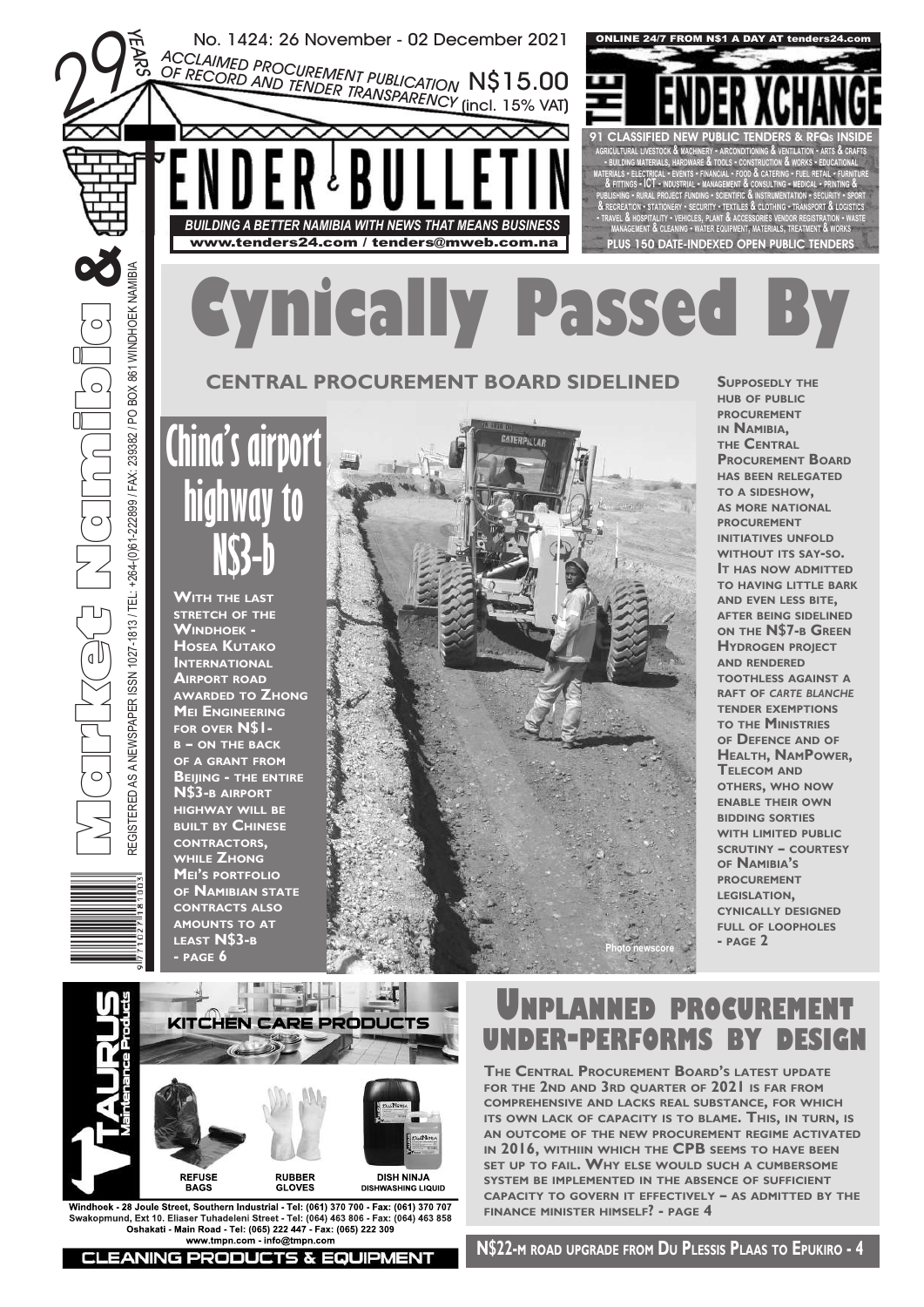The Ministry of Defence has an ongoing exemption from the finance ministry for security reasons (including tenders for uniforms and chicken imports from abroad).

<sup>26 Noveмвея 2021</sup><br>he Central Procurement The Central Procurement<br>Board of Namibia has ad-<br>mitted to having little bark<br>and even less bite after being Board of Namibia has adand even less bite, after being completely sidelined on the N\$7 b Green Hydrogen project and rendered toothless in the face of carte blanche tender exemptions to the Ministry of Defence, Ministry of Health, NamPower, Telecom (amongst others) who now enable their own bidding with little public scrutiny - courtesy of Namibia's new procurement legislation riddled with loopholes.

Chairperson of the Central Procurement Board, Patrick Swartz, confirmed at a media briefing in Windhoek last week that Namibia's procurement authority that is supposed to deal with all high value procurement on behalf of state entities, was completely sidelined in the green hydrogen project, touted to attract N\$6-b in foreign direct investment and N\$800-m annual revenues.

Questioned by journalists at the briefing on 16 November, Swartz diplomatically avoided a direct answer on why the biggest project ever to be undertaken in Namibia did not go through the board – as envisioned by the Public Procurement Act.

Instead, he said the CPB could only deal with projects for which plans are submitted to it by state entities, which was clearly not the case with the Green Hydrogen project.

**for NamPower**

**Design and construct Kunene and Omatando Substations** 

**Otjikoto Biomass Power Station technical advisory and project management services for NamPower**

A 'request for proposal' process was launched by president Hage Geingob on 03-Aug-21 for the development of green hydrogen and ammonia (GH&A) projects in the //Kharas Region, after international investors had submitted six written offers (details in *Bulletin 1411*).

Swartz did not say whether the Office of the President had obtained an exemption from the CPB for this RFP.

In his midyear budget speech earlier this month, finance minister Iipumbu Shiimi said "We are encouraged by the positive response to the Request for Proposals (RFP).

"Subject to confirmation of feasibility of the two identified sites, i.e., Springbok and Dolphine, this activity has the potential to attract over N\$7 billion in Foreign Direct Investments (FDI) in the coming years, create well over 20,000 jobs during the construction phase and raise about N\$100 million in annual concession fees for the Government.

"Going forward, more sites will be placed on auction in the near future", Shiimi added.

The CPB's media briefing reported on progress made between  $-$ Apr-21 and 30-Sep-21.

When asked about exemptions granted for tenders above the thresholds established for state entities under the Public Procurement Act and which should be administered by the CPB, Swartz confirmed that the Ministry of

**CPB - COMPETITIVE PROCUREMENT AWARDS - APR TO SEP 2021**

**Sekelduin Substation Building for NamPower Nexus Building Contractor 73,035,568**

Swakopmun Primary School, Phase 1 for Ministry of **inclusive Contractors cc** and a statement of the design of the design of the design of the design of the design of the design of the design of the design of the design of

**Fichtner GMBH Co. / Lund Consulting Engineers,** 

**DESCRIPTION CONTRACTOR N\$**

**Central Procurem** 

Defence has an ongoing exemption from the finance ministry for security reasons (including tenders for uniforms and chicken imports from abroad).

Similarly, the health ministry was allowed to conduct all Covid-19 related procurement under exemption or through 'emergency procurement' without involving the CPB.

Neither of these two ongoing exemptions had been announced prior to the briefing.

#### **Nampower's twoyear** *carte blanche*

 $\blacktriangleright$  wartz also disclosed – for the first time - that NamPower has obtained an exemption to conduct procurement above its threshold without involving the CPB for the next two years.

This explains why the power utility issued its own tender in May for the Engineering, Procurement & Construction of the Anixas II Power Station in Walvis Bay referenced W/OIB/NPWR-03/2021 that closed on 22-Oct-21.

An earlier tender for the same project issued by the CPB referenced W/EOI/CPBN-01/2020 closed on 19 October last year but was cancelled in April this year (*Bulletin 1403*), after the CPB had already pre-qualified four Chinese contractors in February (*Bulletin 1389*).

Unlike many other state entities, NamPower does not publish its bid opening reports on its website (ex-

cept for two recent RFQs).

Nampower also recently issued an invitation for pre-qualification of an EPC contractor for the 40MW Rosh Pinah Wind Project tender W/OIB/NPWR-02/2022 that closes 04-Feb-22.

This blanket exemption to NamPower was first disclosed by finance minister Iipumbu Shiimi in his midyear budget speech on 05 November, when he said "steps have been taken to address critical capacity challenges identified in both the Procurement Policy Unit (PPU) and the Central Procurement Board (CPB), as well as to exempt key public enterprises with adequate capacity to manage their own procurement functions such as NamPower".

These "critical capacity challenges" should have been foreseen when the Public Procurement Act of 2015 was activated in 2016, resulting in nationwide chaos in government procurement at all levels, as is still evident today – five years later.

#### **Telecom's blanco**

**procurement**<br> **A** nother state-owned entity, **A** nother state-owned entity,<br>Telecom Namibia, has also<br>bobtained an exemption from<br>having to go through the CPR for Telecom Namibia, has also having to go through the CPB for some projects, manifested, for example, in its tender G/OIB/TN-163/2021 for the supply, delivery, installation, commissioning and maintenance of Operations and Business Support Systems (OSS/BSS) to Telecom Namibia that closed 12-Oct-21 (14 bids between N\$49-m and N\$693-m were published in *Bulletin 1419*).

An earlier CPB tender on behalf of Telecom, with the same description, G/OIB/CPBN-02/2020, also under Open International Bidding, had closed on 21-Sep-20 but was cancelled in April this year, since the 'expected outcome' was not achieved from the 18 tenderers (*Bulletin 1402*).

#### **WIDI without**

**the CPB**<br>**LA** *I* hat Swartz failed to men-**What Swartz failed to men-**<br>mega project currently un-<br>folding without the CPB's involvetion at all, was another mega project currently unment – the Walvis Bay Industrial Development Initiative (WIDI).

This tender was referred to by Shiimi in his budget speech - an expression of interest for investors to partner with the government in the National Single Window, the New Container Terminal at the Port of Walvis Bay and the Special Economic Zone in Walvis Bay that "had closed few days ago" and that "[I]n the coming days, a credible evaluation process will ensue to gauge the interest of investors.

"This is yet another demonstration that Namibia is engaging the world in a transparent manner' – except for the fact that the Central Procurement Board had also been sidelined in this exercise.

This EOI refers to an unreferenced tender issued by the Namibia Investment Promotion &

| Tubusis Primary School and hostel upgrading, emergency<br>renovations and repairs (Erongo Region) | Radial Truss Indistries (Pty) Ltd | 952.912     |
|---------------------------------------------------------------------------------------------------|-----------------------------------|-------------|
| <b>TOTAL</b>                                                                                      |                                   | 520,030,199 |
| SOURCE: Central Procurement Board media briefing 15-Nov-21                                        |                                   |             |
|                                                                                                   |                                   |             |
| CPB - DIRECT PROCUREMENT AWARDS TO MINISTRY OF HEALTH & SOCIAL SERVICES - APRIL TO SEPTEMBER 2021 |                                   |             |

| <b>SERVICE PROVIDER</b>                                    | <b>DESCRIPTION</b>                                                                                           | <b>NS</b>     |
|------------------------------------------------------------|--------------------------------------------------------------------------------------------------------------|---------------|
| Lutheran, Catholic and Angilcan churches                   | Lutheran, Catholic and Anglican miscallaneous<br>medical services for three years from 2021/22<br>to 2023/24 | 863,121,000   |
| Namibia Blood Transfusion Services                         | Blood and blood services for three years from<br>2021/22 to 2023/24                                          | 309.090.000   |
| Namibia Institute of Pathology                             | Medical laboratory services for three years<br>from 2021/22 to 2023/24                                       | 1.545.450.000 |
| <b>City of Windhoek</b>                                    | Utilities from 01-Apr-21 to 31-Mar-24                                                                        | 251,426,000   |
| Nored, Cenored, Erongo RED & Oshakati Premier Electric     | Electricity services for three years from<br>2021/22 to 2023/24                                              | 397,975,000   |
| South Africa, Zambia, India, Cuba, Russia, UNAM & IUM      | Staff and student training for 2021/22                                                                       | 82.597.098    |
| <b>TOTAL</b>                                               |                                                                                                              | 3,449,659,098 |
| SOURCE: Central Procurement Board media briefing 15-Nov-21 |                                                                                                              |               |

**Sinohydro Coop Ltd / AdaptiveBuilding Constr. JV 340,808,287**

**Pregon Consulting Engineers JV 55,728,460**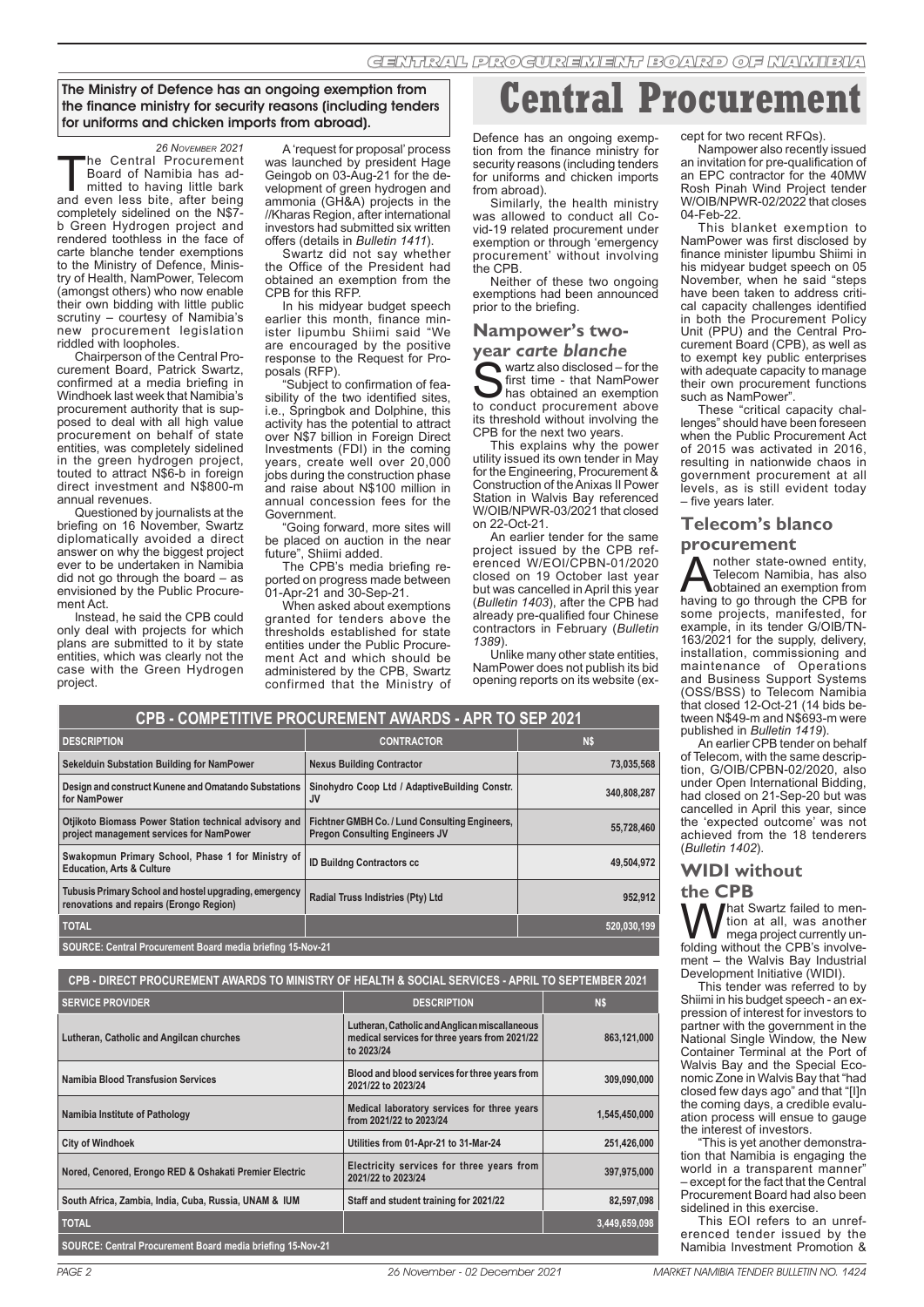# **Board sidelined**

Development Board on its website on 04 October, that closed 30 October.

In terms of the call for expressions of interest, the Namibian government seeks a Walvis Bay Industrial Development Initiative (WIDI) partner involving Namport's New Container Terminal (NCT) at the Port of Walvis Bay.

According to the EOI, "the GRN seeks to develop a Special Economic Zone (SEZ) in near proximity to the port of Walvis Bay'

As part of Namibia's ambition to develop into a regional logistics hub, "the implementation of a National Single Window (NSW) has also become a priority project and is being considered alongside the development of a SEZ and the management of the NCT by private developers and operators respectively", according to the tender notice.

To effectively implement these initiatives, the government has consolidated them into a project called the Walvis Bay Industrial Development Initiative (WIDI).

It also includes the establishment of a special economic zone (SEZ) to "aid the conversion of Namibian raw materials and resources to finished and semi-finished products and components as part of the nation's drive to diversify Namibia's economy".

WIDI consists of three project components:

(1) management and operation of the existing NCT at the Port of Walvis Bay

by a private operator;

(2) development and deployment of an

NSW facility;

(3) development and operation of a SEZ near Walvis Bay.

The EOI, launched on 30-Aug-21 - two months before the notice was published by the NIPDB - invited "leading global developers and operators with significant capability and well proven experience in port and container terminal management, shipping and logistics sector operations, developers and operators of special economic zones and business development experts … to partner with government in the WIDI.

A National Coordinating Committee, with lead coordination by the NIPDB, was constituted to identify and approach global market leading operators, and to facilitate the EOI from potential operators and developers on behalf of the government.

In addition to the NIPDB, the committee also comprises the Ministry of Public Enterprises, Ministry of Industrialisation & Trade, Ministry of Finance (PPP and Procurement Policy Units), Namport and Namibia Industrial Development Agency.

The call for EOIs is a "market sounding process" to "allow government to assess the market appetite for partnerships" after which "government will then assess

whether the interest expressed by the private sector warrants continuing with a subsequent Request for Proposals under the provisions of the Public-Private Partnerships (PPP) Act" (*Bulletin 1417*).

In addition, the National Petroleum Corporation of Namibia has just issued two mega tenders on its own - ostensibly on exemption from the CPB – one for bulk fuel storage and another for an LPG pipeline.

## **Namcor's own**

# **bulk fuel storage**<br>Trender SC/EOI/NC-02/2021.

ender SC/EOI/NC-02/2021,<br>closing 09-Dec-21 (*Bulletin*<br>1423) is an expression<br>of interest calling on interested closing 09-Dec-21 (*Bulletin* 

*1423*) is an expression of interest calling on interested companies/investors for the construction, financing, commissioning, operation and maintenance of "a" bulk fuel storage facilities for Namcor.

Namcor invites prospective companies/investors to submit their qualification statements in line with the Public Procurement Act 15 of 2015.

The objective of the project is to procure an investor with the required technical and financial capabilities and experienced team to Build, Operate and Transfer bulk fuel storage facilities for NAMCOR within the next three years.

#### **Namcor's**

LPG pipeline<br>Tender SC/EOI/NC-01/2021, ender SC/EOI/NC-01/2021,<br>closing 03-Dec-21 (*Bulletin*<br>1421) is another expression<br>of interest this time for companies/ closing 03-Dec-21 (*Bulletin 1421*) is another expression of interest, this time for companies/ investors for the construction, financing, commissioning, operation and maintenance of a 2.5km jetty LPG pipeline system on a Build, Own, Operate & Transfer

(BOOT) model. The jetty refers to the offshore infrastructure comprising part of Namcor's bulk fuel storage facility in the Port of Walvis Bay.

Namcor invites local and international investor companies and/or joint ventures to submit their qualification statements – also in line with the Public Procurement Act 15 of 2015.

Here the objective is to acquire an investor with the required technical and financial capabilities for the construction of a 2.5km pipeline on the existing NOSF jetty, operation and maintenance of the pipeline as well as financing of the design, engineering, procurement and construction.

Since both these Namcor tenders are issued "in line with" the Public Procurement Act, exemptions must have been obtained from the CPB to go ahead without the CPB's involvement, although the granting of such exemptions were never publicly disclosed.

**Retrofitting the Procurement Act?**

Telecom Namibia has also obtained an exemption from having to go through the CPB for some projects.

The health ministry was allowed to conduct all Covid-19 related procurement under exemption or through 'emergency procurement' without involving the CPB.

In his midyear budget address<br>
on 05 November, finance minister lipumbu Shiimi alluded to<br>
forthcoming changes to the Public n his midyear budget address on 05 November, finance minister Iipumbu Shiimi alluded to Procurement Act of 2015.

The Public Procurement Amendment Bill is currently at the legal drafting stage, anticipated to be tabled in the National Assembly during the next session.

Shiimi did not elaborate, but it is reasonable to assume that the Bill will retrofit the Procurement Act with exceptions that would legalise further exemptions from involving the Central Procurement Board – and not disclosed until after the fact.

Shiimi also announced that "Codes of Good Practices" are to be issued in terms of Section 70(1) of the Public Procurement Act, "to support businesses owned by the youth, women, and local producers.

..<br>"The Code of Good Practices was gazetted few days ago on 29 October 2021 for public comments. We urge all Namibians to study the Code and provide inputs."

This reinforces the wholesale subjugation of public procurement to the BEE syndrome that continues to undermine supply chain efficiency, service delivery and project execution, while encouraging tenderpreneurship on an unprecedented scale.

# **Successful bidders**

**are vetted'**<br>**Y** *J*et. for those routine tenders **Yet**, for those routine tenders<br>
not wild-carded through ex-<br>
emptions, the CPB's Swartz<br>
insisted that bidders were vetted not wild-carded through exinsisted that bidders were vetted by the bid evaluation committees before being recommended for an award.

This vetting includes tendering within their line of business and possible inspections of company premises to verify the information submitted.

Yet, on the controversial N\$3.5b hostel food tender G/ONB/CPBN- 1/2020, the CPB had included general traders, an earthworks contractor and a property company among the nine successful bidders, while some experienced caterers were found to be lacking on 100% Namibian and 51% PDN ownership or had missing obligatory documents.

After eleven participating companies had objected to the Review Panel during the seven-day standstill period, the RP held a hearing in March and then ordered the CPB to review its February award for the government hostel food tender.

The RP found that the CPB's tender evaluation process was marred with discrepancies and inconsistencies (*Bulletin 1418*). This tender will be re-issued in due course, Swartz confirmed at the briefing, while the Ministry of Education Arts & Culture is in the meantime conducting its own emergency procurement in anticipation of the 2022 school year.

## **CPB moves to old RCC premises**<br>**R** *A* eanwhile, the

**Meanwhile, the CPB**<br> **16-Nov-21** that it will be<br>
moving to new offices premises announced in *New Era* on moving to new offices premises "effective 01-Dec-21" at Erf 8161 in Julius Nyerere Street.

That turns out to be the old RCC complex, which was recently taken over by Namibia Post & Telecom Holdings, after the embattled Roads Contractor Company could no longer afford the upkeep.

CPB Marketing & Stakeholders Engagement Specialist, Johanna Kambala, confirmed that that the Board will have more space to conduct its business at the new premises – business that increasingly excludes the really big tenders on which it has no oversight.

See accompanying tables.

© Copyright Namibia Tender Bulletin / Collective Resources (Pty) Ltd. All rights reserved.

Namcor's EOI for the construction, financing, commissioning, operation and maintenance of bulk fuel storage facilities is without the CPB's involvement.

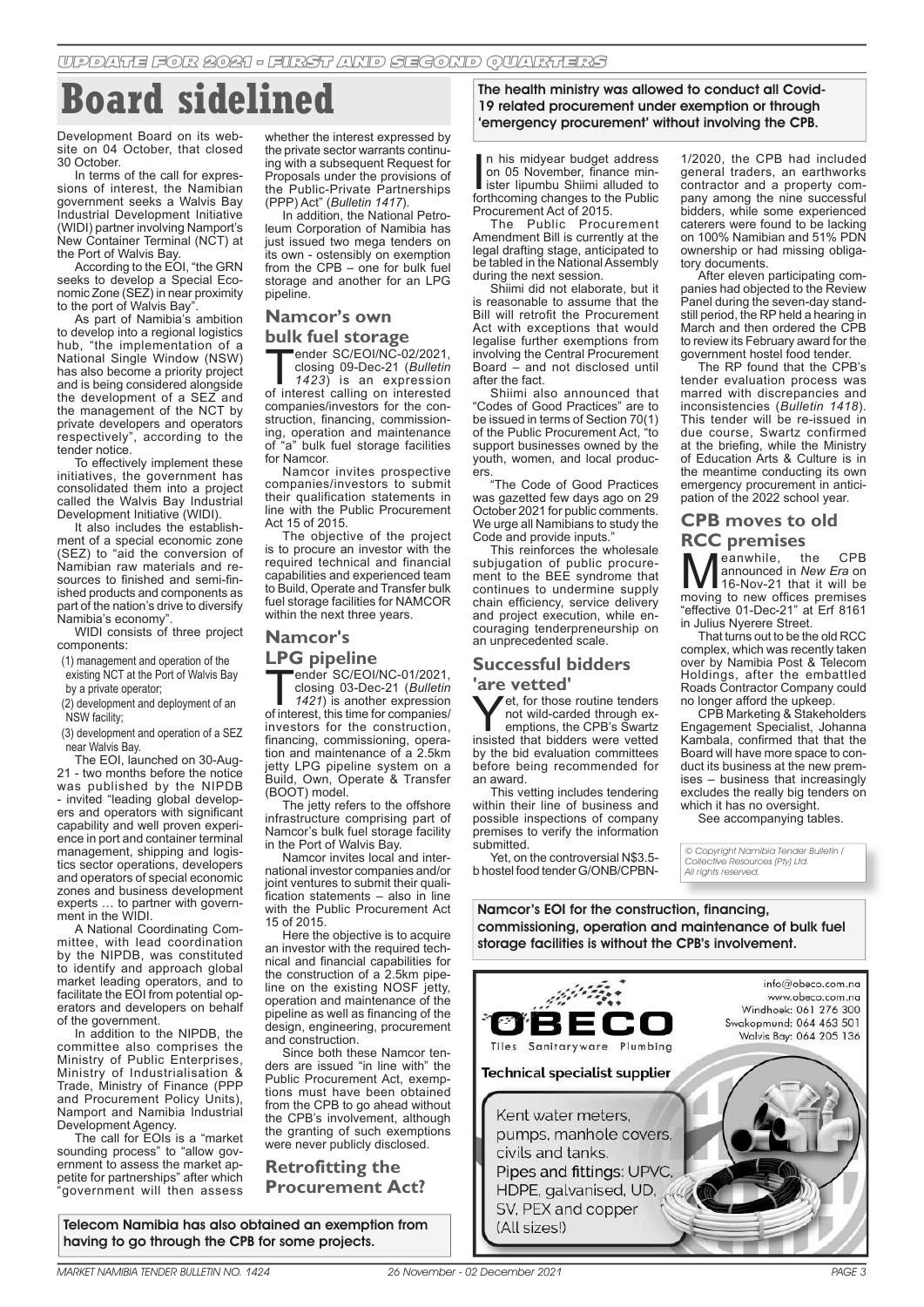**Unplanned procurement**

#### Another mega project currently unfolding without the CPB's involvement is the Walvis Bay Industrial Development Initiative (WIDI).

<sup>26 Noveмвек 2021</sup><br>Phe Central Procurement The Central Procurement<br>Board of Namibia is in the<br>process of working through<br>procurement plans totaling N\$1.3 Board of Namibia is in the procurement plans totaling N\$1.3 billion from government ministries, offices and agencies – without disclosing the coverage of these plans within the plethora of state entities.

The value of these plans is a reduction on previous years – an indication that more state procurement is being conducted below the public radar, although the CPB has not expressed an opinion on this.

This is one of the highlights of the six-month period between April and September this year, reported on by CPB chairperson Patrick Swartz at a media briefing in Windhoek last week.

The briefing on 16 November, gave an overview of the activities and challenges encountered during the second and third quarters of 2021 from 01-Apr-21 to 30- Sep-21.

The statistics presented provided an incomplete picture of the CPB's activities, however. The six-month coverage of the first two quarters in 2021 provided few annual comparisons with previous years.

A visit to the Board's website

| <b>PROCUREMENT PLANS TO THE CPB</b> |     |               |  |  |  |  |
|-------------------------------------|-----|---------------|--|--|--|--|
| <b>DATE</b>                         | N\$ |               |  |  |  |  |
| as at 31-Mar-20                     | 40  | 5,271,339,260 |  |  |  |  |
| as at 31-Mar-21                     | 13  | 1,276,366,136 |  |  |  |  |
| as at 30-Sep-21                     | 6   | 630,288,008   |  |  |  |  |
| <b>TOTAL</b>                        |     | 7,177,993,404 |  |  |  |  |
|                                     |     |               |  |  |  |  |

**SOURCE: Central Procurement Board media briefing 15-Nov-21. Number and identity of entities submitting annual procurement plans not disclosed.**

provided none of the missing information, not even coverage of last week's briefing. The CPB's latest annual report on its website is for 2017/18.

Without disclosing the coverage of the procurement plans processed – which are known to be scant, Swartz said in total the CPB approved individual procurement plans over three years amounting to:

\* N\$5,271,339,260 for 40 projects as at 31-Mar-20;

\* N\$1,276,366,136 for thirteen projects as at 31-Mar-21;

\* N\$630,288,008 for six projects as at 30-Sep-21.

This hardly accounts for full coverage of over 200 ministries, offices, agencies, state-owned entities, regional and local councils.

Projects currently in the pipeline amount to only N\$1,382,709,219, of which 29 are in the planning phase, 22 are in the bidding phase and one is awaiting contract signature.

The report does not disclose which SOEs, ministries, offices, agencies and councils submitted procurement plans – and which have not.

#### **Health's N\$3.45-b 'Direct**

**Procurement'**<br> **The six-month summary** The six-month summary<br>also lists contracts the CPB<br>awarded under 'direct pro-<br>curement' from sole suppliers on also lists contracts the CPB curement' from sole suppliers on behalf of the Ministry of Health & Social Services:

\* N\$863,121,000 to the Lutheran, Anglican and Catholic churches for medical services for 2021/22 to 2023/24;

\* N\$309,090,000 to the Namibian Blood Transfusion Service for blood supplies for 2021/22 to 2023/24;

\* N\$1,545,450,000 to the Namibia Institute of Pathology for the same three financial years;

\* N\$251,426,000 to the City of Windhoek for utility services until 31-Mar-24;

- \* N\$397,975,000 to Nored, Cenored, Erongo RED and Oshakati Premier Electric for electrical services for three financial years until 31-Mar-24;
- \* N\$82,579,098 to training institutions in South Africa, Zambia, India, Cuba, Russia, UNAM and the IUM for training of staff and students for 2021/22.

#### **N\$487-m**

## **'emergency'**

**awards**<br>The CPB also approved 'emer-The CPB also approved 'emergency tenders' on behalf of<br>two ministries.<br>Emergency tender awards gency tenders' on behalf of two ministries.

approved for the **Ministry of Education, Arts & Culture** consisted of:

- \* N\$31,362,663 for the provision of protein blend, sugar, salt and transport to regional warehouses under the National School Feeding Programme. As reported in the *Tender Bulletin*, two three-year tenders for the NSFP worth N\$450-m had finally closed at the CPB in February this year after three extensions since 23-Nov-20:
- \* G/ONB/CPBN-04/2020: Provision of protein, sugar, salt and transportation to blenders' warehouses closed on 16-Feb-21, with 32 offers - many from general traders including a property and a construction company - from N\$120-m to N\$290-m (*Bulletin 1395).*

N\$37-m 'emergency' awards to Gender Equality, Poverty Eradication & Social Welfare for food parcels.

| <b>CPB CONTRACT EXTENSIONS - 2021 - FIRST QUARTER</b> |                                                                                                                              |            |  |  |
|-------------------------------------------------------|------------------------------------------------------------------------------------------------------------------------------|------------|--|--|
| <b>STATE ENTITY</b>                                   | <b>CONTRACT EXTENDED</b>                                                                                                     | N\$        |  |  |
| <b>City of Windhoek</b>                               | operation and maintenance of Kupferberg general and hazardous waste disposal sites under<br>contract EDE 11010/2015          | 7,588,705  |  |  |
| <b>Ministry of Finance</b>                            | support and maintenance of the Integrated Financial Management System (IFMS) under tender<br>F1/17-6/2008                    | 3,780,000  |  |  |
| <b>Ministry of Finance</b>                            | Payroll Deduction Management System (PDMS) under tender 01/2202                                                              | 0          |  |  |
| <b>Ministry of Finance</b>                            | administration of the Public Service Medical Aid Scheme (PSEMAS) under tender F1/17-6/2009<br>from 01-Jul-21 until 31-Mar-22 | 74,138,780 |  |  |
| <b>TOTAL</b>                                          |                                                                                                                              | 85,507,485 |  |  |
|                                                       |                                                                                                                              |            |  |  |

#### **The CPB's total is incorrect at N\$85,507,465. SOURCE: Central Procurement Board media briefing 15-Nov-21**

*26 NOVEMBER 2021*

The Roads Authority awarded the tender for upgrading to low volume seal of DR1635 from Du Plessis Plaas to Epukiro, Omaheke Region on 03-Nov-21 to Namibbeton Civil Engineering for N\$21,957,657.25 including VAT - the second-lowest offer.

When tender W/ONB/RA-02/ 2021 closed 19-Aug-21, thirteen offers were received ranging from N\$19.9-m to N\$28.9-m (*Bulletin* 

# Contract awarded to Namibbeton after

**N\$22-M UPGRADE OF DR1635 FROM DU PLESSIS PLAAS TO EPUKIRO**

11 of 13 offers were non-responsive

The only other responsive bidder was Octagon Construction = N\$25,803,603.30 - corrected price. Eight of the eleven non-responsive companies were disqualified for lack of proof of ownership/lease agreements for equipment and insufficient evidence of specific experience required: \* KL Construction = N\$19,882,510.43

- \* Alugodhi Engineering / Shasa Engineering
- JV = N\$23,524,715.92
	- Quivertree Investment No. 13 = N\$24,551,156.80
	- \* Brandberg Construction = N\$25,947,948.54
	- \* Globex Investments = N\$26,856,547.02 \* Brumar Construction / Odjove Trading JV =
	- N\$27,425,696.97 \* New Success Investments =
	- N\$27,763,665.47
	- \* Zero Six Five Trading = N\$28,870,112.90.
	- The problems stated in the Award Notice for

\* G/ONB/CPBN-03/2020: Provision of maize meal blending, packaging and transportation to regional distributors' warehouses closed 15-Feb-21, with 22 offers - again including many general traders - from N\$168-m to N\$328-m (*Bulletin 1391).*

Both tenders were referred back to the MEAC by the CPB in August and September, according to the CPB 'board decisions' on its website (*Bulletin 1418*).

Emergency tender awards approved for the **Ministry of Gender Equality, Poverty Eradication & Social Welfare** consisted of:

- \* N\$20,334,000 for food parcels distributed by the Food Bank Programme;
- \* N\$16,859,000 for food parcels
- distributed under the Marginalised
- **Programme**

The *Tender Bulletin* is not aware of any public tenders under these programmes resorting under the Office of the Prime Minister. Nor were any tender exemption made known.

If formal tenders had been issued on time, there should not have been a need for 'emergency procurement'.

# **N\$520-m awards under 'competitive**

**bidding'**<br>**The CPB summary for the six** The CPB summary for the six<br>
months also lists five projects<br>
awarded under competitive<br>
bidding (which the *Tender Bulletin* months also lists five projects awarded under competitive has reported on):

- \* N\$73,035,568.36 to Nexus Building Contractors for Nampower's Sekelduin Indoor Substation building;
- \* N\$340,808,287.38 to Sinohydro Corporation Ltd / Adaptive Building Land Construction joint venture for Nampower's Kunene & Omatando substation;
- \* N\$55,728,460 to Fichtner GmbH / Lund CE & Pregon CE JV for transactional advisory services for Nampower's Otjikoto Biomass project;
- \* N\$49,504,972 to ID Building Contractors for Phase 1 of the Erongo primary

 The annual reduction in the value of annual procurement plans is an indication that more state procurement is being conducted below the public radar.

the remaining three bidders were: \* Palladium Civil Engineering =

- N\$23,470,644.61 (bid letter signed but validity period not stated - incomplete); \* Pentau Trading / PMPH Constructions JV
- = N\$23,494,719.65 (bid letter signed but validity period not stated - incomplete);
- \* Nexus Civil = N\$23,840,946.85 (no ID for surveyor and contracts manager is SA citizen).

**T E N D E R A W A R D S THESE UPDATES ARE COMPILED FROM MEDIA REPORTS AND MARKET NAMIBIA & TENDER BULLETIN'S OWN SOURCES.** 

*1417*).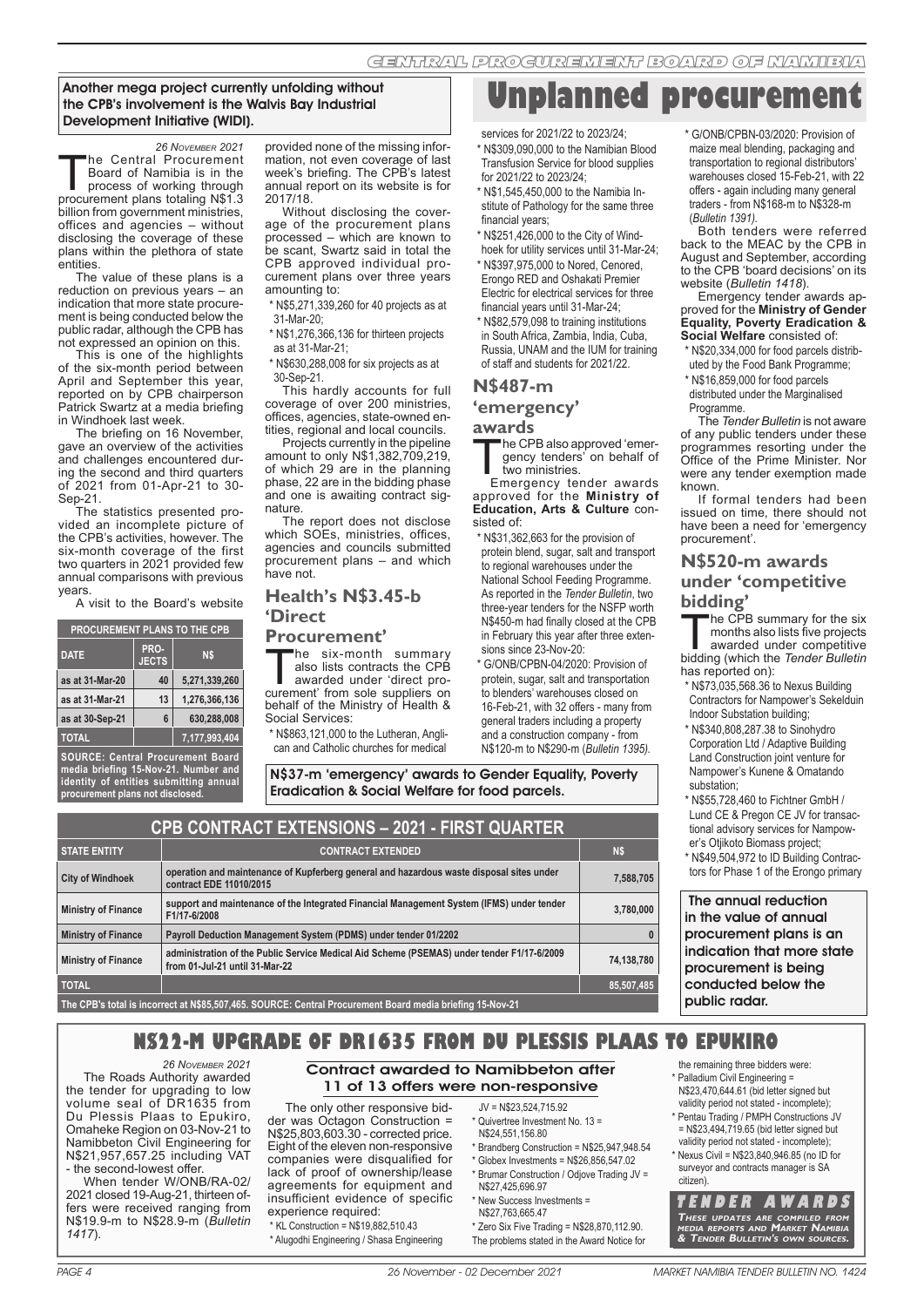# **that under-performs**

school in Swakopmund on behalf of the MEAC;

\* N\$952,912.46 to Radial Truss Industries for upgrading Tubussis PS and hostel in the Erongo Region on behalf of the MEAC.

## **N\$272-m tender extensions include fuel storage facility, PSEMAS and**

## **hospital catering**

The CPB report lists extensions and price increases granted on existing contracts.

The Board said it had managed to reduce price variations from over N\$2.5-b in March 2019 to below N\$1-b in March 2021.

Price variations/extensions during the six-month period reviewed total N\$272-m, including:

- \* possible additional costs of N\$87.5-m to Namcor's oil storage facility in the Port of Walvis Bay;
- \* the Ministry of Finance's PSEMAS contract increased by N\$74.14-m and extended until 31-Mar-22;
- \* Ministry of Finance's Integrated Financial Management System was increased by N\$11.34-m under tender F1/17-6/2008;

#### **N\$186-m contract extensions – Q2**

uring the second quarter of 2021, the CPB extended the periods of five contracts amounting to N\$186-m:

\* extension of time and notification of possible additional costs for the National Oil Storage Facilities in Walvis Bay for the Ministry of Mines & Energy  $=$  N\$87.5-m;

\* extension by the Ministry of Health & Social Services of Bio Dynamics (Pty) Ltd's service level agreement for Roche instruments for twelve months from 01-Aug-21 to 31-Jul-22 = N\$5,624,164

\* extension of support and maintenance of the Integrated Financial Management System (IFMS) under tender F1/17-6/2008 for twelve months from 01-Oct-21 to 31-Mar-22 for the MoF = N\$11.34-m;

\* extension of the Payroll Deduction Management System (PDMS) under tender 01/2202 for the MoF for six months from 01-Oct-21 to 31-Mar-22 at no cost;

\* extension of catering services to the Ministry of Health & Social Services for six months from 01-Oct-21 to 31-Mar-22 = N\$81.671-m.

#### N\$450-m 'emergency' awards to the Ministry of Education, Arts & Culture for the Namibian School Feeding Programme

\* an additional N\$81.67-m for hospital catering services from 01-Dec-21 to 31-Mar-22 to the Ministry of Health & Social Services under tender A13/-41/ 2013 (E13-3/2015).

#### **N\$85.5-m contract extensions – Q1**

 $\sum$  uring the first quarter<br>of 2021, the CPB also<br>extended the periods of four<br>contracts amounting to N\$85.5-m of 2021, the CPB also extended the periods of four contracts amounting to N\$85.5-m, without disclosing by how long they were extended (except in one case). Three are for the Ministry of Finance:

- \* contract EDE 11010/2015 operation and maintenance of the Kupferberg general and hazardous waste disposal sites for the City of Windhoek = N\$7,588,705;
- \* support and maintenance of the Integrated Financial Management System (IFMS) under tender F1/17-6/2008 for the MoF = N\$3.78-m;
- \* Payroll Deduction Management System (PDMS) under tender 01/2202 also for the MoF, awarded in 2002 at no cost;

\* administration of the Public Service Medical Aid Scheme (PSEMAS), also for the MoF, under tender F1/17-6/ 2009, for the period 01 July this year until 31-Mar-22 = N\$74,138,780.

NamPower has obtained an exemption to conduct procurement above its threshold without involving the CPB for the next two years.

## **M&E flags two NTA projects behind schedule**

he CPB has meanwhile commenced monitoring and evaluating the contracts it facilitated on behalf of state entities – five years after the new procurement system was activated.

Of the 33 active projects (14 for works, 10 for services and 9 for goods) monitored between 01-Jul-21 and 30-Sep-21, five contracts (15%) exceeded expectations, eleven (34%) were on track, nine (27%) were behind schedule, seven (21%) were three months or less into implementation and one contact was "determined" by

N\$520-m awards under 'competitive bidding' on five projects.

The CPB's latest report does not disclose which SOEs, ministries, offices, agencies and councils submitted procurement plans – and which have not.

#### the Board.

This project is for the construction of the Nkurenkuru Vocational Training Centre, where in April, slow progress after six months was found and no visible progress up to August. The CPB is now exploring alternative legal options.

This is a reference to Tender W/ONB/CPBN-08/2019 for the construction of the Nkurenkuru VTC in Kavango West, Phase 1B, that had closed on 04-Mar-20 with 29 offers from N\$34-m to N\$46-m (*Bulletin 1342*).

After finding 28 bidders to be non-responsive, the CPB awarded the contract on 09-Jul-20 to Neu-Olulya Trading for N\$35,561,067.67 (*Bulletin 1362*).

Another project listed by the CPB with only 81% progress having been made after 104% of the time had lapsed, is for the upgrading of the Okakarara Vocational Training Centre in Otjozondjupa Region.

The *Tender Bulletin* is aware of two tenders issued directly by the Namibia Training Authority in this regard:

- \* W/ONB/NTA-02/2019 for upgrading of Okakarara VTC, Phase 1 for electrical installation works closing 15-Jul-19;
- \* W/ONB/NTA-01/2020 for upgrading of Okakarara VTC, Phase 1: Heating, ventilation, air-conditioning and refrigeration (HVAC-R) installation works closing 26-Oct-21.

#### **Cancelled projects**

"he report lists five tenders that were cancelled (all of which have been reported previously by the *Tender Bulletin*):

Namcor's EOI for the construction, financing, commissioning, operation and maintenance of a 2.5km jetty LPG pipeline system on a Build, Own, Operate & Transfer (BOOT) model also does not involved the CPB.

| CPB - PROCUREMENT PROJECTS IN PROGRESS - APR TO SEP 2021   |                                            |                 |  |  |  |
|------------------------------------------------------------|--------------------------------------------|-----------------|--|--|--|
| <b>PROCUREMENT PHASE</b>                                   | <b>DESCRIPTION</b>                         | <b>PROJECTS</b> |  |  |  |
| <b>Planning phase</b>                                      | procurement plans<br>and bidding documents | 29              |  |  |  |
| <b>Bidding phase</b>                                       | advertised                                 | 2               |  |  |  |
|                                                            | bids evaluation                            | 15              |  |  |  |
| notifications                                              |                                            |                 |  |  |  |
| <b>Contract phase</b><br>contract signing                  |                                            |                 |  |  |  |
| <b>Estimated total value</b><br>N\$1,382,709,219           |                                            |                 |  |  |  |
| SOURCE: Central Procurement Board media briefing 15-Nov-21 |                                            |                 |  |  |  |

| <b>CPB CONTRACT EXTENSIONS - 2021 - SECOND QUARTER</b>                                              |                                                                                                                                                         |             |  |  |  |
|-----------------------------------------------------------------------------------------------------|---------------------------------------------------------------------------------------------------------------------------------------------------------|-------------|--|--|--|
| <b>STATE ENTITY</b><br><b>CONTRACT EXTENDED</b>                                                     |                                                                                                                                                         | N\$         |  |  |  |
| Mines & Energy                                                                                      | extension of time and notification of possible additional costs for the National Oil<br><b>Storage Facilities in Walvis Bay</b>                         | 87,500,000  |  |  |  |
| <b>Health &amp; Social Services</b>                                                                 | Bio Dynamics (Pty) Ltd's service level agreement for Roche instruments for twelve<br>months from 01-Aug-21 to 31-Jul-22                                 | 5,624,164   |  |  |  |
| <b>Ministry of Finance</b>                                                                          | support and maintenance of the Integrated Financial Management System (IFMS) under<br>tender F1/17-6/2008 for twelve months from 01-Oct-21 to 31-Mar-22 | 11,340,000  |  |  |  |
| <b>Ministry of Finance</b>                                                                          | Payroll Deduction Management System (PDMS) under tender 01/2202 for six months<br>from 01-Oct-21 to 31-Mar-22                                           | $\bf{0}$    |  |  |  |
| <b>Health &amp; Social Services</b><br>catering services for six months from 01-Oct-21 to 31-Mar-22 |                                                                                                                                                         | 81,670,935  |  |  |  |
| <b>TOTAL</b>                                                                                        |                                                                                                                                                         | 186,135,099 |  |  |  |
| SOURCE: Central Procurement Board media briefing 15-Nov-21                                          |                                                                                                                                                         |             |  |  |  |

PAGE 4 26 November - 02 December 2021 MARKET NAMIBIA TENDER BULLETIN NO. 1424 MARKET NAMIBIA TENDER BULLETIN NO. 1424 26 November - 02 December 2021 PAGE 5

#### \* two tenders by the Road Fund Administration were cancelled – one for the automation of Mass Distance Charges and the other for the acquisition of land for the construction of offices; \* the tender for the construction of a

- firefighting system at Namcor's National Fuel Storage Facility in Walvis Bay;
- \* Telecom's tender for the compilation, sale of advertising space, printing and maintenance of an online telephone directory for five years;
- \* NamPower's prequalification tender for the engineering, procurement and construction of the Anixas II power station in Walvis Bay;
- \* the Ministry of Education, Arts & Culture's tender for the supply of food to school hostels.

**Challenges**<br>**The report identifies four** The report identifies four<br>challenges, for which it has<br>recommended mitigation<br>measures challenges, for which it has measures.

Bidders awarded contracts find it difficult to obtain performance guarantees in time.

*TO PAGE 5*

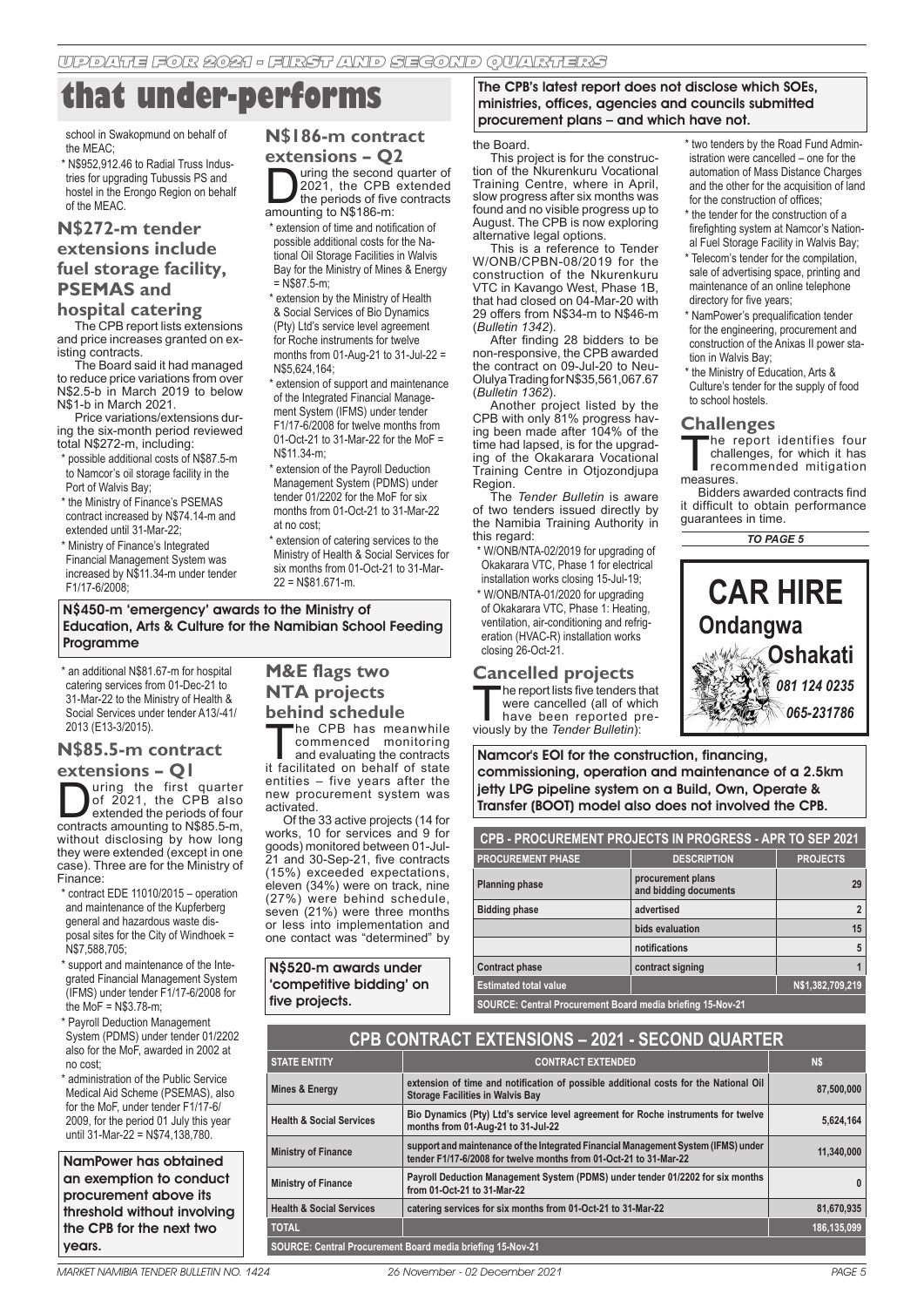# **CHINA'S HIGHWAY TO N\$3-B IN NAMIBIA**

*26 NOVEMBER 2021* After a tender process behind closed doors - exclusively for Chinese contractors – the Roads Authority has awarded the final stretch of the Windhoek – Hosea Kutako International Airport highway to Zhong Mei Engineering Group for over N\$1.035-b.

The announcement was made by Roads Authority CEO Conrad Lutombi, who said the successful bidder – on the back of a grant from Beijing – would build the final 21.3km section of the highway from the Dordabis turnoff to HKIA, that includes three interchanges at Dordabis, Sonnleiten and the airport, plus two river bridges. This stretch, previously stated as 23.5km, has a contract period of 36 months.

During the site hand-over, Lutombi said this part of the project is financed through a Chinese grant of about N\$1-b and only Chinese companies registered in Namibia were short-listed for the award.

Zhong Mei was chosen after a 'successful procurement process' headed by the Chinese Embassy in Namibia under the auspices of the Chinese Project Management Enterprise, in consultation with the Roads Authority.

Lutombi said the Namibian government is responsible for costs relating to leasing and maintenance of the contactor's site camps.

N\$120-m will be spent on Namibian and SME sub-contractors. while approximately 270 jobs will be created during construction (*Die Republikein, The Namibian, New Era* 15-Nov-21).

Zhong Mei was already tipped as beneficiary of a contract to construct the second phase of the airport highway two years ago (*The Namibian* 15-Nov-21).

 $T$ he latest award brings the total cost of the freeway to about N\$3-b – all sections of which will have been built by Chinese contractors.

One previous section was co-financed through an N\$350-m AfDB loan.

The consulting engineer for all phases of the project is VKE Namibia, while the Roads Authority oversees implementation.

And then there is still a new international airport in the pipeline, which will probably also be an all-Chinese project.

**Zhong Mei's offer was the highest**

Zhong Mei lands the final stretch of the Windhoek – Hosea Kutako highway for over N\$1-b – on the back of a grant from Beijing. This means the entire N\$3-b airport highway will have been built by Chinese contractors, while Zhong Mei's portfolio of known Namibian state contracts is also worth at least N\$3-b.

Zhong Mei's offer of ¥447,746,240.08 was the most expensive of the six offers received, when tender RA/DC-CR/06-2014/ 28 for the construction of Phase 2B of Trunk Road 9/1 from Windhoek to Hosea Kutako International Airport to dual carriage freeway standards (Dordabis to HKIA) closed at the Roads Authority on 21 May 2021 (*Bulletin 1406*).

At an exchange rate of approximately ¥1.00 to ZAR2.23 the other five bids ranged from N\$943,552,300 to N\$996,324,980. The prices were only stated in Chinese Yuan on the RA website.

The other offers were (in ascending order): **China Civil Engineering Construction** 

Cooperation [probably Corporation] = ¥423,117,625.66

\* China Railway Seventh Group = ¥430,190,066.32 [built the 15km N\$922-m Phase 1A of the HKIA project in JV with Onamagongwa]

\* China State Construction Engineering Corp  $=$  ¥432,506,618.80

\* China Harbour Engineering =

¥442,003,298.10

\* Qinghan Group Co Ltd = ¥446,782,502.77 [possibly Qingjian International Group].

**Phase 2B 21.3km (previously 23.5km) funded by China** 

**without public tender**

This tender was not advertised in the public domain and only Chinese contractors were allowed to tender.

The contract for Phase 2B of the airport highway covers the longest stretch from the Dordabis turn-off to the airport.

During a press briefing in March, Lutombi confirmed that this phase is financed through a grant from the Peoples Republic of China and anticipated having a contractor on site already by June or July this year.

#### **19.5km Phase 2A with**

**AVIC as main contractor**

Section 2A under tender RA/ DC-CR/06-2014/2A was awarded in Nov-19 to Chinese company AVIC and Namibian SMME subcontractors for N\$950-m. AVIC's

offer was initially rejected as being too low.

This phase starts at Auasblick/ Sam Nujoma interchange and ends at the Dordabis interchange. The 19.5km stretch of the freeway road includes three interchanges and two river bridges, with a contract period estimated at 42 months.

This phase is co-funded through a N\$350-m AfDB loan and is 44% complete, Lutombi said in November.

#### **China Railway 7th**

**Group & Onamagongwa built 10km Phase 1**

Phase 1 of the construction of TR9/1 to Hosea Kutako International Airport to dual carriageway standards is an 8.4km stretch from Main Road 49/UNAM to the Sam Nujoma Drive Extension, awarded under tender RA/DC-CR/06-2014 to China Railway Seventh Group in joint venture with Onamagongwa Trading Enterprises for N\$799-m, after the tender closed on 07- Oct-15.

Phase 1 commenced in Jan-16 and includes 15km of ramp roads, four interchanges and 13 new bridges. It was supposed to be completed by Jan-18 but was then extended by 3km for N\$150 m in 2019.

The cost estimate of this section, fully funded by the Namibian government, was N\$922-m, according to Lutombi. This phase of about 10km is about 44% complete, Lutombi said in November *(Details were published in earlier Bulletins 1415, 1392, 1129*).

#### **Henties - Uis road to Zhong Mei through the**

**back door**

Zhong Mei has been the beneficiary of several other Namibian state contracts in the past.

In 2017 it was awarded the Roads Authority contract for the construction of the Henties Bay - Swakopmund - Uis road for N\$755 m through the back door.

The contract for Section A of Phase 1 (90km from Swakopmund to Henties) of the Henties Bay to Kamanjab road upgrade

was actually awarded to the Road Contractor Company as part of the SOE's "financial turn-around strategy'

The RCC then sub-contracted 52% of its contract to Zhong Mei.

As usual, for tenders set aside for the RCC, this contract was not advertised in the public domain. The RCC has been technically bankrupt for years and relies on annual budget bailouts from the Treasury – despite multiple preferential contract awards for road projects.

The MR44 project consists of two phases: Phase 1 is the Henties – Swakopmund – Uis road of 186km, while Phase 2 is 216km from Uis – Khorixas – Kamanjab. This road is part of Namibia's ambitious programme to link the port of Walvis Bay via Kamanjab and Ruacana with Angola by road and rail, and relates to the envisaged new port at Cape Fria (*Bulletin 1136, 1159, 1180, 1305*).

#### **N\$229-m contract for**

**Ongenga - Oshakati road** In 2017, then Minister of Works

& Transport, Alpheus !Naruseb, opened the 38km road between Oshakati and Ongenga that was upgraded from gravel to bitumen standards.

The road intersects with the Omafo-Outapi road at Omaboolota and links the Oshana, Omusati and Ohangwena Regions. The project was fully funded by the Namibian government.

The main contractor was Zhong Mei Engineering Group with several local sub-contractors. The N\$216-m project was scheduled to be completed within twelve months but took longer.

Tender RA/DC-CR/13-2013 for upgrading to bitumen standards of 39km of District Road 3609 from Oshakati to Ongenga in the Oshana, Omusati and Ohangwena regions closed on 12-Nov-14, when Zhong Mei's offer of N\$216,800,290 was the fifth-lowest out of eleven contractors (*Bulletin 1080*). In 2015 it was reported that the contract amount had escalated to N\$229-m (*Bulletin 1159*).

#### **Section 2 of N\$1.1-b**

**Namwater pipepline**

Another Namibian state contract awarded to Zhong Mei involves the Omdel – Swakopmund water pipeline replacement.

In 2019 China State Construction Engineering Corp, in joint venture with Kata Investments, was awarded the NamWater contract for the construction of the first section of the Omdel – Swakopmund pipeline replacement project.

The second section of the N\$1.1-b pipeline was awarded to Zhong Mei Engineering Group in JV with Luka Properties (*Bulletin 1083, 1304).*

*YOUR ADVERTISEMENT IN MARKET NAMIBIA TENDER BULLETIN PROMOTES TRANSPARENCY AND FIGHTS CORRUPTION*

| The Bank of Namibia, as agent for the Government for the issue and management of Government Securities announces the results of Inflation<br>Linked bonds auction held today, 24 November 2021, for the GI27, GI29, GI33 and GI36 as follows (settlement date 25-Nov-21): |                  |                  |                  |                  |  |  |  |
|---------------------------------------------------------------------------------------------------------------------------------------------------------------------------------------------------------------------------------------------------------------------------|------------------|------------------|------------------|------------------|--|--|--|
| <b>Auction Summary - NAMIIL</b>                                                                                                                                                                                                                                           | 4 10/15/27       | 4 % 01/15/29     | 4 % 04/15/33     | 4.8 07/15/36     |  |  |  |
| <b>Total Amount Allocated</b>                                                                                                                                                                                                                                             | 25,000,000       | 25,000,000       | 25,000,000       | 25,000,000       |  |  |  |
| <b>Total Number of Bids Received</b>                                                                                                                                                                                                                                      | 11               | 8                | 36               | 20               |  |  |  |
| <b>Total Amount of All Bids Received</b>                                                                                                                                                                                                                                  | 48,780,000       | 26,210,000       | 118,800,000      | 68,640,000       |  |  |  |
| <b>Total Number of Successful Bids</b>                                                                                                                                                                                                                                    | 10               |                  |                  |                  |  |  |  |
| Number of Bids Allocated in Full                                                                                                                                                                                                                                          | 9                | 6                |                  |                  |  |  |  |
| <b>Weighted Average (Price/Yield)</b>                                                                                                                                                                                                                                     | 94.39665/5.11360 | 91.43144/5.98927 | 75.29237/7.81525 | 72.57393/8.01300 |  |  |  |
| <b>Weighted Average Bid (Price/Yield)</b>                                                                                                                                                                                                                                 | 93.54513/5.28962 | 91.37261/6.00008 | 74.67365/7.91503 | 71.52084/8.16718 |  |  |  |
| <b>Percentage Partial Allocation</b>                                                                                                                                                                                                                                      | 8.13%            | 46.81%           | 95.05%           | 62.50%           |  |  |  |
| Bid to Cover / Amount Bid to Offered Ratio                                                                                                                                                                                                                                | 1.95             | 1.05             | 4.75             | 2.75             |  |  |  |
| <b>Amount Offered</b>                                                                                                                                                                                                                                                     | 25,000,000       | 25,000,000       | 25,000,000       | 25,000,000       |  |  |  |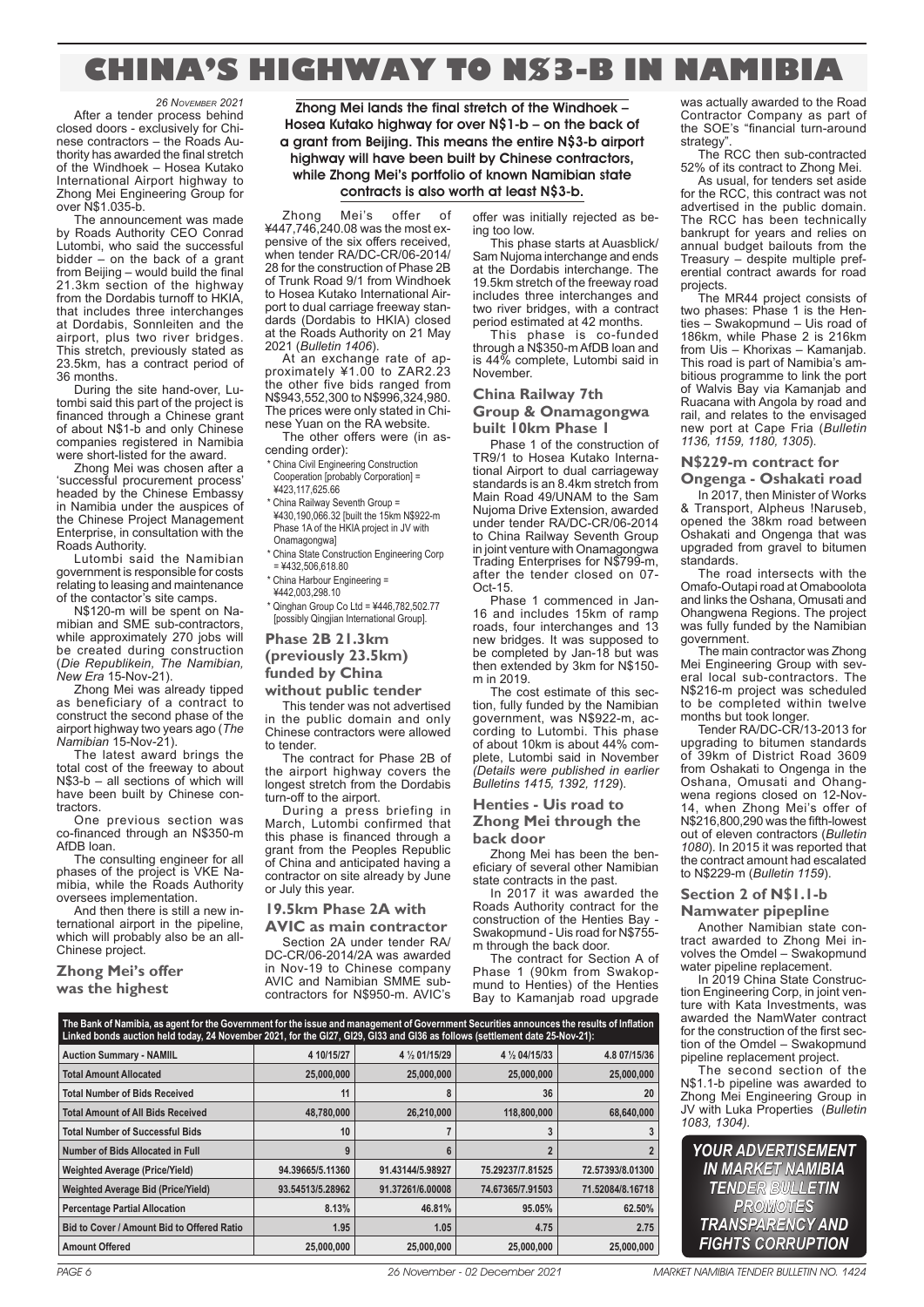# **Alleviate the need for 'emergency property**

#### *FROM PAGE 5*

The Procurement Policy Unit is looking into the "challenging" wording of the Procurement Act in this regard, while at the same time proposing that "more strigent financial requirements in bids" should be considered.

Another problem is compliance with legal timelines, within which health protocols, project complexity and size of bids affect evaluation time.

The CPB proposes that procedures be amended to accommodate health measures and that the number of days to deadlines be amended to working days.

The CPB says it lacks adequate capacity to handle complex projects and write specifications and evaluation criteria, for which formal, short-term and on-the-jobtraining are required.

Contract management is a challenge involving the identification of compliance with regard to various laws, for which closer cooperation with public entities and project managers are required to detect non-compliance at an early stage, in addition to run-of-the-mill issues such as scrutinizing progress reports and conducting regular site visits.

#### **Procurement Tracker on**

#### **annual plans**

n its latest report released in<br>October, the Institute of Public<br>Policy Research's Procurement<br>Tracker lists only 26 central n its latest report released in October, the Institute of Public Policy Research's Procurement government votes out of 33 that submitted annual procurement plans for the financial 2021/22.

Four votes did not submit annual procurement plans:

\* Agriculture, Water & Land Reform;

\* International Relations & Cooperation; \* Works

\* Transport.

The report, which does a better job at interpreting state procurement data than the CPB does, lists only 46 out of some 200 SOEs and government institutions

If formal tenders had been planned and issued on time, there should not have been a need for 'emergency procurement'.

## **PROCUREMENT TRACKER - VOTES SUBMITTING ANNUAL PROCUREMENT REPORTS FOR 2021/22**

| <b>CENTRAL GOVERNMENT VOTE</b>                              | <b>PROCUREMENT</b><br><b>TRANSACTIONS</b> |
|-------------------------------------------------------------|-------------------------------------------|
| Defence & Veterans Affairs                                  | 47                                        |
| <b>Education.Arts &amp; Culture</b>                         | 340                                       |
| <b>Environment, Forestry &amp; Tourism</b>                  | 43                                        |
| Finance                                                     | 20                                        |
| <b>FisheriesAnd Marine Resources</b>                        | 103                                       |
| Mines & Energy                                              | 67                                        |
| Gender Equality, Child Welfare & Poverty Eradication        | 73                                        |
| <b>Health &amp; Social Services</b>                         | 58                                        |
| Higher Education, Technology & Innovation                   | 8                                         |
| Home Affairs Immigration, Safety & Security                 | 9                                         |
| <b>Information &amp; Communication Technology</b>           | 18                                        |
| Justice                                                     | 13                                        |
| Labour, Industrial Relations & Employment Creation          | 37                                        |
| <b>Mines &amp; Energy</b>                                   | 67                                        |
| Trade, Industrialization & SME Development                  | 38                                        |
| Youth, Sport & National Service                             | 14                                        |
| <b>Public Enterprises</b>                                   | 17                                        |
| <b>National Assembly</b>                                    | 107                                       |
| <b>National Council</b>                                     | 62                                        |
| <b>Urban &amp; Rural Development</b>                        | 59                                        |
| <b>Anti-Corruption Commission</b>                           | 31                                        |
| <b>Office Of The Auditor-General</b>                        | 89                                        |
| <b>Office Of The Judiciary</b>                              | 34                                        |
| <b>Office Of The President</b>                              | 10                                        |
| <b>Office Of The Prime Minister</b>                         | 120                                       |
| <b>National Planning Commission</b>                         | 26                                        |
| <b>TOTAL</b>                                                | 1,510                                     |
| SOURCE: Namibia Procurement Tracker, Issue 14, October 2021 |                                           |

The CPB has commenced monitoring and evaluating contracts – five years after the new procurement system was activated.

#### N\$272-m tender extensions include fuel storage facility, PSEMAS and hospital catering.

that submitted annual procurement reports. "While compliance with the Public Procurement Act of 2015 has certainly increased since 2017, there's still too much non-compliance in terms of transparency across the public procurement sector", the report states (Procurement Tracker, Issue 14, October 2021).

#### **The procurement of obscurity**

As recently as September this year, *Tender Bulletin 1412* ('*The procurement of obscurity*'), noted that the Central Procurement Board had awarded tenders worth less in the four years to 2020 than its predecessor, the Tender Board did five years ago in only two years – such is the degree of obscurity into which public procurement descended under Namibia's new procurement regime.

The CPB awarded contracts worth N\$1.6-b to Namibians, N\$752.1-m to foreigners and N\$65.5-m to joint ventures from 2017 to 2020 – 36% of what the former Tender Board in two years. The former Tender Board awarded contracts worth N\$3.75-b over two years during 2013 and 2014 – 55% more than the CPB over the four years just reviewed.

The CPB issued a total of 71 public tenders in four years from  $2017$  to 2020 – one tenth of the 783 issued by the former Tender Board in only two years from 2013 to 2014.

The 2018/19 financial year was one of the best in terms of public entities submitting procurement plans worth N\$8-billion for approval to the CPB.

But in 2019/20 the value of procurement plans submitted fell to below N\$6-billion.

By March 2021 the CPB had only received individual procurement plans from public entities for 2020/21 worth about N\$2-billion.

This decline in the submission of procurement plans over the past three years is another indicator of how more procurement is being conducted below the radar independently of the Central Procurement Board.

*See accompanying tables.*

The Public Procurement Amendment Bill will probably retrofit the Procurement Act with exceptions that would legalise further exemptions from involving the Central Procurement Board.

*MARKET NAMIBIA & TENDER BULLETIN your indispensible weekly source of a wealth of procurement information since 1992*

© Copyright Namibia Tender Bulletin / Collective Resources (Pty) Ltd. All rights reserved.

| PROCUREMENT TRACKER - SOE'S<br>SUBMITTING ANNUAL PROCUREMENT<br>REPORTS FOR 2021/22 |                                                                             |
|-------------------------------------------------------------------------------------|-----------------------------------------------------------------------------|
| <b>STATE ENTITY</b>                                                                 | PRO-<br><b>CURE-</b><br><b>MENT</b><br><b>TRANS-</b><br>ACT-<br><b>IONS</b> |
| <b>Agribank</b>                                                                     | 55                                                                          |
| Agribusdev                                                                          | 54                                                                          |
| <b>Agro-Market &amp; Trade Agency</b>                                               | 21                                                                          |
| <b>Development Bank of Namibia</b>                                                  | 96                                                                          |
| <b>BIPA</b>                                                                         | 26                                                                          |
| <b>CPB</b>                                                                          | 33                                                                          |
| <b>CRAN</b>                                                                         | 53                                                                          |
| <b>Electricity Control Board</b>                                                    | 31                                                                          |
| <b>Fisheries Observer Agency</b>                                                    | 20                                                                          |
| <b>Meatboard</b>                                                                    | 41                                                                          |
| <b>Motor Vehicle Accident Fund</b>                                                  | 76                                                                          |
| Namcol                                                                              | 38                                                                          |
| Namcor                                                                              | 260                                                                         |
| Namdia                                                                              | 18                                                                          |
| Nam. Maritime & Fisheries Institute                                                 | 161                                                                         |
| <b>NAMFISA</b>                                                                      | 44                                                                          |
| Namibia Agronomic Board                                                             | 12                                                                          |
| <b>NIDA</b>                                                                         | 42                                                                          |
| Nam. Fish Consum. Promo. Trust                                                      | 30                                                                          |
| <b>NamPost &amp; Telecom</b>                                                        | 22                                                                          |
| Namibia Press Agency                                                                | 24                                                                          |
| Namibia Standards Institute                                                         | 44                                                                          |
| Namibia Tourism Board                                                               | 30                                                                          |
| <b>Namibia Training Authority</b>                                                   | 46                                                                          |
| <b>NUST</b>                                                                         | 41                                                                          |
| <b>NamibRe</b>                                                                      | 63                                                                          |
|                                                                                     | 110                                                                         |
| Namport<br><b>Namwater</b>                                                          | 53                                                                          |
| <b>NSFAF</b>                                                                        | 78                                                                          |
| <b>NCRST</b>                                                                        | 3                                                                           |
|                                                                                     | 20                                                                          |
| <b>NCHE</b><br><b>NHE</b>                                                           |                                                                             |
|                                                                                     | 110                                                                         |
| <b>National Road Safety Council</b>                                                 | 36<br>52                                                                    |
| <b>National Youth Council</b>                                                       |                                                                             |
| <b>National Youth Service</b>                                                       | 34                                                                          |
| New Era                                                                             | 14                                                                          |
| <b>NIP</b>                                                                          | 93                                                                          |
| NQA                                                                                 | 38                                                                          |
| <b>Namibia Statistics Agency</b>                                                    | 151                                                                         |
| <b>Roads Authority</b>                                                              | 63                                                                          |
| <b>Road Fund Administration</b>                                                     | 79                                                                          |
| <b>Social Security Commission</b>                                                   | 68                                                                          |
| <b>Telecom Namibia</b>                                                              | 157                                                                         |
| <b>Transnamib</b>                                                                   | 68                                                                          |
| <b>Windhoek Country Club</b>                                                        | 67                                                                          |
| <b>TOTAL</b>                                                                        | 2,675                                                                       |
| <b>SOURCE: Namibia Procurement Tracker,</b><br>Issue 14, October 2021               |                                                                             |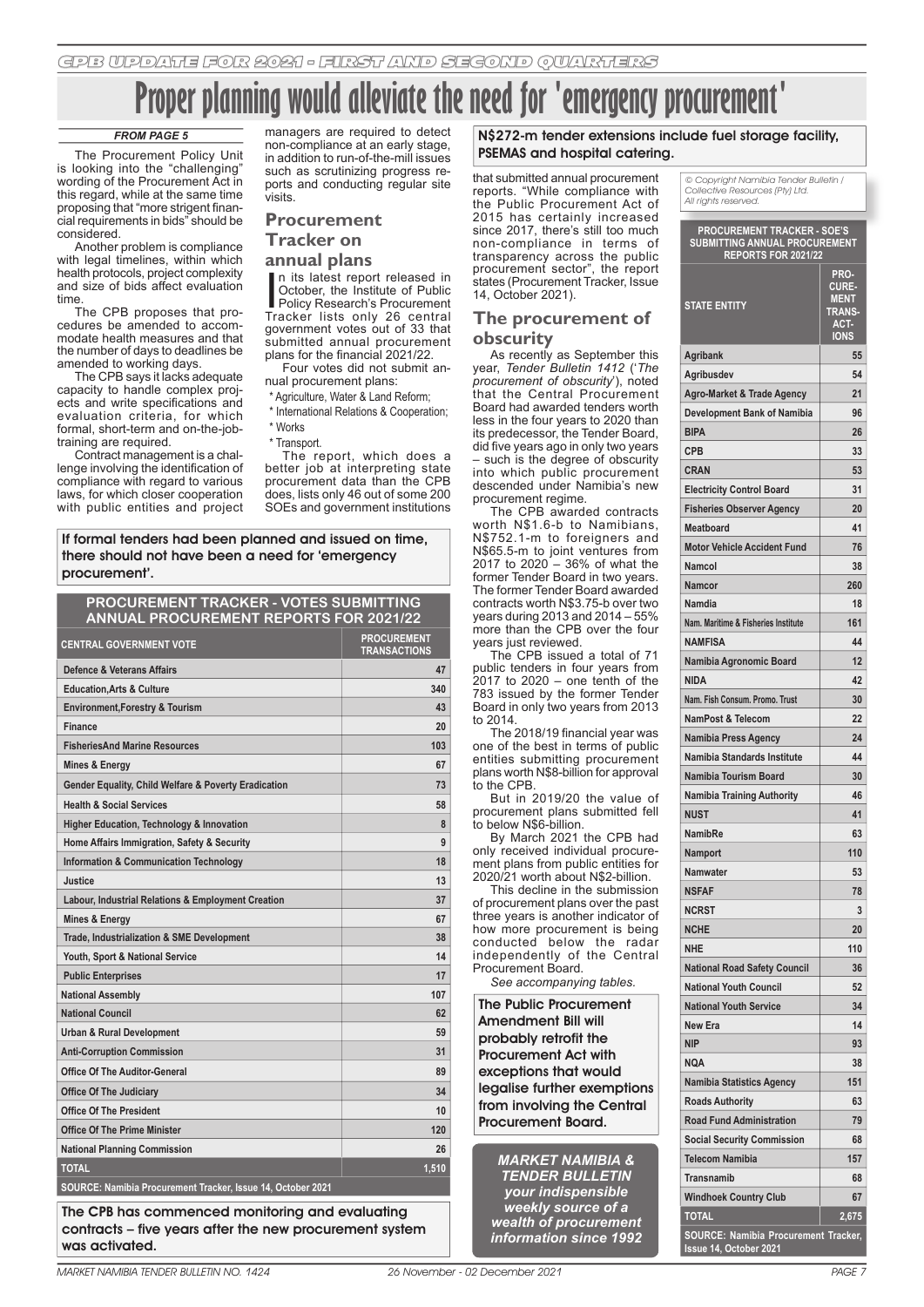## **AGRICULTURE - LIVESTOCK**

**REFERENCE**: EIF 1426 - IREMA goats; **CLOSING**: 06-Dec-21 15:00 **DESCRIPTION**: Request for Quotations: Supply and delivery of Boer Goats - 600 does/ewes and 30 bucks/rams. IREMA Kunene Project. DESCRIPTION: Kunene North of Red Line = 300 does and 14 bucks; Kunene South (free zone) = 300 does and 16 bucks (total 630). The Environmental Investment Fund of Namibia (EIF) in conjunction with the Ministry of Agriculture, Water & Land Reform (MAWLR) is implementing a climate change adaptation project titled 'Improving Rangeland and Ecosystem Management Practices of Smallholder Farmers Under Conditions of Climate Change in Sesfontein, Fransfontein, and Warmquelle Areas' - IREMA Kunene Project, which aims to reduce the vulnerability of smallholder farmers under climate change conditions by safeguarding natural capital that generate ecosystem services to sustain agricultural production systems. IREMA Project, under the supervision of MAWLR, intends to implement a small stock revolving programme in the project target areas (Sesfontein constituency and Khorixas district) in the Kunene Region. The objective of the revolving programme is to provide quality core breeding flock of goats (suitable for the arid conditions in the<br>project target areas to selected vulnerable households to gain a sustainable means<br>of income generation and enhanced food security invites interested individual farmers/producers to submit quotations. PROJECT REQUIREMENTS AND CONDITIONS: (1) The age of the goats should be between two teeth (12 months) and four teeth (24 months); (2) preference will be given to farmers/ producers in the Kunene Region; (3) for Kunene North of Red Line, two successful bidders each are expected to supply 150 does/ewes including seven Boer bucks/rams; (4) for Kunene South (free zone), two successful bidders each are expected to supply 150 does/ewes including eight Boer bucks/rams; (6) bidders must include transport cost separately (successful bidders will be expected to deliver the goats at Khorixas and Sesfontein); (7) prospective bidders must indicate the area where the goats will be sourced and indicate in the quotations whether they will be supplying the goats either in Kunene North of Red Line or Kunene South; (8) all goats offered by short-listed bidders will be inspected and evaluated by the Directorate of Agricultural Production, Engineering & Extension Services (DAPEES) and IREMA Project staff members; (9) price will be based on the local and national goats' market price; (10) the goats will only become the property of IREMA Project once they are delivered by supplier; (11) the supplier must have a police declaration testifying the ownership of the goats; (12) EIF<br>has the right to accept or reject any offer. SUBMIT: Quotations in sealed envelopes must<br>be submitted by hand to various ADC offices i All submitted quotations must be registered in a Register Sheet provided.

**CONTACT:** EIF + Green Climate Fund + MAWLR; Environmental Investment Fund of Namibia, c/o Heinitzburg and Dr Theo-Ben Gurirab Streets, Klein Windhoek; Heinitzburg Heights, 1st floor reception, bid box (bids) or various Agricultural Development Offices in Kunene Region (bids); Joseph Elagon (administrative); Uapii Kazahe or Daniel Hakweenda (technical enquiries); ph.: +264-(0)67-431770 (adm); (0)67- 333015 or 081-3046968 or 081-8983820 (tech); web: JElagon@eif.org.na (adm); uapiikazahe@gmail.com or brandan2009@gmail.com (tech);

**DOCUMENTATION:** Bidding documents can be obtained from EIF website www.eif.org.na/ documents/procurement - register and log in to download the document

#### **AIRCONDITIONING & VENTILATION**

**REFERENCE**: G/RFQ/NPWR-54/2022; **CLOSING**: 30-Nov-21 11:00

**DESCRIPTION**: RFQ: Supply and deliver filter bags for HVDC ventilation system, delivered to Brakwater Depot [quotation only on website]

**CONTACT:** NamPower Centre, 15 Luther Street, Windhoek; entrance foyer, bid box (bids); Procurement Management Unit; Bernelee Howaes (enquiries); ph.: +264-(0)61-2052337 (enq); fax: 2052337 (enq); web: quotations@nampower.com.na (enq);

**DOCUMENTATION:** Bid documents are available on www.nampower.com.na free of charge

#### **ARTS & CRAFTS**

CLASSIFIED NEW TENDERS CLASSIFIED

 $\Box$ 

 $\mathbb{H}$ 

 $\Box$ 

 $\cap$ 

 $\cap$ 

**REFERENCE**: G/IQ/OHRC10-13/2021/2022; **CLOSING**: 29-Nov-21 11:00

**DESCRIPTION**: RFQ: Supply and deliver training materials for Home Ecology (15 items of stationery, paint, beads, rope, needles, etc.) [quotation only on website] **CONTACT:** Ohangwena Regional Council, 103 Church Street, Eenhana; Procurement

- Management Unit; bid box (bids); Section: DEAC; Jelitha Wapota (enquiries); ph.: +264- (0)65-290200 (enq); web: njelitha@yahoo.com (enq);
- **DOCUMENTATION:** download bidding documents from https://ohangwenarc.gov.na/ procurement

#### **BUILDING MATERIALS & HARDWARE**

**REFERENCE**: G/IQ/37-14/2021; **CLOSING**: 30-Nov-21 10:00

**DESCRIPTION**: RFQ / informal quotation: Supply and deliver 10m expandable ladder for Directorate of Survey & Mapping [quotation only on website]

**CONTACT:** Ministry of Agriculture, Water & Land Reform; Windhoek; Govt Office Park, Luther Street (bids); Head of Procurement Management Unit - Mwala Lutaka (issued by); ph.: +264-(0)61-2085067;

**DOCUMENTATION:** RFQ document available on www.mlr.gov.na under Land Reform 'procurement'

**REFERENCE**: G/RFQ/NPWR-73/2022; **CLOSING**: 29-Nov-21 11:00

**DESCRIPTION**: RFQ: Supply and deliver creosoted wooden poles, delivered to Brakwater Depot [quotation only on website]

**CONTACT:** NamPower Centre, 15 Luther Street, Windhoek; entrance foyer, bid box (bids); Procurement Management Unit; Bernelee Howaes (enquiries); ph.: +264-(0)61-2052337 (enq); fax: 2052337 (enq); web: quotations@nampower.com.na (enq); **DOCUMENTATION:** Bid documents are available on www.nampower.com.na free of charge

**REFERENCE**: G/RFQ/ORC-25/2021; **CLOSING**: 30-Nov-21 11:00

- **DESCRIPTION**: RFQ: Supply and deliver 45x pre-cast toilets (Amalooloo) materials for ten constituencies in the region [re-issue/extended 26-Oct-21] [quotation only on website] **CONTACT:** Oshikoto Regional Council, Omuthiya; Secretary: Procurement Committee - Tutu
- Haukena; PMU, bid box (bids); Jeronimo Mingeli (enquiries); ph.: +264-(0)65-244800  $($ eng $)$ ;

**DOCUMENTATION:** Obtain quotation document from www.oshikotorc.gov.na/procurement

#### **CONSTRUCTION & WORKS**

#### **REFERENCE**: W/RFQ/18-72/21-22; **CLOSING**: 30-Nov-21 12:00

**DESCRIPTION**: RFQ: "De-birding of birds" from MEFT Head Office. Reserved for bidders in Khomas Region [quotation only on website]

**CONTACT:** Ministry of Environment, Forestry & Tourism, Windhoek; Procurement Management Unit; Malcom McNab (enquiries); ph.: +264-(0)61-2842077 (enq); web: Malcom.McNab@meft.gov.na (enq); procurementmanagementunit@meft.gov.na (enq); **DOCUMENTATION:** obtain bid documents from www.meft.gov.na



# **Oshakati Town Council PROCUREMENT MANAGEMENT UNIT BID INVITATION**

BID REFERENCE NO: **W/ONB/OSHTC-03/2021-2022**

DESCRIPTION: **Construction of gravity sewer networks and water reticulation infrastructure for Oshakati North Extension 11 and a portion of Extension 12**

SCOPE DESCRIPTION: Scope of work includes approximately 4.3km of gravity sewer networks, 98x concrete cast in-situ manholes ranging in depth from 2.5m to 4.5m and 5.9km of water reticulation infrastructure.

DOCUMENT AVAILABLE: **Monday, 29 November 2021** at the Cashier, Oshakati Town Council (Civic Centre), 906 Sam Nuyoma Road, Oshakati

#### LEVY: **N\$300.00 (non-refundable) cash**

NON-COMPULSORY PRE-BID MEETING**: Monday, 13 December 2021 at 10:00 at Oshakati Town Council, Civic Centre**

DELIVERY ADDRESS FOR SUBMISSION OF BIDS: Bids must be submitted in the prescribed format and deposited in the Bid Box at Ohakati Town Council, Civic Centre, ground floor, and addressed to: **Procurement Management Unit, Oshakati Town Council (Civic Centre), Private Bag 5530, Oshakati.**

CLOSING DATE: **Tuesday, 04 January 2022 at 12:00**

#### CONTACT PERSON:

**Secretary: Procurement Management Unit,**  Mrs A-L Korea-Jeremia Tel: (0)65-229 500; Fax: (0)65-220 435

Email: akorea@oshtc.na

#### TECHNICAL ENQUIRIES:

**WCE Consulting Engineers** Mr Jannie Swiegers Tel: (0)65-238 522 Cell: 081-149 0882 Email: Jannie-Swiegers@wce.com.na

**REFERENCE**: NCS/RFQ/21-22/2021/22; **CLOSING**: 01-Dec-21 10:00

**DESCRIPTION**: RFQ: Repair main gate and supply a gate motor for Magistrate's Court Grootfontein [quotation only on website]

- **CONTACT:** Office of the Judiciary; Windhoek; 25 Schönlein Street; Head of PMU Johannes Shikongo (issued by); Sakeus Thomas (enquiries); ph.: +264-(0)61-4353439 (enq); web: Sakeus.Thomas@jud.gov.na (enq);
- **DOCUMENTATION:** Download bid documents from www.judiciary.na/pages/ procurement&vacancies

**REFERENCE**: W/ONB/ZRC-DPS-04/2020/2021; **CLOSING**: 14-Dec-21 12:00

**DESCRIPTION**: Open National Bidding notice: Construction of municipal infrastructure, Phase 1, at Kongola Settlement, Zambezi Region. Competent and experienced civil engineering contractors are invited to bid. Bids must be submitted in the prescribed format and deposited in the bid box. Bid security requirements: "not required". Bid opening at 12:15 on the closing date.

**CONTACT:** Zambezi Regional Council, P/Bag 5002, Katima Mulilo, c/o B8 Ngoma Road & Hospital Road; Procurement Management Unit (documents); bid box (bids); Secretary: PMU - Abraham Shikoyeni (general); Denchi Consulting Engineers, 44 Simeon<br>Shixungileni Street, Windhoek (documents); engineer - Olivia Hamwaama (technical<br>enquiries); ph.: +264-(0)66-261755 (RC); (0)61-228183 (CE); fax: 25 226697 (CE); web: Abraham.Shikoyeni@zambezirc.gov.na (RC); olivia.hamwaama@d enchi.com.na (CE)

**DOCUMENTATION:** N\$300 (non-refundable) levy per document paid cash at the Cashier or by EFT; documents available until 13-Dec-21.

**PRE-TENDER SCHEDULE:** Bid clarification meeting: Tuesday 30-Nov-21 at 15:00 on site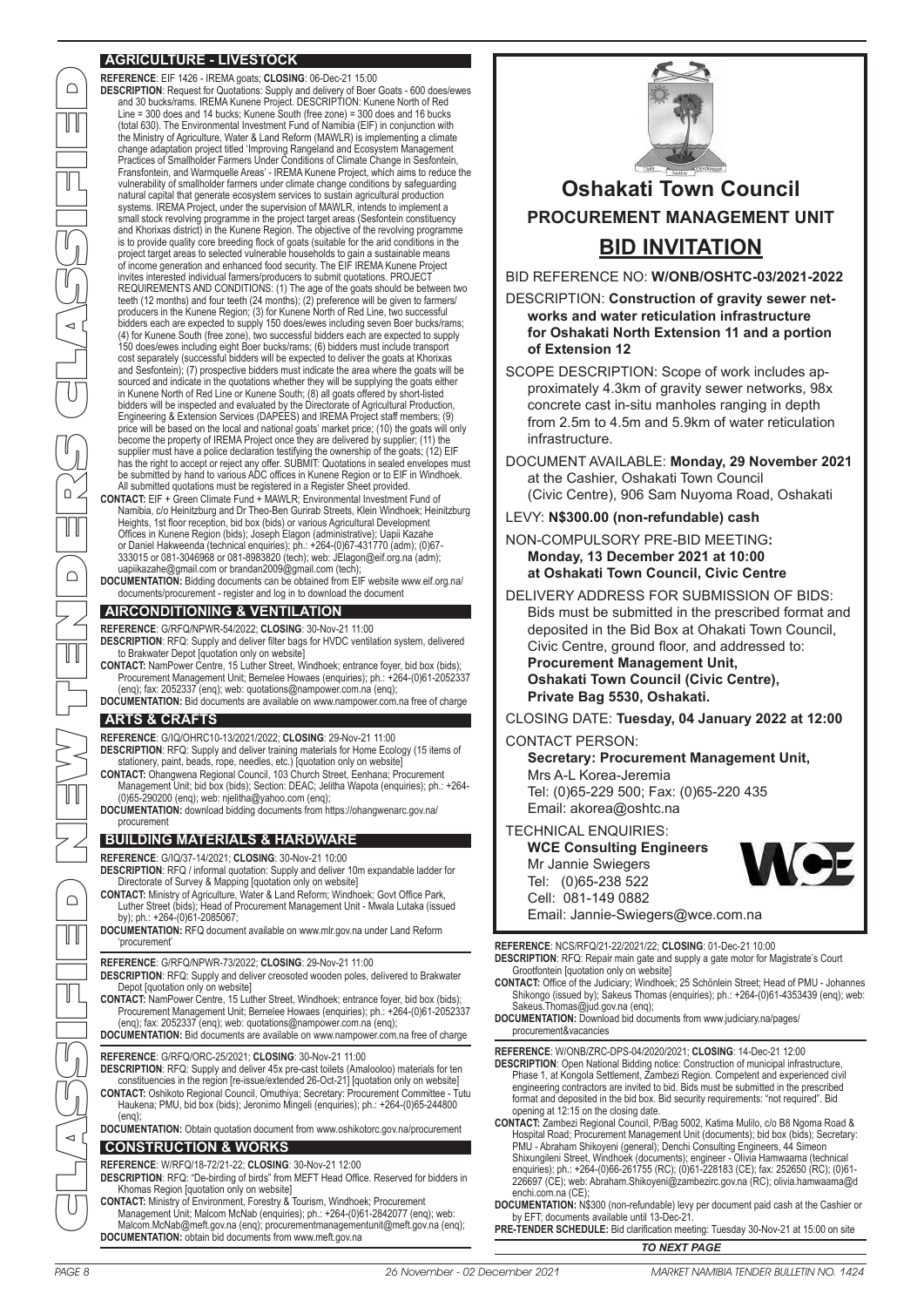## **ICT AT THE SSC IS ANYONE'S GUESS** \* Gwamumbula Investments =

*26 NOVEMBER 2021* The Social Security Commission has awarded an ICT tender four months after it had closed in May. This is the only item under 'tenders' on the SSC's website, listing recommended bidders for tender G/ONB/SSC-01/2021 for the supply and delivery of computer equipment and related services for a period of three years.

This Open National Bidding invitation for bids was advertised in the local media and closed on 24-May-21, when 26 offers were received.

Only three offers were found to be responsive, according to the Executive Summary of the Bid Evaluation Report signed by SSC Executive Officer Milka Mungunda on 08-Sep-21.

The three recommended bidders were among the six lowest offers. It is not clear if all three companies were recommended for the award or whether only the lowest bidder was successful.

The three responsive bids were ranked from 1 to 3:

- \* Shine Technologies = N\$3,665,837.98
- \* Prime Innovative Technologies = N\$3,830,450.19

**CONSTRUCTION & WORKS**

*FROM PREVIOUS PAGE*

- **REFERENCE**: W/ONB/ZRC-DPS-03/2020/2021; **CLOSING**: 14-Dec-21 12:00 **DESCRIPTION**: Open National Bidding notice: Sewerage infrastructure upgrading at Ngoma Settlement, Zambezi Region. Competent and experienced civil engineering contractors are invited to bid. Bids must be submitted in the prescribed format and deposited in the bid box. Bid security requirements: "not required". Bid opening at 12:15 on the closing date.
- **CONTACT:** Zambezi Regional Council, P/Bag 5002, Katima Mulilo, c/o B8 Ngoma Road & Hospital Road; Procurement Management Unit (documents); bid box (bids); Secretary: PMU - Abraham Shikoyeni (general); Denchi Consulting Engineers, 44 Simeon<br>Shixungileni Street, Windhoek (documents); engineer - Olivia Hamwaama (technical<br>enquiries); ph.: +264-(0)66-261755 (RC); (0)61-228183 (CE); fax: 25 226697 (CE); web: Abraham.Shikoyeni@zambezirc.gov.na (RC); olivia.hamwaama@d enchi.com.na (CE);
- **DOCUMENTATION:** N\$300 (non-refundable) levy per document paid cash at the Cashier or by EFT; documents available until 13-Dec-21.
- **PRE-TENDER SCHEDULE:** Bid clarification meeting: Tuesday 30-Nov-21 at 10:00 on site

**REFERENCE**: W/ONB/1308PF-20/2021; **CLOSING**: 14-Jan-22 11:00

- **DESCRIPTION**: Request for Open National Bidding: Completion of Shamaturu Clinic and staff accommodation, Kavango East Region. Bidding documents should be recorded and submitted in the tender box. Procurement reference number should be clearly marked on top of the sealed envelope. Original receipt (proof of payment) must be attached to the bidding documents. NB: "Kindly take note that the register and tender box closes at 11:00, thus suppliers should ensure that all administrative issues are done before the closing time." No bidding documents will be accepted after the closing date/time.
- **CONTACT:** Ministry of Health & Social Services; Harvey Street, Windhoek West; Procurement Management Unit, Finance & HR Building, Help Desk at security entrance (documents); tender box (bids); Windhoek Central Hospital, ground floor, cashier (payment); Secretary Procurement Committee (enquiries); ph.: +264-(0)61-2039111; web: procurement@mhss.gov.na (enq);
- **DOCUMENTATION:** N\$300 (non-refundable) levy payable in cash in advance at the Windhoek Central Hospital cashier during office hours (08:00 to 17:00 Monday to Friday but closed on public holidays).
- **PRE-TENDER SCHEDULE:** Formal enquiries/clarifications should be addressed to the Secretary: Procurement Committee at procurement@mhss.gov.na and will be communicated and shared with all bidders

**REFERENCE**: W/ONB/1308PF-21/2021; **CLOSING**: 14-Jan-22 11:00

- **DESCRIPTION**: Request for Open National Bidding: Construction of Linyanti PHC Clinic and staff accommodation, Zambezi Region. Bidding documents should be recorded and submitted in the tender box. Procurement reference number should be clearly marked on top of the sealed envelope. Original receipt (proof of payment) must be attached to the bidding documents. NB: "Kindly take note that the register and tender box closes at 11:00, thus suppliers should ensure that all administrative issues are done before the closing time." No bidding documents will be accepted after the closing date/time.
- **CONTACT:** Ministry of Health & Social Services; Harvey Street, Windhoek West; Procurement Management Unit, Finance & HR Building, Help Desk at security entrance (documents); tender box (bids); Windhoek Central Hospital, ground floor, cashier (payment); Secretary Procurement Committee (enquiries); ph.: +264-(0)61-2039111; web: procurement@mhss.gov.na (enq);
- **DOCUMENTATION:** N\$300 (non-refundable) levy payable in cash in advance at the Windhoek Central Hospital cashier during office hours (08:00 to 17:00 Monday to Friday but closed on public holidays).
- **PRE-TENDER SCHEDULE:** Formal enquiries/clarifications should be addressed to the Secretary: Procurement Committee at procurement@mhss.gov.na and will be communicated and shared with all bidders

\* SSC's only item under 'tenders' on its website is the executive summary of a three-year ICT tender

- \* Total prices from N\$3.4-m from established IT vendors and up to N\$6.9-m from newcomers
- 23 of 26 bidders are found non-responsive on technical issues
- Virtua Technologies = N\$3,794,816.65. The most common reasons
- for rejecting the other companies were missing signatures - even on attachments - and incomplete documents.
- The 23 unsuccessful bidders and the reasons for their noncompliance were in ascending order:
- **Bidvest Namibia Information Technology** = N\$3,364,085.80 - not all attachments initialed
- Independent Business Systems = N\$3,559,956 - missing copies; power of attorney not signed
- \* Bluesky Technologies = N\$3,789,244.03 - total bid price not included in bidding
- document \* Brand Excellence = N\$3,870,595.04 - missing copies; power of attorney signed by 50% shareholders "for which no evidence
- is attached" \* Business Connexion = N\$3,914,849.55 - not
- 
- AA copy not certified
- \* Globemaster Trading = N\$3,930,037.60 AA compliance certificate
- \* Schoemans Technologies = N\$4,016,613.05 - "submitted Bidvest Good Standing tax certificate instead of Schoemans Technologies"; [this sounds like a possible mix-up of documents since Bidvest also submitted a tender] \* Rendezvous Investment = N\$4,121,758.16
- 
- stead of backpack for laptops \* Dimension Data Namibia = N\$4,184,643.70
- \* Onix Business Solutions = N\$4,268,242.10 - information to establish ownership insuf-
- ficient \* Gadgets Namibia Solutions =

#### **REFERENCE**: W/ONB/KTC/01-2021; **CLOSING**: 28-Dec-21 11:00

**DESCRIPTION**: Invitation for bid: Procurement of roads maintenance works for Karasburg Town Council. M. Karasburg invites qualified, competent and registered Namibian companies to submit offers. SUBMIT: Bids in sealed envelopes, clearly marked with the appropriate bid number and name to be deposited in the bid box.

**T E N D E R A W A R D S**

\* G-Mobility Investments Technology = no total price - bid submission form not completed; statement confirming compliance with eligibility requirements not signed.

N\$4,510,747.60 - AA certificate not certified  $*$  Kinetic Ovations =  $N$4,654,728.33$  - "did not comply with the fields for mandatory criteria" \* Tekmak Investment = N\$5,090,056 - missing copies; document not fully initialed; price

Ema Marquez Technology & Services = N\$6,120,174.70 - missing copies; document

\* Action Information Technology = N\$6,584,395.50 - no specifications/data sheet for laptops; "did not quote for mandatory fields as product data was not provided" \* March Nine Investment = N\$6,747,900 - no specifications/data sheet; "did not quote for the fields for mandatory criteria" Lanzelot & Bukky Supplies & Investment = N\$6,944,679.39 - missing copies; document not fully initialed; bid form not completed \* Riqueza Digital Era Consultants = N\$6,958,166.50 - missing copies; bid form

schedule not completed  $*$  Optagon Investment = N\$5,122,330.52

- missing copies

not fully initialed

not completed

**CONTACT:** Karasburg Town Council; c/o Park Street and 8th Avenue (documents), Procurement Management Unit, bid box (bids); E Nehunga (enquiries); ph.: +264-(0)63-270032 (enq); web: ericanehunga@gmail.com or techmanagerkrgtc@iway.na (enq); **DOCUMENTATION:** N\$300 (non-refundable) bid document price

**REFERENCE**: W/ONB/NC-12/2021; **CLOSING**: 17-Dec-21 12:00

- **DESCRIPTION**: Open National Bidding: Refurbishment of Tank No. 4 at the JBS Facility in Walvis Bay. Namcor invites appropriate and prospective Namibian firms to submit proposals [quotation only on website - yet ONB]
- **CONTACT:** National Petroleum Corporation of Namibia (Pty) Ltd, Head Office, Petroleum House, 1 Aviation Road, Windhoek; tender box at reception (bids); Procurement Management Unit (enquiries); ph.: +264-(0)61-2045000/5054/5223 (enq); web: procure ment@namcor.com.na (enq);

**DOCUMENTATION:** N\$300 (non-refundable) bid document cost

- **REFERENCE**: W/RFQ/NPWR-23/2022; **CLOSING**: 02-Dec-21 11:00 **DESCRIPTION**: RFQ: Construction of a low cost greenhouse in Okakarara, Otjozondjupa Region [quotation only on website]
- **CONTACT:** NamPower Centre, 15 Luther Street, Windhoek; entrance foyer, bid box (bids); Procurement Management Unit; Sophie Paca (enquiries); ph.: +264-(0)61-2052747 (enq); fax: 2052747 (enq); web: quotations@nampower.com.na (enq);
- **DOCUMENTATION:** Bid document available on www.nampower.com.na free of charge. **PRE-TENDER SCHEDULE:** Compulsory site meeting: Wednesday 24-Nov-21 from 10:30 to 11:30 at Strategic Community Innovation Project, Okakarara; ph. Ottilie Mujororo at 081- 4172334 or Charles Kuvare at 081-7013869 for directions

**REFERENCE**: W/ONB/NPWR-09/2022; **CLOSING**: 28-Jan-22 11:00

- **DESCRIPTION**: Invitation to bid: Construction of Ohama Substation: Civil foundations, road and building works (Phase 2). Open National Bidding. Refer to website/bidding docu-ments for the closing date [extended from 03-Dec-21]. NamPower invites qualified, competent and registered companies to submit their bids in sealed envelopes clearly marked with the bid number and description. NOTE: All invitations are subject to the Public Procurement Act 15 of 2015, its regulations and guidelines.
- **CONTACT:** NamPower Centre, 15 Luther Street, Windhoek; entrance foyer, bid box (bids); Procurement Management Unit (enquiries); ph.: +264-(0)61-2052206/2321(enq); web: bidclarifications@nampower.com.na (enq);

**DOCUMENTATION:** Bid document available on www.nampower.com.na free of charge **PRE-TENDER SCHEDULE:** Site visit - refer to bidding document

**REFERENCE**: W/RFQ/NPWR-22/2022; **CLOSING**: 02-Dec-21 11:00

- **DESCRIPTION**: RFQ: De-bushing and fencing of Hindjou Gardening Project in Okakarara, Otjozondjupa Region [quotation only on website]
- **CONTACT:** NamPower Centre, 15 Luther Street, Windhoek; entrance foyer, bid box (bids); Procurement Management Unit; Sophie Paca (enquiries); ph.: +264-(0)61-2052747 (enq); fax: 2052747 (enq); web: quotations@nampower.com.na (enq);
- **DOCUMENTATION:** Bid document available on www.nampower.com.na free of charge **ELECTRICAL**

**REFERENCE**: G/RFQ/NW-063/2022; **CLOSING**: 02-Dec-21 11:00 **DESCRIPTION**: RFQ for goods: Supply and deliver four variable speed drives for Kombat Borehole Scheme [quotation only on website]

CONTACT: Namibia Water Corporation Ltd, Aigams Building, Windhoek; quotation/bid box<br>(bids); Procurement Management Unit (enquiries); ph.: +264-(0)61-712081/2009 (enq);<br>web: bids@namwater.com.na (enq); DOCUMENTATION: Bid d on www.namwater.com.na under 'procurement' free of charge

These updates are compiled from<br>media reports and Market Namibia<br>& Tender Bulletin's own sources. NEW TENDERS CLASSI  $\begin{array}{c} \hline \end{array}$  $\bigcup$  $\overline{O}$  $\triangleright$ 

N\$4,293,363.69 - not all attachments initialed; no total bid price in activity schedule

#### all attachments initialed \* G-Tech Office Equipment = N\$3,923,850

- submitted a copy of the certified copy of the
- 
- no power of attorney
- \* Green Enterprise Solutions = N\$4,155,846.11 - quoted for carry bag in-
	-
- attachments not initialed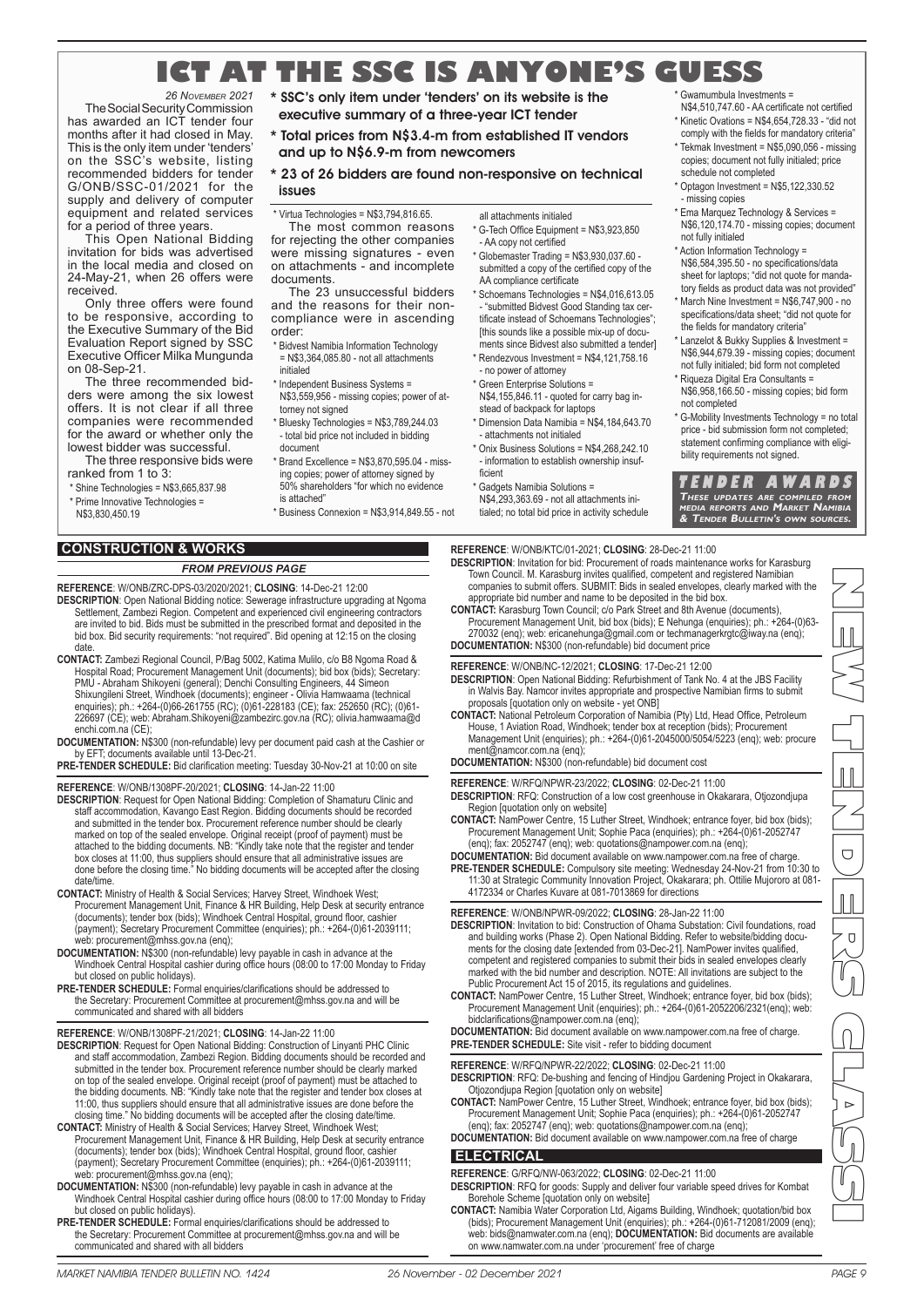#### **ELECTRICAL**

 $\cap$ 

H

1

#### *FROM PREVIOUS PAGE*

**REFERENCE**: MHSS 1424 - lights Grootfontein; **CLOSING**: 03-Dec-21 11:00 **DESCRIPTION**: RFQ: Supply, deliver and install lights, fluorescent tubes and switches at Grootfontein - Otjozondjupa Regional Health Directorate [quotation only on website] **CONTACT:** Ministry of Health & Social Services main building; Harvey Street, Windhoek West; Procurement Management Unit; Victoria Johannes (administrative); A Tjiveze (technical enquiries); quotation/bid box MHSS Finance & Procurement Building, PMU/

tender office (bids); Secretary: Procurement Committee - Evaristus Iita (issued by); ph.: +264-(0)61-2032127 (adm); (0)67-300800 (tech); web: procurement@mhss.gov.na  $($ enq $)$ 

**DOCUMENTATION:** RFQ document available on www.mhss.gov.na/tenders

**REFERENCE**: MHSS 1424 - Otji electrical; **CLOSING**: 03-Dec-21 11:00

- **DESCRIPTION**: RFQ: Electrical installation at Otjiwarongo Hospital Otjozondjupa Regional Health Directorate [quotation only on website]
- CONTACT: Ministry of Health & Social Services main building; Harvey Street, Windhoek<br>West; Procurement Management Unit; Martha Epafras (administrative); Emily Shivute<br>(technical enquiries); quotation/bid box MHSS Finance & tender office (bids); Secretary: Procurement Committee - Evaristus Iita (issued by); ph.: +264-(0)61-2032255 (adm); (0)67-300900 (tech); web: procurement@mhss.gov.na  $($ eng $)$

#### **DOCUMENTATION:** RFQ document available on www.mhss.gov.na/tenders

#### **REFERENCE**: G/RFQ/37-107/2021; **CLOSING**: 30-Nov-21 10:00

**DESCRIPTION**: RFQ: Supply and deliver a Honda EU22i invertor generator for Directorate of Survey & Mapping [quotation only on website]

- **CONTACT:** Ministry of Agriculture, Water & Land Reform; Windhoek; 55 Robert Mugabe Ave (bids); MB Nambahu (enquiries); Secretary to Procurement Committee (issued by); ph.: +264-(0)61-2085067;
- **DOCUMENTATION:** RFQ document available on www.mlr.gov.na under Land Reform 'procurement'

#### **REFERENCE**: G/RFQ/NPWR-84/2022; **CLOSING**: 29-Nov-21 11:00

**DESCRIPTION**: RFQ: Supply and deliver various electrical materials (LV PVC cables, ACSR conductors, line hardware), delivered to Brakwater Depot [quotation only on website]

- **CONTACT:** NamPower Centre, 15 Luther Street, Windhoek; entrance foyer, bid box (bids); Procurement Management Unit; Bernelee Howaes (enquiries); ph.: +264-(0)61-2052337 (enq); fax: 2052337 (enq); web: quotations@nampower.com.na (enq);
- **DOCUMENTATION:** Bid documents are available on www.nampower.com.na free of charge
- **REFERENCE**: W/RFQ/NPWR-12/2022; **CLOSING**: 03-Dec-21 11:00 **DESCRIPTION**: RFQ: Electrification of Onamungundo Kinder Garden, Oshikoto Region fquotation only on websitel
- **CONTACT:** NamPower Centre, 15 Luther Street, Windhoek; entrance foyer, bid box (bids); Procurement Management Unit; Sarah Malakia (enquiries); ph.: +264-(0)61-2052742 (enq); fax: 2052742 (enq); web: quotations@nampower.com.na (enq); **DOCUMENTATION:** Bid document available on www.nampower.com.na free of charge

**REFERENCE**: G/RFQ/NAMPORT-10081153/2021; **CLOSING**: 15-Dec-21 time not stated **DESCRIPTION**: RFQ: Supply and deliver 11kV cable for STS 1 [quotation only on website]

**CONTACT:** Namibian Ports Authority, Walvis Bay; Procurement Management Unit (enquiries); ph.: +264-(0)64-2082111 (proc); web: procurement@namport.com.na (enq); **DOCUMENTATION:** bid document available on www.namport.com.na/Procurement

**REFERENCE**: G/RFQ/NAMPORT-10081306/2021; **CLOSING**: 13-Dec-21 time not stated **DESCRIPTION**: RFQ: Supply and deliver safety PLC for STS 4 [quotation only on website]

**CONTACT:** Namibian Ports Authority, Walvis Bay; Procurement Management Unit (enquiries); ph.: +264-(0)64-2082111 (proc); web: procurement@namport.com.na (enq); **DOCUMENTATION:** bid document available on www.namport.com.na/Procurement

**REFERENCE**: NCS/RFQ/NAMPORT-10080756/2021; **CLOSING**: 02-Dec-21 time not stated **DESCRIPTION**: RFQ: Servicing and maintenance of Eaton UPS and EBM [quotation only on website]

**CONTACT:** Namibian Ports Authority, Walvis Bay; Procurement Management Unit (enquiries); ph.: +264-(0)64-2082111 (proc); web: procurement@namport.com.na (enq); **DOCUMENTATION:** bid document available on www.namport.com.na/Procurement

#### **EVENT MANAGEMENT**

**REFERENCE**: RC Kavango East 1424 - Human Rights Day; **CLOSING**: 30-Nov-21 17:00 **DESCRIPTION**: All local bidders / suppliers / caterers: Procurement of various goods and services for commemoration of the International Human Rights Day / Namibian Women's Day on 10-Dec-21 in Divundu: RC Kavango East invites quotations from suitable service providers / suppliers. (1) Hiring of sound system and 2x movable microphones 1/2 day for one day. (2) Promotional materials: 30x t-shirts, 15x posters; (3) Food stuffs and refreshments for 200 people (detailed items on MGEPESW website);<br>(4) Hiring of 1x large, 1x medium tent and 200 chairs. REQUIREMENTS: valid/certified<br>company registration certificate / founding statemen good standing TAX and SSC certificates; signed bid securing declaration; "business" principle in line.

**CONTACT:** Kavango East Regional Council, Rundu; Head of Procurement Management Unit - J Kangumbe (issued by); B Kamunoko (enquiries); Regional Office of the "Ministry of Gender Equality" [Gender Equality, Poverty Eradication & Social Welfare], office no.<br>E/27/30 (documents/bids); ph.: +264-(0)66-266000/006 (enq); web: jkangumbe@kavan<br>gorc.gov.na (PMU); DOCUMENTATION: Collect bidding do

**REFERENCE**: NCS/RFQ/NIP-19/2021; **CLOSING**: 01-Dec-21 11:00 **DESCRIPTION**: RFQ: Provision of event management services for the end-of-year function in Oshakati for 100 persons (venue hire; tables & covered chairs; catering incl. full course dinner, N\$25,000 open bar tab, bottles of wine, water, and cocktail drinks; entertainment with DJ and sound system and mics; photographer; decor "old school vintage"; photo booth and podium) [quotation only on website].

**CONTACT:** Namibia Institute of Pathology Limited; PO Box 277, Windhoek; Windhoek Central Hospital grounds, c/o Ooievaar & Florence Nightingale Streets NIP Warehouse (bids); Procurement Officer - Lourentia Howaes; Assistant Procurement Officer - Alma Mukendwa (enquiries); ph.: +264-(0)61-2954087 / 081-1413418 (enq); web: Alma.Mukendwa@nip.com.na / procurement@nip.com.na (enq); **DOCUMENTATION:** RFQ document available on www.nip.com.na

www.tenders24.com **TO NEXT PAGE** 

#### **REFERENCE**: NCS/RFQ/NIP-18/2021; **CLOSING**: 29-Nov-21 11:00

- **DESCRIPTION**: RFQ: Provision of catering services for the end-of-year function in Windhoek for 270 persons (tables & covered chairs; table cloths; catering incl. welcoming drinks,<br>braai, vegetables, juice, water; bar counter stand ("alcohol to be catered for by NIP");<br>cutlery; "hot stuff dispensers"; cabling; po
- draping, sound system and mics; photo booth and podium) [quotation only on website] **CONTACT:** Namibia Institute of Pathology Limited; PO Box 277, Windhoek; Windhoek Central Hospital grounds, c/o Ooievaar & Florence Nightingale Streets; NIP Warehouse (bids); Secretary to Procurement Committee / Procurement Officer - Lourentia Howaes;<br>Assistant Procurement Officer - Saima Shikongo (enquiries); ph.: +264-(0)61-2954101 /<br>081-1672251 (enq); web: procurement@nip.com.na (enq **DOCUMENTATION:** RFQ document available on www.nip.com.na

#### **FINANCIAL**

#### **REFERENCE**: BON1410/TBS - 91 & 364; **CLOSING**: 02-Dec-21 09:30

- **DESCRIPTION**: Tenders are invited for 91-day and 364-day Treasury Bills to be issued 03-Dec-21. Auction date 02-Dec-21; settlement date 03-Dec-21. NEW ISSUANCE: 91 day T-bills - T'bills ID GT091/03Dec21; amount offered N\$550,000,000; maturity date 04-Mar-22. 364-day T-bills - T-bills ID GT364/03Dec21; amount offered N\$550,000,000; maturity date 02-Dec-22. MATURITY: 91-day T-bills - maturing T-bill ID GT091/03Sep21;<br>maturity date 03-Dec-21; maturing amount N\$N\$550,000,000. 364-day T-bills - Maturing<br>T-bill ID GT364/04Dec20; maturity date 03-Dec-21; m percent offered must be at most to the nearest five decimal places. Tenders are to<br>be submitted via Bloomberg by 10:30 on Thursday, 02-Dec-21. Tenders may also be<br>sent via e-mail: liquidity@bon.com.na or via fax (0)61-2835 Domestic Markets Division by 10:00 on the auction date. The subscription forms are available at BoN. Payments are to be made via NISS before 10:00 on Friday, 03-Dec-21, and no cash payments are accepted. The Government of the Republic of Namibia and its agent BoN are not be liable for tenders that did not reach BoN on time. Thus, tenderers must confirm telephonically of via e-mail, the receipt of their tenders with BoN's Investment & Domestic Markets Division.
- **CONTACT:** Bank of Namibia; Investment & Domestic Markets Division, 71 Robert Mugabe Ave, Windhoek; ph.: +264-(0)61-2835111/5222/5163; fax: 2835214 (dedicated); web: www.bon.com.na; **DOCUMENTATION:** No charge

#### **FOOD & CATERING**

**REFERENCE**: G/RFQ/ERC-131/2021/2022; **CLOSING**: 30-Nov-21 10:00

- **DESCRIPTION**: REF: Supply and deliver deep freezers Walvis Bay Rural Constituency CDF (2 items) [re-issue of G/RFQ/ERC-116/2021/2022 closing 16-Nov-21] [quotation only on website
- **CONTACT:** Erongo Regional Council, Tobias Hainyeko Street, Acacia Building, Swakopmund; Procurement Management Unit (enquiries); C Kahiiko or E Haipinge (enquiries); ph.: +264-(0)64-4105700 (RC) or 271250 (enq);
- **DOCUMENTATION:** RFQ document on www.erc.com.na/procurement
- **REFERENCE**: NCS/IQ/ERC-145/2021/2022; **CLOSING**: 07-Dec-21 10:00
- **DESCRIPTION**: Informal quotation: Catering services for CDC meeting on 12-Jan-22 Karibib Constituency Office (30 pax) [quotation only on website]
- **CONTACT:** Erongo Regional Council, Tobias Hainyeko Street, Acacia Building, Swakopmund; Procurement Management Unit (enquiries); C Kahiiko (enquiries); ph.: +264-(0)64-4105700 (RC);

**DOCUMENTATION:** RFQ document on www.erc.com.na/procurement

**REFERENCE**: NCS/IQ/ERC-147/2021/2022; **CLOSING**: 07-Dec-21 10:00 **DESCRIPTION**: Informal quotation: Catering services for CACOC meeting on 02-Mar-22

- Karibib Constituency Office (30 pax) [quotation only on website] **CONTACT:** Erongo Regional Council, Tobias Hainyeko Street, Acacia Building, Swakopmund; Procurement Management Unit (enquiries); C Kahiiko (enquiries); ph.: +264-(0)64-4105700 (RC);
- **DOCUMENTATION:** RFQ document on www.erc.com.na/procurement

**REFERENCE**: NCS/IQ/ERC-146/2021/2022; **CLOSING**: 30-Nov-21 10:00 **DESCRIPTION**: Informal quotation: Catering services for CDRMC meeting on 02-Feb-22 - Karibib Constituency Office (30 pax) [quotation only on website]

- **CONTACT:** Erongo Regional Council, Tobias Hainyeko Street, Acacia Building,
- Swakopmund; Procurement Management Unit (enquiries); C Kahiiko (enquiries); ph.: +264-(0)64-4105700 (RC); **DOCUMENTATION:** RFQ document on www.erc.com.na/procurement

**REFERENCE**: NCS/RFQ/37-35/2021; **CLOSING**: 29-Nov-21 10:00

- **DESCRIPTION**: RFQ: Catering services for Erongo Regional Resettlement committee farm investigations and meeting on 7- to 09-Dec-21 and 11-Dec-21 [quotation only on website]
- **CONTACT:** Ministry of Agriculture, Water & Land Reform; Windhoek; 55 Robert Mugabe Ave (bids); Teopolina Lomboleni (enquiries); Secretary to Procurement Committee (issued by); ph.: +264-(0)61-2965156 (enq); web: teopolina.lomboleni@mlr.gov.na (enq);
- **DOCUMENTATION:** RFQ document available on www.mlr.gov.na under Land Reform 'procurement'

#### **FUEL RETAIL**

**NOTE: The following applies to the two Puma Retail dealership opportunities:**

- CONTACT: Puma Energy Namibia (Pty) Ltd; Mutual Tower, 4th floor, Independence Avenue,<br>Windhoek (documents/bids); Territory Manager Ester Ipinge (enquiries); ph.: +264-<br>(0)61-2994812/081-1432601 (enq). Successful applican absolute discretion and accepts no liability for applications, which did not reach Puma timeously or not at all. Written applications to include Puma Energy standard application form, business plan, personal financial statements. Applicants with the following qualities can apply for dealership: high degree of safety, security and environment awareness; dynamic and self-motivated person; business experience (preferably retail);<br>FMCG experience of at least five years; energy to work long hours - must be available<br>immediately; able to deal with large staff comple professionals able to develop marketing plans and manage significant cash turnovers; entrepreneurs with a discipline to run a business with a detailed franchise/dealership operation; committed to customer service excellence; conversant with NetPos syste tertiary education and good standing in business community will be an advantage.
- DOCUMENTATION: N\$150 application form fee (non-refundable) to be deposited into<br>Standard Bank Puma Energy Account no. 041531647; Ausspannplatz Branch Code<br>082672; present deposit slip/POP when collecting the application fo

CLASSIFIED NEW TENDERS CLASSIFIED

 $\Box$ 

 $\mathbb T$ 

 $\Omega$ 

╜

 $\bigcap$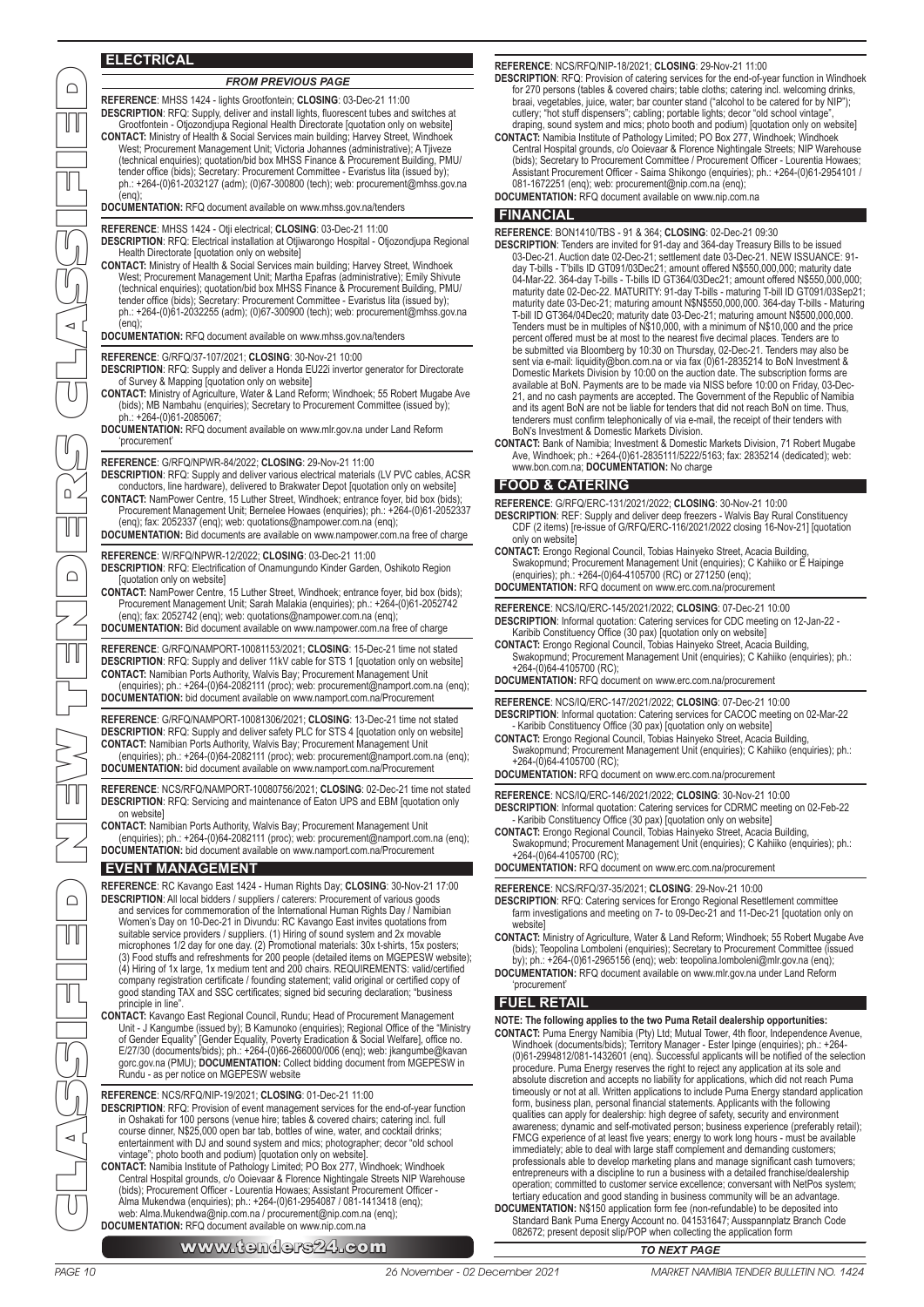#### **REFERENCE**: PUMA 1424 - Swakop; **CLOSING**: 14-Dec-21 time not stated *FROM PREVIOUS PAGE*

**DESCRIPTION**: Puma Energy invites you to apply for a dealership at Puma Service Station Swakopmund. Sufficient start-up capital (approx. N\$2.5-m)

**REFERENCE**: PUMA 1424 - Arandis; **CLOSING**: 14-Dec-21 time not stated **DESCRIPTION**: Puma Energy invites you to apply for a dealership at Puma Service Station Arandis. Sufficient start-up capital (approx. N\$1.5-m)

#### **FURNITURE & FITTINGS**

**REFERENCE**: W/RFQ/UNAM-63/2021; **CLOSING**: 10-Dec-21 12:00

**DESCRIPTION**: RFQ: Supply and install window blinds and tints at the UNAM Oshakati Campus [quotation only on website]

CONTACT: University of Namibia; Main Campus, Pionierspark; Procurement Management<br>Unit; Administration Building; Chief Buyer - Consarve Kanyama (issued by); ground<br>floor, tender box (bids); Oshakati Campus; Estate Services (enquiries); ph.: +264-(0)61-2064588 (proc); (0)65-2232304/081-2212166 (enq); web: procurement@unam.na (PMU); laktofel@unam.na (enq);

**DOCUMENTATION:** Obtain RFQ document from www.unam.edu.na

**REFERENCE**: G/RFQ/ONARC-181/2021/2022; **CLOSING**: 30-Nov-21 11:00 **DESCRIPTION**: RFQ: Supply and delivery of vertical window blinds for Uuvudhiya Constituency office [quotation only on website]

**CONTACT:** Oshana Regional Council; Leo Shoopala Street, Oshakati; Procurement Management Unit (documents); bid box (bids); Head of PMU - Simeon Shiimi Martin; Nicky Paavo or Gustav Kanana (enquiries); ph.: +264-(0)65-2288200 / 081-2490261 / 081-3999991 (enq); web: pmu@oshanarc.gov.na or smartin@oshanarc.gov.na (enq); **DOCUMENTATION:** Obtain quotation document from www.oshanarc.gov.na

**REFERENCE**: G/ONB/ONARC-DEAC-13/2021/2022; **CLOSING**: 24-Dec-21 10:00 **DESCRIPTION**: Invitation for bids (Open National Bidding): Supply and delivery of 360x double hostel lockers for Andomba Toivo ya Toivo Secondary School. SUBMIT: Bids in

sealed envelopes marked with the bid number to be deposited in the bid box. **CONTACT:** Oshana Regional Council; Leo Shoopala Street, Oshakati; Finance Office (payment); Procurement Management Unit office (documents); bid box at the PMU Office (bids); Nicky Paavo or Maria Nandago (enquiries); ph.: +264-(0)65-2288200 (enq); fax: 221292; web: pmu@oshanarc.gov.na (enq); www.oshanarc.gov.na;

**DOCUMENTATION:** N\$300 (non-refundable) levy per bid document.

**PRE-TENDER SCHEDULE:** Requests for clarification must be done in writing on or before 13-Dec-21

#### **ICT & OFFICE SYSTEMS**

**REFERENCE**: G/RFP/CENO-72/2021/HCC/COPR/SHE/IT; **CLOSING**: 09-Dec-21 10:00 **DESCRIPTION**: Invitation to bid: Supply and delivery of one S4 Hana compliant server (HP or Lenovo). Proposals are invited from experienced and competent engineering companies. Disclaimer: CENORED does not bind itself to accept the lowest or any offer, nor to provide justification as to the acceptance or rejection of any offer received.

**CONTACT:** CENORED head office, 30 Dr Frans Indongo Street; PO Box 560; Otjiwarongo (documents); Chairperson: Procurement Board (bids); Procurement Management Unit; Rustin H Kahuure (procurement); Systems Administrator - R Kampungu (technical); ph.: +264-(0)67-314178 (proc); 314100 (tech); fax: 304701; web: rkahuure@cenored.com.na (proc); rkampungu@cenored.com.na (tech); www.cenored.com.na;

**DOCUMENTATION:** N\$500 fee per bid document.

**PRE-TENDER SCHEDULE:** Compulsory pre-bid briefing meeting: n/a

**REFERENCE**: MHSS 1424 - Katutura IT; **CLOSING**: 30-Nov-21 11:00 **DESCRIPTION**: RFQ: Supply and deliver IT equipment for Intermediate Hospital Katutura [extended from 26-Nov-21] [quotation only on website]

**CONTACT:** Ministry of Health & Social Services main building; Harvey Street, Windhoek West; Procurement Management Unit; Medraim Haufiku (administrative); A Nekwaya (technical enquiries); quotation/bid box MHSS Finance & Procurement Building, PMU/ tender office (bids); Secretary: Procurement Committee - Evaristus Iita (issued by); ph.: +264-(0)61-2032165 (adm); 2034116 (tech); web: procurement@mhss.gov.na (enq; **DOCUMENTATION:** RFQ document available on www.mhss.gov.na/tenders

#### **REFERENCE**: NCS/ONB/13-22/2021; **CLOSING**: 07-Jan-22 11:00

**DESCRIPTION**: Request for Open National Bidding: Leasing of 18 photocopy machines for a period of 18 months. Bidding documents should be recorded and submitted in the tender box. Procurement reference number should be clearly marked on top of the sealed envelope. Original receipt (proof of payment) must be attached to the bidding<br>documents. NB: "Kindly take note that the register and tender box closes at 11:00, thus<br>suppliers should ensure that all administrative i No bidding documents will be accepted after the closing date/time.

CONTACT: Ministry of Health & Social Services; Harvey Street, Windhoek West;<br>Procurement Management Unit, Finance & HR Building, Help Desk at security entrance<br>(documents); tender box (bids); Windhoek Central Hospital, gro (payment); Secretary Procurement Committee (enquiries); ph.: +264-(0)61-2039111; web: procurement@mhss.gov.na (enq);

- **DOCUMENTATION:** N\$300 (non-refundable) levy payable in cash in advance at the Windhoek Central Hospital cashier during office hours (08:00 to 17:00 Monday to Friday but closed on public holidays).
- **PRE-TENDER SCHEDULE:** Formal enquiries/clarifications should be addressed to the Secretary: Procurement Committee at procurement@mhss.gov.na and will be communicated and shared with all bidders

#### **REFERENCE**: G/RFQ/NPWR-79/2022; **CLOSING**: 29-Nov-21 11:00

**DESCRIPTION**: RFQ: Supply and deliver computers [extended from 19-Nov-21] [quotation only on website]

**CONTACT:** NamPower Centre, 15 Luther Street, Windhoek; entrance foyer, bid box (bids); Procurement Management Unit; Loide Ntinda (enquiries); ph.: +264-(0)61-2052703 (enq); fax: 2052703 (enq); web: quotations@nampower.com.na (enq);

**DOCUMENTATION:** Bid documents are available on www.nampower.com.na free of charge

## **MANAGEMENT & CONSULTING**

**REFERENCE**: W/RFQ/NAMPORT-10078542/2021; **CLOSING**: 08-Dec-21 time not stated **DESCRIPTION**: RFQ: Load testing of equipment at Walvis Bay port for a period of three years [re-issue from 08-Sep-21; quotation only on website]

**CONTACT:** Namibian Ports Authority, Walvis Bay; Procurement Management Unit (enquiries); ph.: +264-(0)64-2082111 (proc); web: procurement@namport.com.na (enq); **DOCUMENTATION:** bid document available on www.namport.com.na/Procurement

#### **REFERENCE**: NCS/RFQ/NPWR-27/2022; **CLOSING**: 06-Dec-21 11:00

**DESCRIPTION**: RFQ: Provision of moderation training services [quotation only on website] **CONTACT:** NamPower Centre, 15 Luther Street, Windhoek; entrance foyer, bid box (bids); Procurement Management Unit; Kefas Nangolo (enquiries); ph.: +264-(0)61-2052396 (enq); fax: 2052396 (enq); web: bidclarifications@nampower.com.na or kefas.nangolo@ nampower.com.na (enq);

**DOCUMENTATION:** Bid documents are available on www.nampower.com.na free of charge

#### **REFERENCE**: SC/RP/KMTC-02/2021/22; **CLOSING**: 28-Dec-21 time not stated

**DESCRIPTION**: Invitation for Expression of Interest: Fault-finding on four non-functioning pump stations (Cowboy, Butterfly and Choto). EOIs are invited from competent suppliers for the provision of the listed consultancy service. Special condition: Three references of doing work of similar nature and size; attach qualifications of key personnel. SUBMIT: EOI documents addressed to the KMTC must be submitted in a single, sealed envelope clearly marked with the bid reference number and bidder's name and contact information.

**CONTACT:** Katima Mulilo Town Council offices, Katima Mulilo; Procurement Management Unit; Office of the CEO, bid box (bids); Ruth Sitengu (administrative) or L Sisamu (technical enquiries); ph.: +264-(0)66-261508 (adm); 081-6141302 (tech); web: rsitengu@kmtc.org.na (adm); **DOCUMENTATION:** Not stated

**REFERENCE**: CS/RFQ/NAMPORT-10081213/2021; **CLOSING**: 03-Dec-21 time not stated **DESCRIPTION**: RFQ: Request for Proposal for the provision of professional First Aid training for Namport [quotation only on website]

**CONTACT:** Namibian Ports Authority, Walvis Bay; Procurement Management Unit (enquiries); ph.: +264-(0)64-2082111 (proc); web: procurement@namport.com.na (enq);

**DOCUMENTATION:** bid document available on www.namport.com.na/Procurement

**REFERENCE**: CS/OAB/MWB-20/2021; **CLOSING**: 07-Jan-22 11:00

- **DESCRIPTION**: Open Advertised Bid invitation: Human resources organisational development consultancy services. SCOPE: Review, evaluation and re-alignment of structure; develop an HR Development Plan; develop and implement an Employee Motivational Plan and a Performance Management Plan.
- **CONTACT:** Municipality of Walvis Bay; Civic Centre, Nangolo Mbumba Drive, Walvis Bay; Corporate Secretariat; Room 201 Felicia Pritzlaff (documents); bid box in the foyer (bids); ph.: +264-(0)64-2013206 (docs); web: fpritzlaff@walvisbaycc.org.na (docs); **DOCUMENTATION:** N\$300 (non-refundable) cost per bid document

**REFERENCE**: CS/RFP/ECB-2021/22-03-HR; **CLOSING**: 14-Jan-22 12:00

- **DESCRIPTION**: Cancelled [on day of advertisement:] Invitation to bid / request for proposal: Procurement of recruitment services for the CEO vacancy. ECB invites qualified, competent and registered individuals, companies and/or joint ventures to submit bids OVERALL OBJECTIVE: To assist and advise the ECB Board in the recruitment of a CEO. The overall recruitment will be driven by the ECB Board. SUBMIT your bid (original and one hard copy as well as an electronic version) in a sealed envelope clearly marked with the bid number and description, addressed to the ECB Procurement Officer. The name of the bidder must be indicated on the cover of each envelope. The bid must first be registered at reception and then deposited in the tender box.
- **CONTACT:** Electricity Control Board; ECB office, 35 Dr Theo-Ben Gurirab Street, PO Box 2923, Windhoek (documents); ECB Procurement Officer (address bids to); tender box (bids); Ester Hamukwaya (enquiries); ph.: +264-(0)61-374334 (enq); fax: 374305; web: ehamukwaya@ecb.org.na (enq); www.ecb.org.na;
- **DOCUMENTATION:** Documents for this bid/RFP can be collected at the ECB office. **PRE-TENDER SCHEDULE:** All requests for information relating to this RFP should be channeled in writing to ehamukwaya@ecb.org.na

**REFERENCE**: SC/RP/NW-007/2022; **CLOSING**: 02-Dec-21 11:00

- **DESCRIPTION**: RFQ: Consultancy services to assess and determine hydrological data sets for the yield analysis of Naute Dam, based on different scenarios [quotation only on website]
- **CONTACT:** Namibia Water Corporation Ltd, 176 Iscor Street, Aigams Building, Windhoek; quotation/bid box (bids); Procurement Management Unit (enquiries); ph.: +264-(0)61- 712081/2009 (enq); web: bids@namwater.com.na (enq);

**DOCUMENTATION:** Bid documents are available on www.namwater.com.na under 'procurement' free of charge

#### **NOTE: The following applies to the two MGECWPE request for proposal notices:**

**CONTACT:** Ministry of Gender Equality, Poverty Eradication & Social Welfare; Juvenis Building; Independence Ave; Windhoek; Northern Tower, 1st floor, Room 1.18 (documents); ground floor, bid box at main reception (bids). SUBMIT: Sealed bids in envelopes clearly marked with the procurement reference number, title and bidders' details to be delivered before the closing time. Bids received by email/fax will not be considered. **DOCUMENTATION:** Bidding documents available from 23-Nov-21

#### **REFERENCE**: SC/RP/36-03/2021; **CLOSING**: 03-Dec-21 12:00

- **DESCRIPTION**: Consultancy services for the situation analysis on the livelihood status or marginalised communities in Namibia for the purpose of finalizing the White Paper on The Rights of Indigenous People in Namibia. DELIVERABLES of this consultancy: Submission of a comprehensive inception report; submission of a draft situational analysis report; present a draft situational analysis report and facilitate a validation workshop; finalise and submit a final situational analysis report.
- **CONTACT:** Johannes Embula (administrative enquiries) or Rebekka Namwandi (technical); ph.: +264-(0)61-2833148 (adm) or 4355113 (tech); web: Johannes.Embula@mgepesw.g ov.na (adm) or Rebekka.Namwandi@mgepesw.gov.na (tech)

#### **REFERENCE**: SC/RP/36-04/2021; **CLOSING**: 03-Dec-21 12:00

- **DESCRIPTION**: Request for proposal notice: Consultancy services to conduct a study on the Economic Cost of Gender Based Violence in Namibia. DELIVERABLES/outputs: Approved inception report; a document review with preliminary findings; approved final data collection instruments, analysis plan and report structure; data collection and submission of field work report; draft consolidated study report for review; approved final study report.
- **CONTACT:** Johannes Embula (administrative enquiries) or Penoshinge Shililifa (technical); ph.: +264-(0)61-2833148 (adm) or 2833114/3205 (tech); web: Johannes.Embula@mgep esw.gov.na (adm) or Penoshinge.Shililifa@mgepesw.gov.na (tech)

#### *TO NEXT PAGE*

**All rights reserved.** *Market Namibia & Tender Bulletin* **is researched and**  published by Collective Resources CORE (Pty) Ltd. No part of this<br>conveyed or transmitted anywhere in any form without prior written consent.



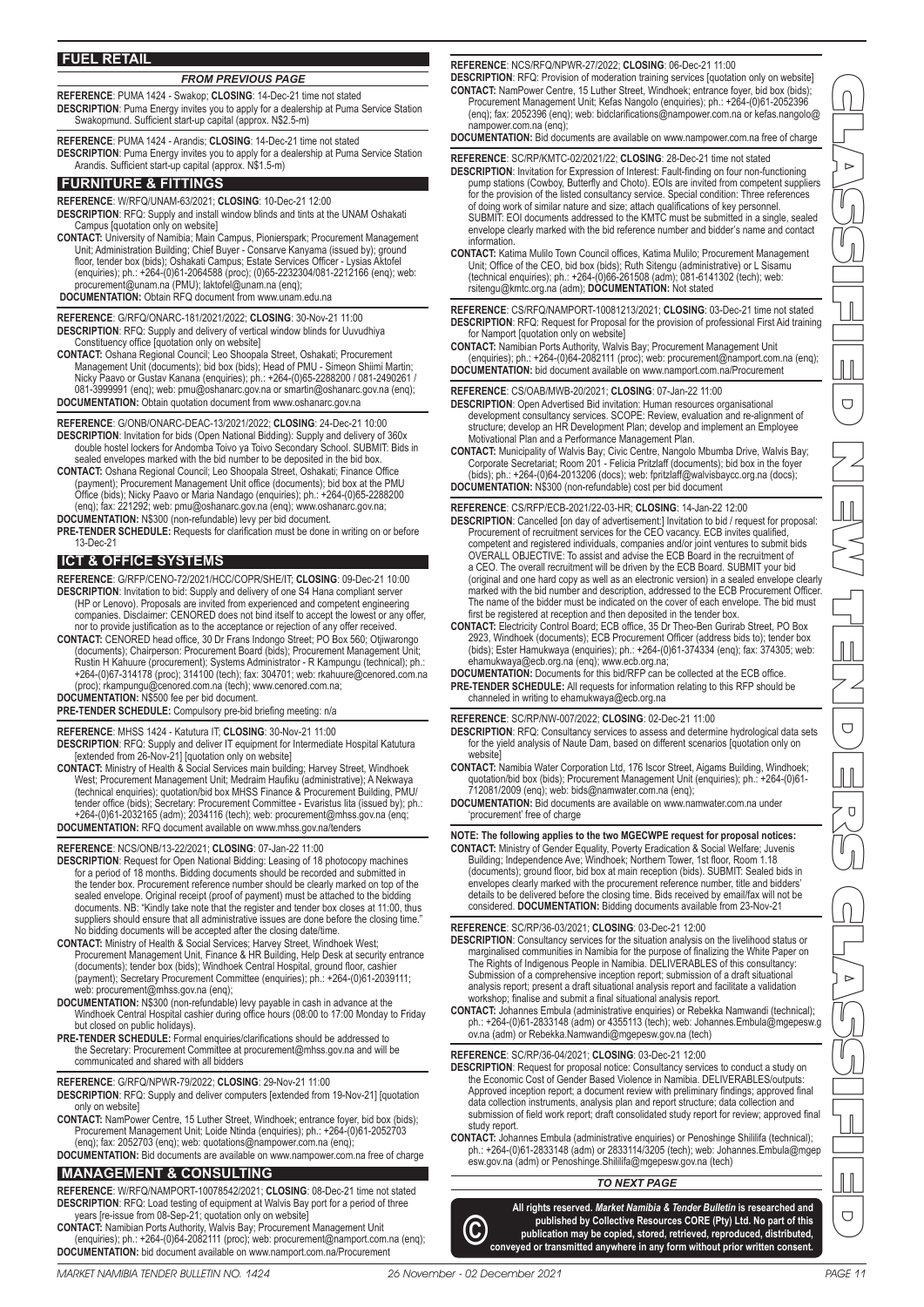#### **MEDICAL**

**CONTACT:** Ministry of Health & Social Services main building; Harvey Street, Windhoek West; Procurement Management Unit; quotation/bid box MHSS Finance & Procurement Building, PMU/tender office (bids); Secretary: Procurement Committee - Evaristus Iita (issued by); web: procurement@mhss.gov.na (enq); [quotation only on website] **DOCUMENTATION:** RFQ document available on www.mhss.gov.na/tenders

**REFERENCE**: MHSS 1424 - Katutura wheelchairs; **CLOSING**: 30-Nov-21 11:00 **DESCRIPTION**: Supply and deliver porters' wheelchairs for Intermediate Hospital Katutura (7 items)

**CONTACT:** Medraim Haufiku (administrative); Martha Kapiya (technical enquiries); ph.: +264-(0)61-2032165 (adm); 2034994 (tech)

**REFERENCE**: MHSS 1424 - clinical ETN; **CLOSING**: 03-Dec-21 11:00 **DESCRIPTION**: Supply and deliver clinical items for use in ENT Theatre (25 items) **CONTACT:** Victoria Johannes (administrative); HK Ithana (technical enquiries); ph.: +264- (0)61-2032127 (adm); 2033293 (tech)

**REFERENCE**: MHSS 1424 - instruments cardiac; **CLOSING**: 03-Dec-21 11:00 **DESCRIPTION**: Supply and deliver instruments for use in Cardiac Theatre (37 items) **CONTACT:** Victoria Johannes (administrative); M Swartbooi (technical enquiries); ph.: +264- (0)61-2032127 (adm); 2033156/7 (tech)

**REFERENCE**: MHSS 1424 - Katutura suction; **CLOSING**: 30-Nov-21 11:00 **DESCRIPTION**: Supply and deliver suction machines for Intermediate Hospital Katutura [extended from 26-Nov-21]

**CONTACT:** Medraim Haufiku (administrative); W Ngundovandu (technical enquiries); ph.: +264-(0)61-2032165 (adm); 2034007 (tech)

**REFERENCE**: MHSS 1424 - incinerators; **CLOSING**: 30-Nov-21 11:00

#### **DESCRIPTION**: Servicing and repair of incinerators at Opuwo District Hospital (Kunene Region) and Omaruru District Hospital (Erongo Region)

**CONTACT:** Helena Martin (administrative); Mr Kantewa (Kunene) or Mr Elikana (Erongo) (technical enquiries); ph.: +264-(0)61-2032255 (adm); (0)65-282853 or (0)64-582900 (tech)

#### **PRINTING & PUBLISHING**

**REFERENCE**: S/RFQ/18-74/21-22; **CLOSING**: 30-Nov-21 12:00

**DESCRIPTION**: RFQ: Design, layout and print the ministry's annual report 2020-2021 [quotation only on website]

**CONTACT:** Ministry of Environment, Forestry & Tourism, Windhoek; Procurement Management Unit - Brian Simataa; David Mutumbulwa or Bryn Canniffe (enquiries); ph.: +264- (0)61-2842037 (PMU); 2842072/2080 or 2842720 (enq); web: Brian.Simataa@meft.gov. na; procurementmanagementunit@meft.gov.na; David.Mutumbulwa@meft.gov.na (enq); **DOCUMENTATION:** obtain bid documents from www.meft.gov.na

#### **PRINTING & STATIONERY**

**REFERENCE**: G/RFQ/ORC DEAC-16/2021; **CLOSING**: 30-Nov-21 11:00

**DESCRIPTION**: RFQ: Supply and deliver archive boxes and archive files holders (3 items of 500 each) for Directorate of Education, Arts & Culture [quotation only on website]

CONTACT: Oshikoto Regional Council, Omuthiya; Secretary: Procurement Committee<br>Tutu Haukena; PMU - Eino Kateta or Hileni Mbeeli; DEAC - Lahja Nambahu (technical enquiries); ph.: +264-(0)65-281940/933 (PMU); 242500 (tech);

**DOCUMENTATION:** Obtain quotation document from www.oshikotorc.gov.na/procurement

## **RURAL PROJECT FUNDING**

**REFERENCE**: EIF 1424 - NILALEG grant; **CLOSING**: 31-Dec-21 17:00

- **DESCRIPTION**: Second call for proposals for grants from registered communal conservancies and gazetted community forests, community groups, farmers' associations, wo-<br>men's groups, youth groups and informal community groups (subject to certain condi-<br>tions). Extension [from 12-Nov-21] published on 24-Nov-2 & Tourism, in partnership with the United Nations Development Programme and the<br>Environmental Investment Fund of Namibia, through the Namibia Integrated Landscape<br>Approach for Enhancing Livelihoods and Environmental Govern verty (NILALEG) Project Small Grants Facility invites grant proposals limited to the pre-<br>determined landscapes: Omaoipanga (Kunene Region), Ruacana (Omusati Region),<br>Okongo (Ohangwena Region), Nkulivere (Kavango West Regi (Zambezi Region). The anticipated proposals remain limited to the following investment themes: agro-forestry, sustainable rangeland/crop management and nature-based enterprises. Grant proposals should be submitted on the EIF prescribed template and addressed to the EIF NILALEG Project Grant Facility. Both, hard copies and emails, will be accepted. COLUMN THE CONSULTIFIED INTERFERS CONSULTIFIED INTERFERS CONSULTIFIED INTERFERS CLASSIFIED INTERFERS CLASSIFIED INTERFERS CLASSIFIED INTERFERS CLASSIFIED INTERFERS CLASSIFIED INTERFERS CLASSIFIED INTERFERS CLASSIFIED INTE
	- **CONTACT:** EIF + GEF + UNDP + MEFT; Environmental Investment Fund of Namibia, c/o Heinitzburg and Dr Theo-Ben Gurirab Streets, Klein Windhoek; Heinitzburg Heights; NILALEG Project Grant Facility (bids); Project Coordinator - Philadelphia Buys or EIF Gender Intern - Kredula Shimwandi (enquiries); ph.: +264-(0)61-4317705/7736 (enq); web: PBuys@eif.org.na or KShimwandi@eif.org.na (enq);
	- **DOCUMENTATION:** Grant template is available on www.eif.org.na or at the EIF offices, including grant application guidelines, maps of the focal landscapes and related forms

#### **SCIENTIFIC & INSTRUMENTATION**

**REFERENCE**: G/RFQ/NPWR-85/2022; **CLOSING**: 30-Nov-21 11:00

**DESCRIPTION**: RFQ: Supply and deliver a 18x50IS binocular [quotation only on website] **CONTACT:** NamPower Centre, 15 Luther Street, Windhoek; entrance foyer, bid box (bids); Procurement Management Unit; Rajah Mariine (enquiries); ph.: +264-(0)61-2052219 (enq); fax: 2052219 (enq); web: quotations@nampower.com.na or Rajah.Mariine@nam power.com.na (enq);

**DOCUMENTATION:** Bid document available on www.nampower.com.na free of charge

- **REFERENCE**: G/RFQ/NW-072/2022; **CLOSING**: 02-Dec-21 11:00
- **DESCRIPTION**: RFQ for goods: Supply and delivery of OTT Orpheus Mini for the Calueque - Oshakati Canal [quotation only on website]
- **CONTACT:** Namibia Water Corporation Ltd, 176 Iscor Street, Aigams Building, Windhoek; quotation/bid box (bids); Procurement Management Unit (enquiries); ph.: +264-(0)61- 712081/2009 (enq); web: bids@namwater.com.na (enq);
- **DOCUMENTATION:** Bid documents are available on www.namwater.com.na under 'procurement' free of charge

*weekly source of a wealth of procurement information since 1992*

#### **SECURITY**

**REFERENCE**: G/RFQ/NYS-/0148/2021; **CLOSING**: 30-Nov-21 12:00 **DESCRIPTION**: RFQ: Supply, install, test, commission and maintain CCTV and access

control surveillance system at NYS head office, Windhoek [quotation only on website] **CONTACT:** National Youth Service; NYS House, 12-14 Haddy Street, Windhoek West;

- Procurement Management Unit; Acting Executive Manager Operations & Logistics Petra Lisho (issued by); Procurement Officer Ruben Daries (enquiries); ph.: +264-
- (0)61-415500; web: Petra.Lisho@nys.com.na (PMU); ruben.daries@nys.com.na (enq); **DOCUMENTATION:** obtain bid documents from www.nys.com.na/procurement

#### **REFERENCE**: G/RFQ/01-240/2021; **CLOSING**: 01-Dec-21 12:00

**DESCRIPTION**: RFQ for items needed to restore and maintain CCTV system [quotation only on website]

- **CONTACT:** Office of the President / State House; 1 Engelberg Street, Auasblick, Windhoek (bids); Secretary to Procurement Management Unit Sylvia Shikeenga; Rauha Nakale (administrative) or Shoopala Mbwalala (technical enquiries); ph.: +264-(0)61-2707466 (adm); 2707809 (tech); web: procurement@op.gov.na (enq);
- **DOCUMENTATION:** bidding documents can be downloaded for free from www.op.gov.na

#### **SPORTS & RECREATION**

**REFERENCE**: G/RFQ/NPWR-83/2022; **CLOSING**: 06-Dec-21 11:00

- **DESCRIPTION**: RFQ: Supply, delivery, installation and maintenance during warranty period of SkillMill and SkillRow machines at NamPower Head Office gym [quotation only on website]
- **CONTACT:** NamPower Centre, 15 Luther Street, Windhoek; entrance foyer, bid box (bids); Procurement Management Unit; Kefas Nangolo (enquiries); ph.: +264-(0)61-2052396 (enq); fax: 2052396 (enq); web: bidclarifications@nampower.com.na or kefas.nangolo@ nampower.com.na (enq);
- **DOCUMENTATION:** Bid documents are available on www.nampower.com.na free of charge

## **TEXTILES & CLOTHING**

- **REFERENCE**: G/RFQ/MGEPESW-02/2021; **CLOSING**: 29-Nov-21 11:00
- DESCRIPTION: RFQ: Supply and deliver 100x T-shirts and 50x caps for Division: Gender<br>Equality, Poverty Eradication & Social Welfare [ref should be G/RFQ/ORC MGEPESW-<br>02/2021 was used on 28-Sep-21] [quotation only on webs
- **CONTACT:** Oshikoto Regional Council, Omuthiya; Head: Procurement Management Unit Tutu Haukena; bid box (bids); Petrus Kuutondokwa (enquiries); ph.: +264-(0)65-244046 / 081-1278043 (enq);

**DOCUMENTATION:** Obtain quotation document from www.oshikotorc.gov.na/procurement

- **REFERENCE**: G/RFQ/OHRC10-31/2021/2022; **CLOSING**: 29-Nov-21 10:00 **DESCRIPTION**: RFQ: Supply and deliver drama costume for Arts & Culture office (7 items
- Christmas theme). [re-issue from 27-Oct-21] [quotation only on website]. **CONTACT:** Ohangwena Regional Council, 103 Church Street, Eenhana; Procurement Management Unit; bid box (bids); Section: DEAC; Jelitha Wapota (enquiries); ph.: +264-
- (0)65-290200 (enq); web: njelitha@yahoo.com (enq);
- **DOCUMENTATION:** download bidding documents from https://ohangwenarc.gov.na/ procurement

#### **TRANSPORT & LOGISTICS**

**REFERENCE**: NCS/RFQ/21-18/2021/22; **CLOSING**: 30-Nov-21 10:00 **DESCRIPTION**: RFQ: Transportation of household and personal effects from Katima Mulilo to Tsumeb [quotation only on website]

- **CONTACT:** Office of the Judiciary; Windhoek; 25 Schönlein Street; Head of PMU Johannes Shikongo (issued by); Sakeus Thomas (enquiries); ph.: +264-(0)61-4353439 (enq); web:
- Sakeus.Thomas@jud.gov.na (enq); **DOCUMENTATION:** Download bid documents from www.judiciary.na/pages/ procurement&vacancies

#### **TRAVEL & HOSPITALITY**

**REFERENCE**: NCS/RFQ/ONARC-LANDS-177/2021/2022; **CLOSING**: 30-Nov-21 11:00 **DESCRIPTION**: REF: Land Board meeting venue and catering (18 pax) [quotation only on website]

**CONTACT:** Oshana Regional Council; Leo Shoopala Street, Oshakati; Procurement Management Unit (bids); Head of PMU - Simeon Shiimi Martin (enquiries); ph.: +264-(0)65-2288200 or 220441 (enq); web: smartin@oshanarc.gov.na or shiimi@oshanarc.gov.na (enq);

**DOCUMENTATION:** Obtain quotation document from www.oshanarc.gov.na

- **REFERENCE**: NCS/ONB/NC-07/2021; **CLOSING**: 17-Dec-21 12:00
- **DESCRIPTION**: Open National Bidding: Appointment of travel agents for Namcor for a period of two years. Namcor invites appropriate and prospective Namibian firms to submit proposals [quotation only on website - yet ONB]
- **CONTACT:** National Petroleum Corporation of Namibia (Pty) Ltd, Head Office, Petroleum House, 1 Aviation Road, Windhoek; tender box at reception (bids); Procurement Management Unit (enquiries); ph.: +264-(0)61-2045000/5054/5223 (enq); web: procure ment@namcor.com.na (enq);

## **DOCUMENTATION:** N\$300 (non-refundable) bid document cost

#### **VEHICLES, PLANT & ACCESSORIES**

**REFERENCE**: G/RFQ/NAMPORT-10078058/2021; **CLOSING**: 09-Dec-21 time not stated **DESCRIPTION**: RFQ: Supply and deliver spares for 4-ton Toyota forklifts for a period of three years [quotation only on website]

**CONTACT:** Namibian Ports Authority, Walvis Bay; Procurement Management Unit (enquiries); ph.: +264-(0)64-2082111 (proc); web: procurement@namport.com.na (enq); **DOCUMENTATION:** bid document available on www.namport.com.na/Procurement

**REFERENCE**: W/RFQ/NAMPORT-10081124/2021; **CLOSING**: 07-Dec-21 time not stated **DESCRIPTION**: RFQ: Repair and re-spray vehicle bodies [quotation only on website]

**CONTACT:** Namibian Ports Authority, Walvis Bay; Procurement Management Unit (enquiries); ph.: +264-(0)64-2082111 (proc); web: procurement@namport.com.na (enq); **DOCUMENTATION:** bid document available on www.namport.com.na/Procurement

**REFERENCE**: NCS/RFQ/NPWR-28/2022; **CLOSING**: 06-Dec-21 11:00 **DESCRIPTION**: RFQ: Provision of earth moving machines/lifting equipment and defensive

driving training services [quotation only on website] **CONTACT:** NamPower Centre, 15 Luther Street, Windhoek; entrance foyer, bid box (bids); Procurement Management Unit; Kefas Nangolo (enquiries); ph.: +264-(0)61-2052396 (enq); fax: 2052396 (enq); web: bidclarifications@nampower.com.na or kefas.nangolo@nampower.com.na (enq);

**DOCUMENTATION:** Bid documents are available on www.nampower.com.na free of charge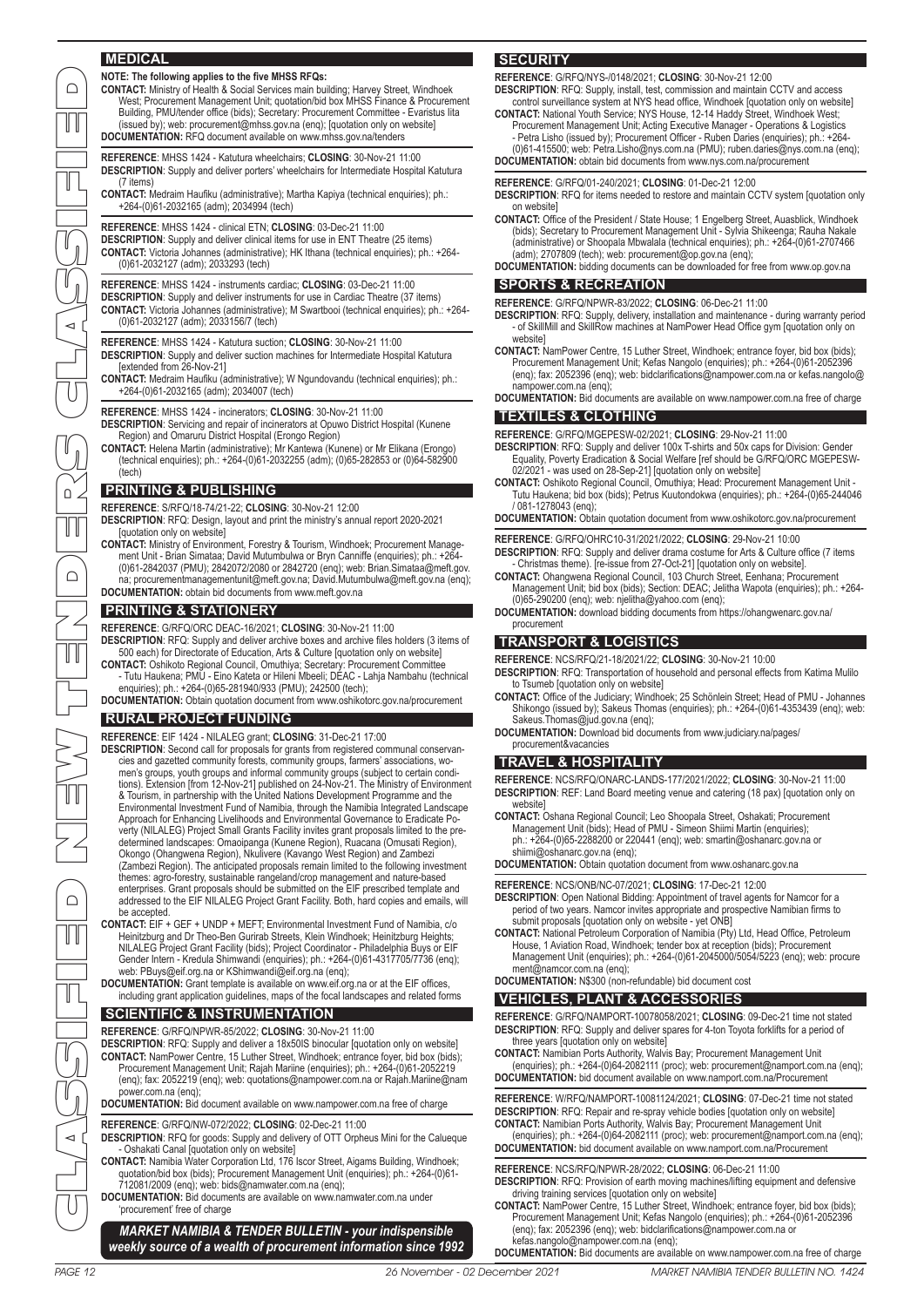#### **VEHICLES, PLANT & ACCESSORIES**

**REFERENCE**: NCS/ONB/COW-04/2022; **CLOSING**: 20-Jan-22 10:00

- **DESCRIPTION**: Invitation for Bids: Plant hire contract (hiring of road construction equipment on an ad hoc basis). Bids to be deposited in the bid box. Bids will be opened at 10:15 on the closing date online via the Microsoft Teams platform (the link to the virtual session will be provided, unless stated otherwise).
- **CONTACT:** Windhoek City Council; Procurement Management Unit; P/Bag 12009, Patterson Street, Southern Industrial Area, Windhoek; Customer Care Centre, 80 Independence Ave, Counter No. 3 (documents); marked bid box (bids); Shekupe Mutilifa or Hileni Amutenya (PMU); Reinhard Bohmer (technical enquiries); ph.: +264-(0)61-2902270/ 2604 (PMU); 2902443 (tech); fax: 2902331 (PMU); web: Shekupe.Mutilifa@windhoekcc.<br>org.na or Hileni.Amutenya@windhoekcc.org.na (PMU enq / docs); Reinhard.Bohmer@w<br>indhoekcc.org.na (tech); www.windhoekcc.org.na (PMU portal
- **DOCUMENTATION:** N\$300 (non-refundable) levy for bid documents. **PRE-TENDER SCHEDULE:** Written enquiries will serve as pre-bid briefing and will be conducted from 01- to 09-Dec-21 from 07:30 to 16:30; the written responses will be communicated by 14-Dec-21. Clarification closing date: Thursday 06-Jan-22 at 10:00
- **REFERENCE**: G/ONB/ONARC-14/2021/2022; **CLOSING**: 24-Dec-21 10:00
- **DESCRIPTION**: Invitation for bids (Open National Bidding): Supply and delivery of two new vehicles for RC Oshana. SUBMIT: Bids in sealed envelopes marked with the bid number to be deposited in the bid box.
- **CONTACT:** Oshana Regional Council; Leo Shoopala Street, Oshakati; Finance Office (payment); Procurement Management Unit office (documents); bid box at the PMU Office (bids); Nicky Paavo or Maria Nandago (enquiries); ph.: +264-(0)65-2288200 (enq); fax: 221292; web: pmu@oshanarc.gov.na (enq); www.oshanarc.gov.na;
- **DOCUMENTATION:** N\$100 (non-refundable) levy per bid document.
- **PRE-TENDER SCHEDULE:** Requests for clarification must be done in writing on or before 13-Dec-21

#### **WASTE MANAGEMENT & CLEANING**

**REFERENCE**: G/RFQ/OHRC10-32/2021/2022; **CLOSING**: 29-Nov-21 10:00

- **DESCRIPTION**: RFQ: Supply and deliver cleaning materials for Directorate of Education, Arts & Culture (6 items incl. toilet paper, dust masks) [quotation only on website]
- **CONTACT:** Ohangwena Regional Council, 103 Church Street, Eenhana; Procurement Management Unit; bid box (bids); Section: DEAC; Lucia Teofelus (enquiries); ph.: +264-
- (0)65-290200 (enq); web: ndahafateofelus@gmail.com (enq); **DOCUMENTATION:** download bidding documents from https://ohangwenarc.gov.na/ procurement

#### **WATER EQUIPMENT & MATERIALS**

**REFERENCE**: G/RFQ/NW-073/2022; **CLOSING**: 02-Dec-21 11:00

- **DESCRIPTION**: RFQ: Supply and deliver hot-dipped galvanised pipes and couplings [quotation only on website]
- **CONTACT:** Namibia Water Corporation Ltd, 176 Iscor Street, Aigams Building, Windhoek; quotation/bid box (bids); Procurement Management Unit (enquiries); ph.: +264-(0)61- 712015/081/009 (enq); web: bids@namwater.com.na (enq);
- **DOCUMENTATION:** Bid documents are available on www.namwater.com.na under 'procurement' free of charge

#### **REFERENCE**: G/RFQ/NPWR-81/2022; **CLOSING**: 02-Dec-21 11:00

**DESCRIPTION**: RFQ: Supply, deliver and set up installation of irrigation system at Hindjou Gardening Project in Okakarara, Otjozondjupa Region [quotation only on website]

- **CONTACT:** NamPower Centre, 15 Luther Street, Windhoek; entrance foyer, bid box (bids); Procurement Management Unit; Sophie Paca (enquiries); ph.: +264-(0)61-2052747 (enq); fax: 2052747 (enq); web: quotations@nampower.com.na (enq);
- **DOCUMENTATION:** Bid document available on www.nampower.com.na free of charge. **PRE-TENDER SCHEDULE:** Compulsory site meeting: Wednesday 24-Nov-21 from 08:30 to 10:00 at Hindjou Gardening, Okakarara (Pamue location); ph. Ottilie Mujororo at 081-
	- 4172334 "for arrangement"

#### **REFERENCE**: G/RFQ/NW-071/2022; **CLOSING**: 02-Dec-21 11:00

- **DESCRIPTION**: RFQ: Supply and deliver fasteners and gaskets for Oshakati local pump station upgrade [quotation only on website]
- **CONTACT:** Namibia Water Corporation Ltd, 176 Iscor Street, Aigams Building, Windhoek; quotation/bid box (bids); Procurement Management Unit (enquiries); ph.: +264-(0)61- 712015/081/009 (enq); web: bids@namwater.com.na (enq);
- **DOCUMENTATION:** Bid documents are available on www.namwater.com.na under 'procurement' free of charge

#### **REFERENCE**: G/RFQ/NW-065/2022; **CLOSING**: 02-Dec-21 11:00

- **DESCRIPTION**: RFQ for goods: Supply and deliver pump station steel frame, HDPE pipes, pipe fittings and valves for Grünau borehole pipeline connection [quotation only on website]
- **CONTACT:** Namibia Water Corporation Ltd, 176 Iscor Street, Aigams Building, Windhoek; quotation/bid box (bids); Procurement Management Unit (enquiries); ph.: +264-(0)61- 712081/2009 (enq); web: bids@namwater.com.na (enq);
- **DOCUMENTATION:** Bid documents are available on www.namwater.com.na under 'procurement' free of charge
- **REFERENCE**: G/RFQ/NW-069/2022; **CLOSING**: 02-Dec-21 11:00
- **DESCRIPTION**: RFQ for goods: Supply and deliver submersible motors for Namib boreholes [quotation only on website]
- CONTACT: Namibia Water Corporation Ltd, 176 Iscor Street, Aigams Building, Windhoek;<br>quotation/bid box (bids); Procurement Management Unit (enquiries); ph.: +264-(0)61-<br>712081/2009 (enq); web: bids@namwater.com.na (enq);
- **DOCUMENTATION:** Bid documents are available on www.namwater.com.na under 'procurement' free of charge

#### **WATER EQUIPMENT, MATERIALS & WORKS**

#### **REFERENCE**: NCS/RFQ/KHPMUN-005/2021; **CLOSING**: 23-Dec-21 11:00

- **DESCRIPTION**: Invitation for sealed quotation: Supply, installation and commissioning of automatic metering infrastructure (AMI), modems and meters, as outlined in the Terms of Reference
- 
- CONTACT: Keetmanshoop Municipality Head Office, 37 Hampie Plichta Ave,<br>Keetmanshoop; bid box (bids); Procurement Management Unit Jacky Coleman (PMU)<br>or Pr. Eng. Khoetage Dax (technical enquiries); ph.: +264-(0)63-221211 ality.org.na (tech);
- **DOCUMENTATION:** Bid documents are available for free on the municipal website https: //www.keetmanshoopmunicipality.org.na

#### **WATER TREATMENT**

- **REFERENCE**: G/RFQ/NW-062/2022; **CLOSING**: 02-Dec-21 11:00 **DESCRIPTION**: RFQ for goods: Supply and delivery of chlorination equipment and materials for the Kalkrand and Aroab Upgrade projects [quotation only on website]
- **CONTACT:** Namibia Water Corporation Ltd, 176 Iscor Street, Aigams Building, Windhoek; quotation/bid box (bids); Procurement Management Unit (enquiries); ph.: +264-(0)61- 712081/2009 (enq); web: bids@namwater.com.na (enq);
- **DOCUMENTATION:** Bid documents are available on www.namwater.com.na under 'procurement' free of charge

#### **WATER WORKS**

**REFERENCE**: W/ONB/COW-03/2022; **CLOSING**: 19-Jan-22 10:00

- **DESCRIPTION**: Invitation for Bids: Construction of water and toilet points (water and sewer infrastructure). Bids to be deposited in the bid box. Bids will be opened at 10:15 on the closing date online via the Microsoft Teams platform (the link to the virtual session will be provided, unless stated otherwise).
- **CONTACT:** Windhoek City Council; Procurement Management Unit; P/Bag 12009, Patterson Street, Southern Industrial Area, Windhoek; Customer Care Centre, 80 Independence Ave, Counter No. 3 (documents); marked bid box (bids); Shekupe Mutilifa or Hileni Amutenya (PMU); Clarence Katjazengi (technical enquiries); ph.: +264-(0)61-2902270/<br>2604 (PMU); 2903426 (tech); fax: 2902331 (PMU); web: Shekupe.Mutilifa@windhoekcc<br>.org.na or Hileni.Amutenya@windhoekcc.org.na (PMU enq / d
- **DOCUMENTATION:** N\$300 (non-refundable) levy for bid documents. **PRE-TENDER SCHEDULE:** Written enquiries will serve as pre-bid briefing and will be conducted from 01- to 09-Dec-21 from 07:30 to 16:30; the written responses will be communicated by 14-Dec-21. Clarification closing date: Wednesday 05-Jan-22 at 10:00

#### **MISCELLANEOUS**

- **REFERENCE**: Notice No. KVC 007/2021 -suppliers; **CLOSING**: 31-Dec-21 11:00 **DESCRIPTION**: Notice to suppliers: (1) PURPOSE: To obtain company profiles for pre-qualification and "data listing" as per Section 42 of the Public Procurement Act 15 of 2015 from suppliers interested to do business with VC Kamanjab in respect of supplying of goods, works and services to be procured through the 2022-2024 financial years. Companies are requested to submit relevant documents and clearly indicate the types of good, works and services they qualify to "be render" which should correspond with the nature of business stated in their founding statement. CONSULTING [and nonconsulting] SERVICES: Architectural; civil, geo-hydrology, mechanical and electrical engineering; "quantity and land surveyors town planning"; accounting, auditing and debt collection; drafting internal policies and strategic plans; legal services (labour, "conveying", civil); HR and staff development; valuation of immovable properties; financial services; capital project financial services funding; structure and strategic planning; waste/grey water management; environment health services; "webside" and email design and hosting; security services; blasting control services; auctioneers; insurance (short and long term); fleet and/or tracking devices management; courier<br>services; electrical services; catering and event management; publication and printing;<br>landscaping and recreation park design; horticultur Compulsory DOCUMENTS outlined below are mandatory to be eligible to participate: Valid (latest certified copy) company registration certificate; valid (latest certified copy) fitness certificate; proof of VAT registration; original valid good standing tax certificate; original valid good standing SSC certificate; valid Affirmative Action compliance certificate in accordance with Section 42 of the Affirmative Action Act of 1998; certificate indicating SME status (for bids reserved for SMEs); written undertaking as contemplated in Section 138(2) of the Labour Act of 2007. The public entity has the RIGHT to: (a) ask [for] clarifications at [time of] evaluating company profiles; (b) reject any company profile, if the above is not adhered to; (c) due to security reasons, some services may require vetting.
- **CONTACT:** Kamanjab Village Council; Kamanjab, Procurement Management Unit Elia Natangwe Kaluwapa (enquiries); CEO Bianca Nguaiko (issued by); ph.: +264-(0)67- 330051 (enq); **DOCUMENTATION:** not stated

**REFERENCE**: G/RFQ/NYS-/0149/2021; **CLOSING**: 30-Nov-21 12:00

- **DESCRIPTION**: RFQ: Farm machinery Level 2 training material, tools and equipment [quotation only on website]
- **CONTACT:** National Youth Service; NYS House, 12-14 Haddy Street, Windhoek West; Procurement Management Unit; Acting Executive Manager - Operations & Logistics<br>- Petra Lisho (issued by); Training Officer: Agriculture - Hilma Kornelius (enquiries);<br>ph.: +264-(0)61-415500 / 081-6824400 (enq); web: hilyba nys.com.na (enq);

**DOCUMENTATION:** obtain bid documents from www.nys.com.na/procurement

**REFERENCE**: MHSS 1424 - Grootfontein geysers; **CLOSING**: 03-Dec-21 11:00 **DESCRIPTION:** RFQ: Supply, deliver and commission 2x hot water geysers and service laundry machines, tumble dryers and irons at Grootfontein Hospital, Otjozondjupa Regional Health Directorate [quotation only on website]

- CONTACT: Ministry of Health & Social Services main building; Harvey Street, Windhoek<br>West; Procurement Management Unit; Da Costa Hidengua (administrative); Emily<br>Shivute (technical enquiries); quotation/bid box MHSS Financ PMU/tender office (bids); Secretary: Procurement Committee - Evaristus Iita (issued by); ph.: +264-(0)61-2032734 (adm); (0)67-300900 (tech); web: procurement@mhss.gov.na  $(\text{ena})$
- **DOCUMENTATION:** RFQ document available on www.mhss.gov.na/tenders
- **REFERENCE**: RC Kavango East 1424 training; **CLOSING**: 30-Nov-21 17:00 DESCRIPTION: All local bidders / suppliers / caterers: Procurement of goods and<br>services for Stakeholder Training scheduled on 07- to 08-Dec-21 at Matumbo Ribebe<br>Recreation Centre for 30 participants: RC Kavango East invit
- service providers / suppliers. (1) Catering services 30x lunch and dinner (detailed<br>menu on MGEPESW website). (2) Stationery 30x note books, 30x pens, 30x files.<br>REQUIREMENTS: valid certified company registration certifi valid original or certified copy of good standing TAX and SSC certificates; signed bid securing declaration; "business principle to be in line".
- **CONTACT:** Kavango East Regional Council, Rundu; Head of Procurement Management Unit - J Kangumbe (issued by); B Kamunoko (enquiries); Regional Office of the "Ministry<br>of Gender Equality" [Gender Equality, Poverty Eradication & Social Welfare], office no.<br>E/27/30 (documents/bids); ph.: +264-(0)66-266 gorc.gov.na (PMU);
- **DOCUMENTATION:** Collect bidding document from MGEPESW in Rundu as per notice on MGEPESW website

#### *TO NEXT PAGE*

# CLASSIFIED NEW TENDERS CLASSIFIED  $\bigcup$  $\bigcirc$  $\overline{O}$  $\overline{\cup}$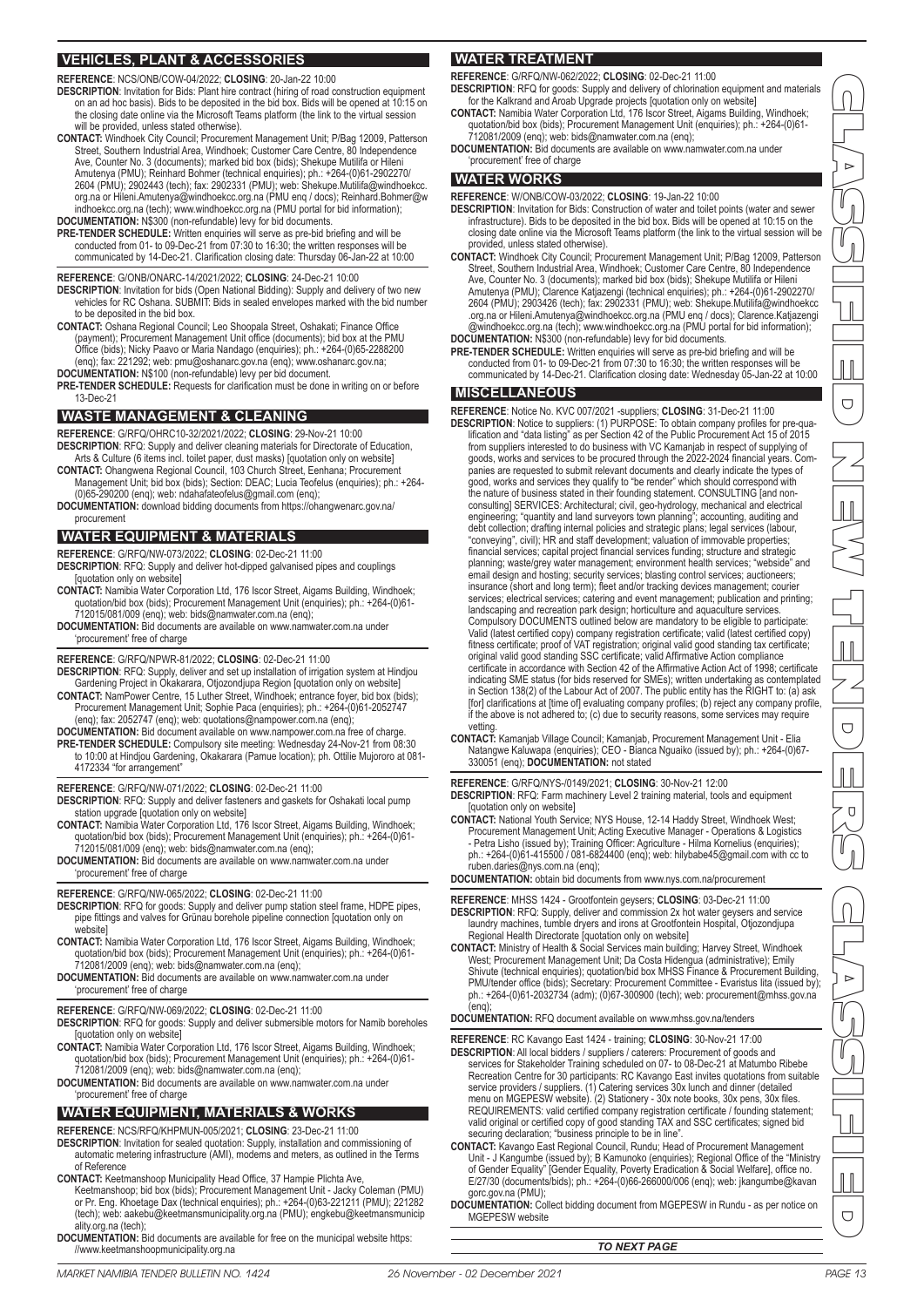#### **MISCELLANEOUS**

 $\bigcap$ 

 $\mathbb T$ 

| BANK OF NAMIBIA AUCTION CALENDAR FOR GOVT DOMESTIC DEBT SECURITIES                                                                              |                        |                   |                 |  |  |  |  |
|-------------------------------------------------------------------------------------------------------------------------------------------------|------------------------|-------------------|-----------------|--|--|--|--|
|                                                                                                                                                 | <b>CLOSING DATE</b>    | <b>ISSUE DATE</b> | <b>DUE DATE</b> |  |  |  |  |
| <b>DECEMBER 2021</b>                                                                                                                            |                        |                   |                 |  |  |  |  |
| 91-day TB                                                                                                                                       | 02-Dec-21              | 03-Dec-21         | 04-Mar-22       |  |  |  |  |
| 364-day TB                                                                                                                                      | 02-Dec-21              | 03-Dec-21         | 02-Dec-22       |  |  |  |  |
| <b>IRS &amp; ILB</b>                                                                                                                            | 07-Dec-21              | 08-Dec-21         |                 |  |  |  |  |
| 183-day TB                                                                                                                                      | 08-Dec-21              | 09-Dec-21         | 10-Jun-22       |  |  |  |  |
| 274-day TB                                                                                                                                      | 08-Dec-21              | 09-Dec-21         | 09-Sep-22       |  |  |  |  |
| 365-day TB                                                                                                                                      | 08-Dec-21              | 09-Dec-21         | 09-Dec-22       |  |  |  |  |
| Book Closure GC/GI - 22/25/27/29/30/35/36/37/43/45/50                                                                                           |                        |                   | 15-Dec-21       |  |  |  |  |
| 91-day TB                                                                                                                                       | 16-Dec-21              | 17-Dec-21         | 18-Mar-22       |  |  |  |  |
| 273-day TB                                                                                                                                      | 16-Dec-21              | 17-Dec-21         | 16-Sep-22       |  |  |  |  |
| JANUARY 2022                                                                                                                                    |                        |                   |                 |  |  |  |  |
| 91-day TB                                                                                                                                       | 06-Jan-22              | 07-Jan-22         | 08-Apr-22       |  |  |  |  |
| 364-day TB                                                                                                                                      | 06-Jan-22              | 07-Jan-22         | 06-Jan-2023     |  |  |  |  |
| 182-day TB                                                                                                                                      | 13-Jan-22              | 14-Jan-22         | 15-Jul-22       |  |  |  |  |
| 273-day TB                                                                                                                                      | $13 - Jan-22$          | 14-Jan-22         | 14-Oct-22       |  |  |  |  |
| <b>IRS</b>                                                                                                                                      | 14-Jan-22              | 17-Jan-22         |                 |  |  |  |  |
| <b>GC22 Redemption</b>                                                                                                                          | 17-Jan-22              |                   |                 |  |  |  |  |
| Coupon Payments GC/G1 - 22/25/27/29/30/35/36/37/43/45/50                                                                                        |                        |                   | 17-Jan-22       |  |  |  |  |
| 91-day TB                                                                                                                                       | 20-Jan-22              | 21-Jan-22         | 22-Apr-22       |  |  |  |  |
| 182-day TB                                                                                                                                      | 20-Jan-22              | 21-Jan-22         | 22-Jul-22       |  |  |  |  |
| 364-day TB                                                                                                                                      | 20-Jan-22              | 21-Jan-22         | 20-Jan-2023     |  |  |  |  |
| <b>ILB</b>                                                                                                                                      | 19-Jan-22              | 20-Jan-22         |                 |  |  |  |  |
| 182-day TB                                                                                                                                      | 27-Jan-22              | 28-Jan-22         | 29-Jul-22       |  |  |  |  |
| <b>GI22 Switch Auction</b>                                                                                                                      | 26-Jan-22              | 27-Jan-22         |                 |  |  |  |  |
| FEBRUARY 2022                                                                                                                                   |                        |                   |                 |  |  |  |  |
| <b>IRS</b>                                                                                                                                      | 02-Feb-22              | 03-Feb-22         |                 |  |  |  |  |
| 364-day TB                                                                                                                                      | 03-Feb-22              | 04-Feb-22         | 03-Feb-2023     |  |  |  |  |
| 273-day TB                                                                                                                                      | 03-Feb-22              | 04-Feb-22         | 04-Nov-22       |  |  |  |  |
| <b>IRS 09-Feb-22</b>                                                                                                                            | 10-Feb-22              |                   |                 |  |  |  |  |
| 182-day TB                                                                                                                                      | 10-Feb-22              | 11-Feb-22         | 12-Aug-22       |  |  |  |  |
| 273-day TB                                                                                                                                      | 10-Feb-22              | 11-Feb-22         | 11-Nov-22       |  |  |  |  |
| <b>ILBs</b>                                                                                                                                     | 16-Feb-22              | 17-Feb-22         |                 |  |  |  |  |
| 91-day TB                                                                                                                                       | 17-Feb-22              | 18-Feb-22         | 20-May-22       |  |  |  |  |
| 364-day TB                                                                                                                                      | 17-Feb-22              | 18-Feb-22         | 17-Feb-23       |  |  |  |  |
| 273-day TB                                                                                                                                      | 24-Feb-22<br>25-Feb-22 |                   |                 |  |  |  |  |
| <b>MARCH 2022</b>                                                                                                                               |                        |                   | 25-Nov-22       |  |  |  |  |
| <b>IRS</b>                                                                                                                                      | 02-Mar-22              | 03-Mar-22         |                 |  |  |  |  |
| 91-day TB                                                                                                                                       | 03-Mar-22              | 04-Mar-22         | 03-June 22      |  |  |  |  |
| 273-day TB                                                                                                                                      | 03-Mar-22              | 04-Mar-22         | 01-Dec-22       |  |  |  |  |
| 364-day TB                                                                                                                                      | 03-Mar-22              | 04-Mar-22         | 03-Mar-23       |  |  |  |  |
| 182-day TB                                                                                                                                      | 10-Mar-22              | 11-Mar-22         | 09-Sep-22       |  |  |  |  |
| Book Closure GI/GC - 22/23/24/25/27/26/32/33/40/48                                                                                              |                        |                   | 15-Mar-22       |  |  |  |  |
| <b>ILBs</b>                                                                                                                                     | 16-Mar-22              | 17-Mar-22         |                 |  |  |  |  |
| 91-day TB                                                                                                                                       | 17-Mar-22              | 18-Mar-22         | 17-Jun-22       |  |  |  |  |
|                                                                                                                                                 | 17-Mar-22              | 18-Mar-22         | 16-Dec-22       |  |  |  |  |
| 273-day TB                                                                                                                                      |                        |                   |                 |  |  |  |  |
| 24-Mar-22<br>23-Sep-22<br>182-day TB<br>25-Mar-22<br>SOURCE BON, ADAPTED. COLLECTIVE RESOURCES / MARKET NAMIBIA & TENDER BULLETIN               |                        |                   |                 |  |  |  |  |
| THE BEST OF BOTH WORLDS JUST GOT BETTER<br><b>Subscribe to the TENDER BULLETIN</b><br>(weekly since 1992) and get a<br><b>FREE SUBSCRIPTION</b> |                        |                   |                 |  |  |  |  |
|                                                                                                                                                 | to the TENDER EXCHANGE |                   |                 |  |  |  |  |
| (24/7 email alerts since 1998)                                                                                                                  |                        |                   |                 |  |  |  |  |

| <b>MISCELLANEOUS</b>                                                                                                                                                                                                                                  |                                         |                        |                        |                      |     | <b>AUCTIONS</b>                                                                                                      |             | free of charge but limited to 50                                                                                                               |
|-------------------------------------------------------------------------------------------------------------------------------------------------------------------------------------------------------------------------------------------------------|-----------------------------------------|------------------------|------------------------|----------------------|-----|----------------------------------------------------------------------------------------------------------------------|-------------|------------------------------------------------------------------------------------------------------------------------------------------------|
| REFERENCE: G/IQ/ERC-096/2021/2022; CLOSING: 30-Nov-21 10:00<br><b>DESCRIPTION:</b> REF: Supply and deliver CDF materials for Walvis Bay Rural Constituency<br>(3 items: 40x kiddies tables, "muurkaart vrugte", BTS paper Spectra) [quotation only on |                                         |                        |                        |                      |     | REF: AUCOR<br>FOR: On-line and live auction of bank<br>repo vehicles incl. 4x4s, SUVs<br>and sedans / WINDHOEK, vie- | AT:         | participants<br>Public Private Partnership Unit,<br>Windhoek; ph. 061-2092975/<br>2083; Nalisa.Muyahi@mof.gov.na<br>or Nashilongo.Embumbulu@mo |
| website]<br>CONTACT: Erongo Regional Council, Tobias Hainyeko Street, Acacia Building,<br>Swakopmund; Procurement Management Unit (enquiries); C Kahiiko or E Haipinge                                                                                |                                         |                        |                        | $\blacktriangleleft$ | AT: | wing 29--Nov-21 to 01-Dec-21<br>from 09:00 -16:00<br>Auctioneering Corporation;                                      |             | f.gov.na confirm participation by<br>30-Nov-21); www.mof.gov.na<br>DUE: 06-Dec-21 8:30:00 AM - 08-Dec-                                         |
| (enquiries); ph.: +264-(0)64-4105700 (RC) or 271250 (enq);<br>DOCUMENTATION: RFQ document on www.erc.com.na/procurement                                                                                                                               |                                         |                        |                        |                      |     | ph. 061-257945/6,<br>info@aucornamibia.com;<br>www.aucor.auction (registration &                                     |             | 21/ KATIMA MULILO for officials<br>DUE: 09-Dec-21 8:30:00 AM / KATIMA                                                                          |
| BANK OF NAMIBIA AUCTION CALENDAR FOR GOVT DOMESTIC DEBT SECURITIES                                                                                                                                                                                    |                                         |                        |                        | 0 O                  |     | bidding); www.aucornamibia.com<br>DUE: 29-Nov-21 10:00 -                                                             |             | MULILO for policy makers<br>REF: M. Rehoboth                                                                                                   |
|                                                                                                                                                                                                                                                       | <b>CLOSING DATE</b>                     | <b>ISSUE DATE</b>      | <b>DUE DATE</b>        |                      |     | 02-Dec-21 10:00<br>REF: Ministry of Works & Transport                                                                |             | FOR: New: Valuation Court hearing on<br>objections to provisional valuation                                                                    |
| DECEMBER 2021                                                                                                                                                                                                                                         |                                         |                        |                        |                      |     | FOR: Government moveable assets:                                                                                     |             | roll of rateable properties /<br><b>REHOBOTH</b>                                                                                               |
| 91-day TB                                                                                                                                                                                                                                             | 02-Dec-21                               | 03-Dec-21              | 04-Mar-22              |                      |     | Dept of Works - ICT, tyres,<br>generators, clothing, furni-                                                          | AT:         | CEO, Rehoboth (motivate<br>objections by 01-Nov-21); ph.                                                                                       |
| 364-day TB                                                                                                                                                                                                                                            | 02-Dec-21                               | 03-Dec-21              | 02-Dec-22              |                      |     | ture, tools, cameras, etc.;<br>Swakopmund Hospital - furniture,                                                      |             | 062-521815 - Saghill-Lee Kinda                                                                                                                 |
| <b>IRS &amp; ILB</b>                                                                                                                                                                                                                                  | 07-Dec-21                               | 08-Dec-21              |                        | $\prec$              |     | hospital equipment, ICT etc.<br>/ SWAKOPMUND, MWT and                                                                |             | (eng)<br>DUE: 14-Dec-21 10:00 AM                                                                                                               |
| 183-day TB                                                                                                                                                                                                                                            | 08-Dec-21                               | 09-Dec-21              | 10-Jun-22              |                      | AT: | Swakop Hospital<br>ph. 061-2086411/081-2492338                                                                       |             | <b>Trans Zambezi Truck Port</b>                                                                                                                |
| 274-day TB                                                                                                                                                                                                                                            | 08-Dec-21                               | 09-Dec-21              | 09-Sep-22              |                      |     | - E Steenkamp<br>DUE: 30-Nov-21 10:00                                                                                |             | REF: Trans Zambezi Truckport &                                                                                                                 |
| 365-day TB                                                                                                                                                                                                                                            | 08-Dec-21                               | 09-Dec-21              | 09-Dec-22              |                      |     | REF: Pro-Ex Auctioneers + TransNamib                                                                                 |             | Investment cc<br>FOR: Public consultation for IAPs as                                                                                          |
| Book Closure GC/GI - 22/25/27/29/30/35/36/37/43/45/50                                                                                                                                                                                                 |                                         |                        | 15-Dec-21              |                      |     | FOR: Vehicles, tractor, office furniture<br>& ICT, car parts, canopies, rails,                                       |             | part of EIA for proposed dryland<br>truck port project development on                                                                          |
| 91-day TB                                                                                                                                                                                                                                             | 16-Dec-21                               | 17-Dec-21              | 18-Mar-22              |                      |     | steel pipes, etc. / WINDHOEK,<br>TN grounds                                                                          |             | 9.8ha at Liselo Communal Area,                                                                                                                 |
| 273-day TB<br>JANUARY 2022                                                                                                                                                                                                                            | 16-Dec-21                               | 17-Dec-21              | 16-Sep-22              |                      | AT: | ph. 061-228901 / 081-1477480                                                                                         |             | Zambezi Region / LISELO Sub-<br>Khuta                                                                                                          |
| 91-day TB                                                                                                                                                                                                                                             | 06-Jan-22                               | 07-Jan-22              | 08-Apr-22              | UU                   |     | - Renando;<br>windhoek@pro-ex.com.na                                                                                 | AT:         | NYEPEZ Consultant cc; ph. 081-<br>4554221 or 081-2317252 - Gift                                                                                |
| 364-day TB                                                                                                                                                                                                                                            | 06-Jan-22                               | 07-Jan-22              | 06-Jan-2023            |                      |     | DUE: 01-Dec-21 10:00                                                                                                 |             | Sinyepe; gsinyepe@yahoo.co.uk<br>DUE: 16-Dec-21 10:00 AM                                                                                       |
| 182-day TB                                                                                                                                                                                                                                            | 13-Jan-22                               | 14-Jan-22              | 15-Jul-22              |                      |     | REF: Ministry of Works & Transport<br>FOR: Government moveable assets:                                               |             | REF: M. Swakopmund                                                                                                                             |
| 273-day TB                                                                                                                                                                                                                                            | 13-Jan-22                               | 14-Jan-22              | 14-Oct-22              |                      |     | Ministry of Home Affairs, Immi-<br>gration, Safety & Security -                                                      | AT:         | FOR: Swakopmund Fair 2021<br>swkmun@swkmun.com.na                                                                                              |
| irs                                                                                                                                                                                                                                                   | 14-Jan-22                               | 17-Jan-22              |                        |                      |     | vehicles incl. LandRover Defen-<br>der, pick-ups, sedans, quad                                                       |             | (request application form for stall)<br>DUE: 17-Dec-21 - 18-Dec-21                                                                             |
| <b>GC22 Redemption</b>                                                                                                                                                                                                                                | 17-Jan-22                               |                        |                        | ∆ ∆                  |     | bike, 2x Toyota Quantum, etc.<br>Ministry of Works & Transport                                                       |             | <b>CONTRACTS</b>                                                                                                                               |
| Coupon Payments GC/G1 - 22/25/27/29/30/35/36/37/43/45/50                                                                                                                                                                                              |                                         |                        | 17-Jan-22              |                      |     | - 4x4 vehicles / WALVIS BAY<br>Police Station at 10:00 and                                                           |             | REF: National Youth Service                                                                                                                    |
| 91-day TB                                                                                                                                                                                                                                             | 20-Jan-22                               | 21-Jan-22              | 22-Apr-22              | $\prec$              |     | SWAKOPMUND, MWT Govt                                                                                                 |             | FOR: 2x 36-month contracts as training<br>officer: farm machinery; 1x                                                                          |
| 182-day TB                                                                                                                                                                                                                                            | 20-Jan-22                               | 21-Jan-22              | 22-Jul-22              |                      | AT: | Garage from 13:00<br>ph. 061-2086411/081-2492338                                                                     |             | 12-month contract as project<br>coordinator                                                                                                    |
| 364-day TB                                                                                                                                                                                                                                            | 20-Jan-22                               | 21-Jan-22              | 20-Jan-2023            |                      |     | - E Steenkamp; ph. 081-2510754<br>- Mr Kaavela                                                                       | AT:         | NYC head office, Windhoek; ph.<br>061-415523 - Fiina Nwangwama,                                                                                |
| ILB                                                                                                                                                                                                                                                   | 19-Jan-22                               | 20-Jan-22              |                        |                      |     | DUE: 02-Dec-21                                                                                                       |             | https://www.nys.con.na/vacancies                                                                                                               |
| 182-day TB                                                                                                                                                                                                                                            | 27-Jan-22                               | 28-Jan-22              | 29-Jul-22              |                      |     | REF: AUCOR<br>FOR: On-line auction of truck and                                                                      |             | DUE: 30-Nov-21<br>REF: Bigen Kuumba                                                                                                            |
| <b>GI22 Switch Auction</b>                                                                                                                                                                                                                            | 26-Jan-22                               | 27-Jan-22              |                        |                      |     | salvage vehicles incl. trucks,<br>trailers, busses, 4x4s, SUVs and                                                   |             | FOR: 12-month contract as site<br>engineer assistant / Erongo site                                                                             |
| FEBRUARY 2022                                                                                                                                                                                                                                         |                                         |                        |                        |                      |     | sedans / WINDHOEK Brakwater<br>Auction Yard, viewing 06- to 08-                                                      |             | office                                                                                                                                         |
| <b>IRS</b>                                                                                                                                                                                                                                            | 02-Feb-22                               | 03-Feb-22              |                        | $\blacktriangleleft$ | AT: | Dec-21 from 09:00 -16:00<br>Auctioneering Corporation;                                                               | AT:         | www.bigengroup.com (details)<br>DUE: 02-Dec-21                                                                                                 |
| 364-day TB                                                                                                                                                                                                                                            | 03-Feb-22                               | 04-Feb-22              | 03-Feb-2023            |                      |     | ph. 061-257945/6,                                                                                                    |             | REF: Dundee Precious Metals Tsumeb                                                                                                             |
| 273-day TB                                                                                                                                                                                                                                            | 03-Feb-22                               | 04-Feb-22              | 04-Nov-22              |                      |     | info@aucornamibia.com;<br>www.aucor.auction (registration &                                                          |             | FOR: 5-year contract as manager:<br>Community Trust Administration /                                                                           |
| <b>IRS 09-Feb-22</b>                                                                                                                                                                                                                                  | 10-Feb-22                               |                        |                        | 0 O                  |     | bidding); www.aucornamibia.com<br>DUE: 06-Dec-21 10:00 -                                                             | AT:         | <b>TSUMEB</b><br>DPMT, www.dundeeprecious.com/                                                                                                 |
| 182-day TB                                                                                                                                                                                                                                            | 10-Feb-22                               | 11-Feb-22              | 12-Aug-22              |                      |     | 09-Dec-21 10:00<br>REF: Ministry of Works & Transport                                                                |             | English/Careers/Namibia<br>DUE: 03-Dec-21                                                                                                      |
| 273-day TB                                                                                                                                                                                                                                            | 10-Feb-22                               | 11-Feb-22              | 11-Nov-22              |                      |     | FOR: Government moveable assets:                                                                                     |             | REF: MEATCO                                                                                                                                    |
| <b>ILBs</b>                                                                                                                                                                                                                                           | 16-Feb-22                               | 17-Feb-22              |                        |                      |     | household goods, bike lights,<br>water bottles, clothing, furniture,                                                 |             | FOR: 6-month fixed term contract as<br>logistics manager / WINDHOEK                                                                            |
| 91-day TB<br>364-day TB                                                                                                                                                                                                                               | 17-Feb-22<br>17-Feb-22                  | 18-Feb-22<br>18-Feb-22 | 20-May-22<br>17-Feb-23 |                      |     | wheelchairs, timber logs, shoes,<br>charcoal bags, etc. / WALVIS                                                     | AT:<br>DUE: | www.meatco.com.na (details)<br>03-Dec-21                                                                                                       |
| 273-day TB                                                                                                                                                                                                                                            | 24-Feb-22                               | 25-Feb-22              | 25-Nov-22              |                      |     | BAY Port, Ministry of Finance:<br>Customs                                                                            |             | REF: UN Food & Agriculture                                                                                                                     |
| <b>MARCH 2022</b>                                                                                                                                                                                                                                     |                                         |                        |                        | $\lhd$               | AT: | ph. 061-2086411/081-2492338<br>- E Steenkamp; ph. 081-2513223                                                        |             | Organization<br>FOR: 3-month contracts as enumerators                                                                                          |
| <b>IRS</b>                                                                                                                                                                                                                                            | 02-Mar-22                               | 03-Mar-22              |                        |                      |     | - George; ph. 081-2627366 -<br>Pemela                                                                                |             | for Fisheries Baseline Mapping<br>Survey / 11 posts in 10 regions                                                                              |
| 91-day TB                                                                                                                                                                                                                                             | 03-Mar-22                               | 04-Mar-22              | 03-June 22             |                      |     | DUE: 07-Dec-21 10:00                                                                                                 | AT:         | FAO; Windhoek; send CV an<br>documents to FAO-NA@fao.org.;                                                                                     |
| 273-day TB                                                                                                                                                                                                                                            | 03-Mar-22                               | 04-Mar-22              | 01-Dec-22              |                      |     | <b>BUSINESS EVENTS</b>                                                                                               |             | access terms of reference on<br>https://bit.ly/3nGEkLC                                                                                         |
| 364-day TB                                                                                                                                                                                                                                            | 03-Mar-22                               | 04-Mar-22              | 03-Mar-23              |                      |     | <b>NORED MBS procurement</b>                                                                                         |             | DUE: 10-Dec-21                                                                                                                                 |
| 182-day TB                                                                                                                                                                                                                                            | 10-Mar-22                               | 11-Mar-22              | 09-Sep-22              |                      |     | REF: NORED                                                                                                           | REF:        | National Disability Council of<br>Namibia                                                                                                      |
| Book Closure GI/GC - 22/23/24/25/27/26/32/33/40/48                                                                                                                                                                                                    |                                         |                        | 15-Mar-22              | UU                   |     | FOR: Information session on Modified<br>Single Buyer market framework                                                |             | FOR: 5-year contract as CEO<br>/ WINDHOEK (minimum                                                                                             |
| ILBs                                                                                                                                                                                                                                                  | 16-Mar-22                               | 17-Mar-22              |                        |                      |     | registration with ECB which<br>enables NORED to implement its                                                        |             | requirements/qualifications)                                                                                                                   |
| 91-day TB                                                                                                                                                                                                                                             | 17-Mar-22                               | 18-Mar-22              | 17-Jun-22              |                      |     | Renewable Energy Procurement<br>Plan in line with its 2020-2025                                                      | AT:         | Chief HR Practitioner; ph.<br>061-225913 - Ben Shikolalye                                                                                      |
| 273-day TB                                                                                                                                                                                                                                            | 17-Mar-22                               | 18-Mar-22              | 16-Dec-22              |                      |     | strategy; the meeting covers<br>NORED energy demands, RE                                                             |             | (enquires)<br>DUE: 13-Dec-21 17:00                                                                                                             |
| 182-day TB                                                                                                                                                                                                                                            | 24-Mar-22                               | 25-Mar-22              | 23-Sep-22              |                      |     | roadmap, RE procurement and                                                                                          |             | REF: VC Aroab                                                                                                                                  |
| SOURCE BON, ADAPTED. COLLECTIVE RESOURCES / MARKET NAMIBIA & TENDER BULLETIN                                                                                                                                                                          |                                         |                        |                        | Ω.                   |     | funding plan and regulatory<br>provisions / RUNDU NORED                                                              |             | FOR: 5-year fixed term contract as CEO<br>/ AROAB (minimum requirements/                                                                       |
| THE BEST OF BOTH WORLDS JUST GOT BETTER                                                                                                                                                                                                               |                                         |                        |                        |                      | AT: | Office<br>ph. 083-2822198 - Maria                                                                                    | AT:         | qualifications)<br>CEO; ph. 063-280513 - Y van                                                                                                 |
|                                                                                                                                                                                                                                                       | <b>Subscribe to the TENDER BULLETIN</b> |                        |                        | $\lhd$               |     | Shikongo, m.shikongo@<br>nored.com.na (RSVP)<br>DUE: 02-Dec-21 10:00 AM                                              |             | Rooi or E Laubscher (enquiries)<br>DUE: 16-Dec-21 12:00                                                                                        |
|                                                                                                                                                                                                                                                       | (weekly since 1992) and get a           |                        |                        |                      |     |                                                                                                                      |             | <b>DEADLINES</b>                                                                                                                               |
|                                                                                                                                                                                                                                                       | <b>FREE SUBSCRIPTION</b>                |                        |                        |                      |     | <b>PPP</b> training                                                                                                  |             | <b>NamBrew EIA</b>                                                                                                                             |
|                                                                                                                                                                                                                                                       | to the TENDER EXCHANGE                  |                        |                        |                      |     | REF: Ministry of Finance<br>FOR: 3-day PPP foundation training                                                       |             | REF: Namibia Breweries Ltd                                                                                                                     |
|                                                                                                                                                                                                                                                       | (24/7 email alerts since 1998)          |                        |                        |                      |     | workshop for public and private<br>stakeholders covering PPP legal                                                   |             | FOR: Register as IAP as part of EIA and<br>management plant for the                                                                            |
| www tenders24.com or 061-222899 for details [T&Cs apply]                                                                                                                                                                                              |                                         |                        |                        |                      |     | framework, PPP procurement,<br>PPP contract management etc.                                                          |             | <b>TO NEXT PAGE</b>                                                                                                                            |

...<br>for officials numum<br>M / KATIMA  $\frac{m}{n}$ hearing on nal valuation rties / AT: CEO, Rehoboth (motivate objections by 01-Nov-21); ph. 062-521815 - Saghill-Lee Kinda *Transfort* port & r IAPs as part of EIA for proposed dryland truck port project development on 9.8ha at Liselo Communal Area, SELO Sub-AT: NYEPEZ Consultant cc; ph. 081- 4554221 or 081-2317252 - Gift /ahoo.co.uk ,∠.<br>om.na form for stall) **CONTRACTS** . .<br>ts as training o as a<br>ry; 1x project ndhoek: ph. 061-415523 - Fiina Nwangwama, https://www.nys.con.na/vacancies site Erongo site (details) tals Tsumeb anager: nage..<br>ninistration / recious.com/ hibia ontract as logistics manager / WINDHOEK (details) FOR: 3-month contracts as enumerators for Fisheries Baseline Mapping Survey / 11 posts in 10 regions AT: FAO; Windhoek; send CV an A@fao.org.; ence on https://bit.ly/3nGEkLC **Runcil of** =O<br>ium ations) AT: Chief HR Practitioner; ph. 061-225913 - Ben Shikolalye tract as CEO equirements/  $3 - Y$  van , . . . . . . .<br>(enquiries) **DEADLINES**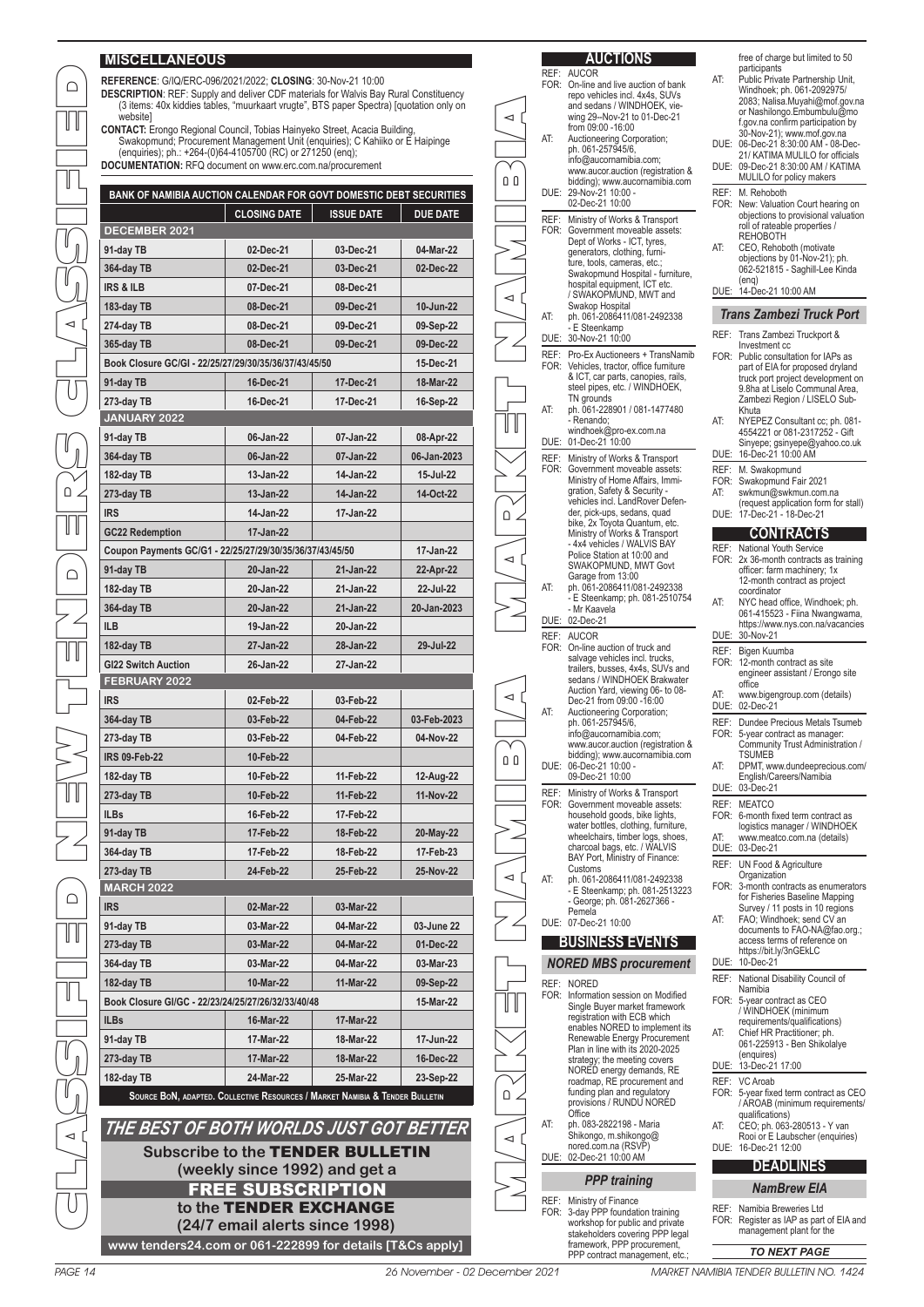#### **DEADLINES**

*FROM PREVIOUS PAGE* operations of Namibia Breweries brewery and beverage manufacturing plant in the Northern Industrial Area, Windhoek

- AT: Geo Pollution Technologies; ph. 061-257411 or nbl@thenamib.com; www.thenamib.com/projects/projects
- DUE: 30-Nov-21
- 
- REF: M. Oshakati<br>FOR: Objections to FOR: Objections to rezoning of erven 407 -409 in Ekuku Ext. 1 from 'general' residential' to 'public open space' and consolidation to create the Ekuku Community Recreational Park
- AT: Elina Amwaama (objections)<br>DUF: 30-Nov-21 30-Nov-21

#### *Exploration for gold ...*

- 
- REF: Fallout Investments (Pty) Ltd<br>FOR: Register as IAP as part of Ela FOR: Register as IAP as part of EIA process for mineral exploration for gold on EPL 7400, 35km N of Omaruru, along C33 road
- AT: Impala Environmental Consulting; ph. 085-6630598 or eia@impalac.com S Andjamba DUE: 30-Nov-21

#### *.. and other metals*

- REF: Sebulon Orrens Huiseb<br>FOR: Register as IAP and cor FOR: Register as IAP and comment as part of EIA for proposed prospecting and exploration activities for base and rare metals (copper) on EPL 8137 NW of Khorixas, Kunene Erongo Region AT: Excel Dynamic Solutions, ph. 061-259530 - Silas David;
- public@edsnamibia.com DUE: 30-Nov-21

- REF: Calculus Commodities (Pty) Ltd<br>FOR: Register as IAP and comment as FOR: Register as IAP and comment as part of EIA for exploration for base and rare metals, dimension stone and precious metals on EPL 7120, Outjo, Kunene Region
- AT: Green Team Consultants, ph. 085- 2225600; geo@gmcons.com - Sakaria Nalusha DUE: 30-Nov-21
- **REF:** Kunene Building Supplies cc<br>FOR: IAPs to register as part of FIA FOR: IAPs to register as part of EIA process for sourcing and supply of construction materials from existing borrow pit and quarry adjacent to C35, 6km S of
- Omakange AT: Ekwao Consulting, Ongwediva; ph. 081- 4183125 or ekwao@iway.na
- DUE: 30-Nov-21

#### *Codes for preferences*

- 
- REF: Ministry of Finance FOR: Invitation to comment on draft Codes of Good Practice on Preferences and a notice of the minister of finance to issue such codes in Government<br>Gazette No. 7671, No. 235 of 2021 in<br>terms of Section 70(4) of the Public Procurement ct 15 of 2015. The preferences referred to in Sections 71 & 72 of the PPA aim to (i ) promote, facilitate and strengthen measures to implement the empowerment and industrilisation policies of government; (ii) specify the categories and eligibility requirements from benefiting from the preferences and reservations under the Act; percentage of margins, where applicable, and categories reserved for exclusive preferences; (iii) provide for the preferential procurement of meat and fresh produce to be supplied north
- of the vaterinary cordon fence AT: Procurement Policy Unit, Fiscus Building, Moltke Street, Windhoek, Evelina.Nakanyala@mof.gov.na (comments) DUE: 30-Nov-21

## *Cheap PT erven by the dozen*

- 
- REF: M. Aranos<br>FOR: Written ob FOR: Written objections to sale by private treaty of 29 'residential' erven to individuals, including in Aranos Proper 5x to Goldensky Trading and 5x to AB Tjingaete AT: CEO - RR Windswaai, ph. 063-272051
- DUE: 30-Nov-21
- REF: M. Ongwediva<br>FOR: Objections to s FOR: Objections to sale by private transaction of 91s 'residential' erven to individuals and 1x 'business' Erf 528 in Ext. Omatando Ext. 1 (550sqm for

N\$9,264.70) to KT Ashiyana and 1x 'general residential' Erf 1304 in Efidi Ext. 1 (1,903sqm for N\$10,466.50) to ST Kayone [according to notice in New Era of 02-Nov-21 the 'residential' erven are much more expensive up to N\$153,634.69]

- AT: CEO, Ongwediva, ph. 065-240101 DUE: 30-Nov-21 5:00 PM
- REF: M. Tsumeb<br>FOR: Objections
- FOR: Objections to sale by private transaction of unimproved immovable 'residential 1' properties: 49x to JTR Building Systems cc and 102x to individuals
- AT: Acting CEO M Muturi (objections); ph. 067-221056 - Gerson Kautondokua or Laina Immanuel (enquiries)
- DUE: 01-Dec-21 1:00 PM
- REF: M. Helao Nafidi<br>FOR: Objections to sa Objections to sale of 22 'residential properties by private transaction to individuals incl 4x to Gerson Nanghonga and 2x to Paulus N Shivute
- AT: CEO (objections); Property Officer; ph. 065-261920 or 081-1283601 Penehafo **Mwatukange** DUE: 02-Dec-21

## *New owner for Usakos pool*

- REF: M. Usakos<br>FOR: Objections FOR: Objections to sale by private treaty of a 25,375sqm un-/improved immovable property at Erf 264, Usakos to Hambresin RRA for N\$250,000 on condition that the purchaser has the land surveyed and only the enclosed swimming pool and adjacent dwelling and the land between Soutstoor and the pool is registered in the purchaser's name, while the remainder of the surveyed and subdivided land reverts back to Council
- AT: CEO Ivin Jackson Lombardt, Usakos (objections), jlombardt@gmail.com or ph. 064-530599/081-3151054 DUE: 02-Dec-21 10:00 AM

#### *MURD audit committee*

- REF: Ministry of Urban & Rural Development<br>FOR: EOI for appointment to serve on interna EOI for appointment to serve on internal audit committee for three years (min.
- requirements apply) AT: MURD Procurement Management Unit, Govt Office Park, bid box, 1st floor, submit in sealed envelope marked 'EOI Audit Committee'; Internal Audit Division deputy director - Martin Ngubai, ph. 061- 2975842 (enquiries) DUE: 30-Nov-21

#### *Mandarin Investments*

- REF: Mandarin Investments (Pty) Ltd<br>FOR: Register as IAP and comment a FOR: Register as IAP and comment as part of EIA for proposed prospecting and exploration activities for base, rare and precious metals on 24,567ha EPL 7246 in Omatjete District covering various farms, 40km W of Kalkfeld, Erongo Region
- AT: Excel Dynamic Solutions, ph. 061-259530 Fredrika Shagama; public@edsnamibia.com DUE: 30-Nov-21

## *Schönau Solar PV plant*

- REF: Schönau Solar Energy (Pty) Ltd + deve-loper Emesco Energy Nambia (Pty) Ltd FOR: Register as IAP as part of Environmental Scoping Assessement to develop, construct and operate a PV solar power plant on 200ha portion of Farm Schönau
- #126, 60km SW of Karasburg, to supply renewable energy along a 300m 132kV overhead powerline to NamPower's Harib Substation AT: Urban Green; ph. 061-300820 - Brand
- van Zyl, urbangreen@iway.na DUE: 02-Dec-21

#### *Tullow resumes 3D survey*

- REF: Tullow Namibia Ltd<br>FOR: IAPs to register and
- IAPs to register and comment on as part of EIA process for a deepwater 3D seismic survey in Petroleum Exploration License PEL90, 200km offshore of southern Namibia, 222km SW of Lüderitz, covering 5,433km2 in water depths from 2,300m to 3,300m AT: SLR Environmental Consulting; ph. 061- 231287/081-7394591 - Werner Petrick; Tullow-PEL90@slrconsulting.com, draft scoping report available for 30-day

## www.tenders24.com

review https://slrconsulting.com/publicdocuments/tullow; hard copies at Walvis Bay and Lüderitz libraries DUE: 03-Dec-21

#### *Rezoning & consolidation*

## REF: Owner<br>FOR: Object

- FOR: Objection to rezoning of 804sqm Erf 3576 in Katutura from 'residential' to 'office' with bulk of 0.4 and proceed with development of medical practice AT: Plan Africa Consulting, ph. 061-212096 or 081-2716189; pafrica@mweb.com.na;
- M. Windhoek (objections) DUE: 30-Nov-21
- REF: Sophia N Sibungu & James C Maswahu<br>
FOR: Objection to consolidation of erven<br>
320 & 321 along Crow Street, Mile 4<br>
and rezoning from 'single residential'<br>
to 'general residential 1' 1:250 to accommodate a maximum of seven townhouses
- AT: Stewart Planning, Town & Regional Planners, Walvis Bay; ph. 064-280770; bruce@sp.com.na; M. Swakopmund, CEO (objections) DUE: 03-Dec-21

#### *Agriculture & hospitality*

- REF: Hafa Peak Investments contained RCR: IAPs to register as part of FOR: IAPs to register as part of EIA process for proposed establishment of agricultural and hospitality activities on Portion 59 of consolidated Farm Okahandja Townlands #277, Okahandja including an organic fertilizer factory, cattle and poultry farming and a guest house AT: Environam Consultants Trading; ph.
	- 081-4584297 or fax 061-258470; colin@environam.com - Colin Namene
- DUE: 03-Dec-21

## *New Lüderitz cemetery*

- REF: M. Lüderitz<br>FOR: Register as Register as IAP and submit inputs as part of EIA for establishment of a new cemetery in Lüderitz AT: Green Gain Environmental Consultants
- ph. 081-1422927 or 081-3380114; eia@greengain.com.na (register, inputs comments) DUE: 03-Dec-21

## *Another erf for shopping mall*

- REF: Owner<br>FOR: Object Objections to amendment of title conditions for 4,631sqm Erf 509 in Divundu Ext. 2 from 'industrial' to
- 'business' for the purpose of a shopping mall development AT: Harmonic Town Planning Consultants; 76B Pasteur Street, Windhoek; ph. 061- 238460 or 081-1275879 - Harold Kisting, hkisting@namibnet.com; VC Divundu
- (objections) DUE: 03-Dec-21

## *Tsumeb landfill site*

- REF: M. Tsumeb<br>FOR: IAPs to regi IAPs to register, receive Background
- Information Document and comment as part of EIA for new proposed landfill site AT: SM Dynamic Environmental Consultants, ph. 085-1443800,
- info@smdynamic.org or mkluivert@gmail.com DUE: 03-Dec-21

#### *More exploration*

- REF: Bonya Exploration (Pty) Ltd<br>FOR: Register as IAP and submit FOR: Register as IAP and submit inputs as part of EIA for ongoing exploration and proposed small scale mining activities on EPL 6691, at Twyfelskupje, Lüderitz **District**
- AT: Green Gain Environmental Consultants, ph. 081-1422927 or 081-3380114; eia@greengain.com.na (register, inputs, comments) DUE: 03-Dec-21

- REF: Golden Empire Mineral Mining cc<br>FOR: Register as IAR and comment as FOR: Register as IAP and comment as part of EIA for exploration activities on EPL 8189 NE of Khorixas, Kunene Region AT: Excel Dynamic Solutions, ph. 061-259530 - Nerson Tjelos;
- public@edsnamibia.com DUE: 06-Dec-21
- REF: Namibia Mineral Plants & Products (Pty) Ltd FOR: Register as IAP and comment as
	- part of EIA for proposed exploration AT: ph. 081-1222125 - Abel

#### activities on EPL 8957 near Omakange Settlement, Omusati Region

- AT: Excel Dynamic Solutions, ph. 061-259530 Silas David; public@edsnamibia.com DUE: 09-Dec-21
- 
- REF: M. Rehoboth<br>FOR: New: Objecti FOR: New: Objections to provisional valuation roll of rateable properties
- AT: CEO, Rehoboth (objections); ph. 062- 521815 Saghill-Lee Kinda (enq)
- DUE: 06-Dec-21

## *Erongo RED in Matutura*

- REF: M. Swakopmund FOR: Register as IAP and submit inputs as part of EIA for subdivision and rezoning of 'public open space' to 'parastatal' of Erf 231 and 233 in Matutura Proper and registration of two 120sqm portions in
- the name of Erongo RED AT: Quintessential Trading & Consultancy, ph. 081-4815077; quintessentialtrading @gmail.com (inputs, comments) DUE 06-Dec-21

## REF: M. Rundu<br>FOR: Objection

DUE: 08-Dec-21

REF: South<br>FOR: 1.500

(N\$2.75-m)

REF: Deep South<br>FOR: 8.036ha farr

REF: Swakopmund<br>FOR: Small toy shop

REF: Henties Bay<br>FOR: 220som sho

REF: Windhoek<br>FOR: Well-know

REF: Windhoek<br>FOR: 55 Rehobe

**Hoffmann** REF: Windhoek?<br>FOR: Bakery equi

(N\$45,000 negotiable) AT: ph. 061-218829 - Dylan

REF: Katima Mulilo<br>FOR: Small busine

AT: ph. 081-1243060 REF: Ondangwa<br>FOR: 5.442sqm

(N\$3.3-m) AT: Twahafa Real Estates, ph. 081- 6534437, info@twahafagroup.com

(N\$550,000)

REF: Okahandja<br>FOR: Veddersda

- FOR: Objection to rezoning and subdivision of Erf 2918 in Kaisosi Ext. 9 from 'local authority reserve' to 'single residential'
- AT: Stubenrauch Planning Consultants; ph. 061-251189, bronwynn@spc.com.na (comments)

REF: M. Tsumeb FOR: Objections to sale by private transaction of unimproved immovable properties: 41x 'residential 1' erven to individuals AT: Acting CEO - M Muturi (objections); ph. 067-221056 - Gerson Kautondokua or

> **LEADS** *In the South*

1,500ha farm, etc. cc registered

AT: Agriland Real Estates; ph. 081-1293317 or walter@agriland.com.na

FOR: 8,036ha farm with good grazing, two boreholes, two dwellings, nine camps, cc registered, waiver (N\$3-m) AT: Agriland Real Estates; ph. 081-1293317 or walter@agriland.com.na *At the coast*

FOR: Small toy shop for sale - owner leaving (N\$200,000) AT: ph. 081-1701546 or 081-2462930

AT: ph. 064-500663 or 081-8454252 *In the capital*

FOR: Well-known pub and restaurant for sale<br>AT: ph. 085-7505173 ph. 085-7505173

FOR: 55 Rehobother Road, Snyman Circle / Ausspannplatz: Building for sale or rent - bank moving to new Head Office soon AT: Nedbank, ph. 061-2952157 or HolgerHo@Nedbank.com.na - Holger

> Bakery equipment incl. 120-loaf diesel oven, 2x double door proofers, trolley and pan sets, list of customers, etc.

> > *To the north*

FOR: 5,442sqm 'business' zoned erf at B1

FOR: Veddersdal: 932sqm 'general residential' erf, can accommodate 6 units

FOR: Small business for sale on Zambezi River (N\$2-m)

220sqm shop used as hardware shop with 7-room dwelling and garage on the premises on 1,262sqm erf

Laina Immanuel (enquiries) DUE: 08-Dec-21 1:00 PM

MARKET NAMI PIKANG NAMI INDERKET NAMI PIKANG NAMI PIKANG NA

 $\triangleright$ 

 $\overline{O}$ 

 $\begin{array}{c} \end{array}$ 

 $\triangleright$ 

 $\Box$ 

 $0<sup>0</sup>$ 

 $\overline{a}$ 

 $\Box$ 

 $\begin{array}{c} \hline \end{array}$ 

 $\triangleright$